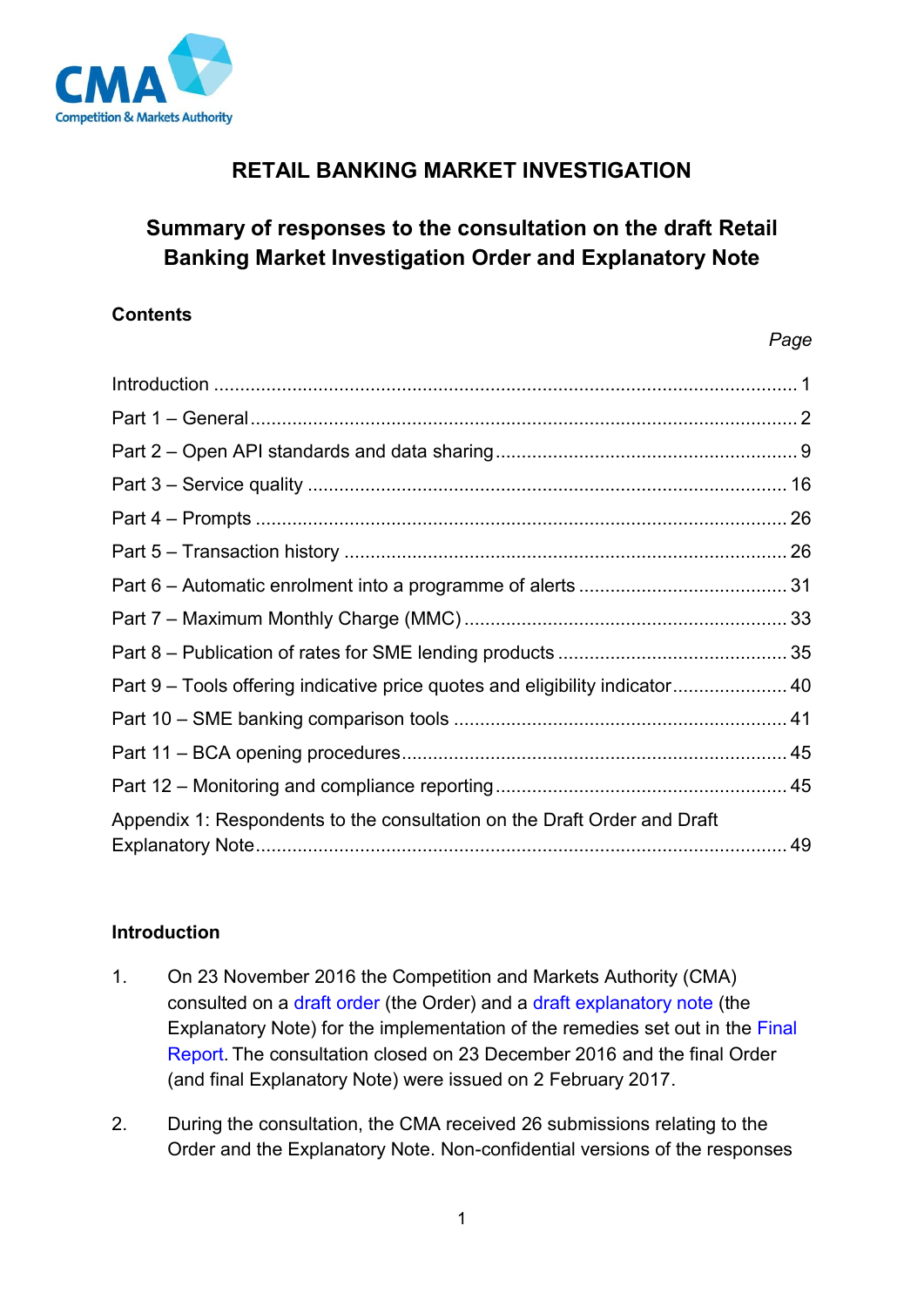received are available on the CMA's webpages.<sup>1</sup> The CMA took account of each of these responses when preparing the final Order and Explanatory Note. This document sets out some of the main points raised in response to the consultation, particularly where the CMA's response to the points may not be clear from the final version of the Order and Explanatory Note. It does not seek to address each of the points considered by the CMA.

3. Capitalised terms in this document have the same meaning as defined in the Order, unless otherwise specified.

## <span id="page-1-0"></span>**Part 1 – General**

### *Article 2 – Commencement*

4. One provider suggested that Article 2.9 be amended to state that Part 3 (other than Article 16) enters into force on 1 August 2018, for consistency with the other dates set out therein.

**CMA response**: We thought this was a helpful suggestion and have amended Article 2.9 accordingly.

### *Article 4 – De minimis exemption*

5. One provider suggested that for the purposes of simplifying implementation the de minimis threshold in Article 4.7 should refer to the number of active PCAs only, to avoid referring to different definitions across different remedies.

**CMA response**: We accept that retaining the same PCA de minimis requirement across different remedies may be, marginally, simpler for banks to apply. We have, however, retained the original approach which was based on our conclusion set out in the Final Report. As the MMC remedy does not apply to certain types of PCAs, most notably basic bank accounts, it is reasonable to exclude such accounts from the calculation of the de minimis level.

## *Article 5 – Exceptions to the application of the Order*

6. We received a number of comments on the way in which we detailed the exemption for private banking in this Article.

<sup>1</sup> [www.gov.uk/cma-cases/review-of-banking-for-small-and-medium-sized-businesses-smes-in-the-uk.](https://www.gov.uk/cma-cases/review-of-banking-for-small-and-medium-sized-businesses-smes-in-the-uk)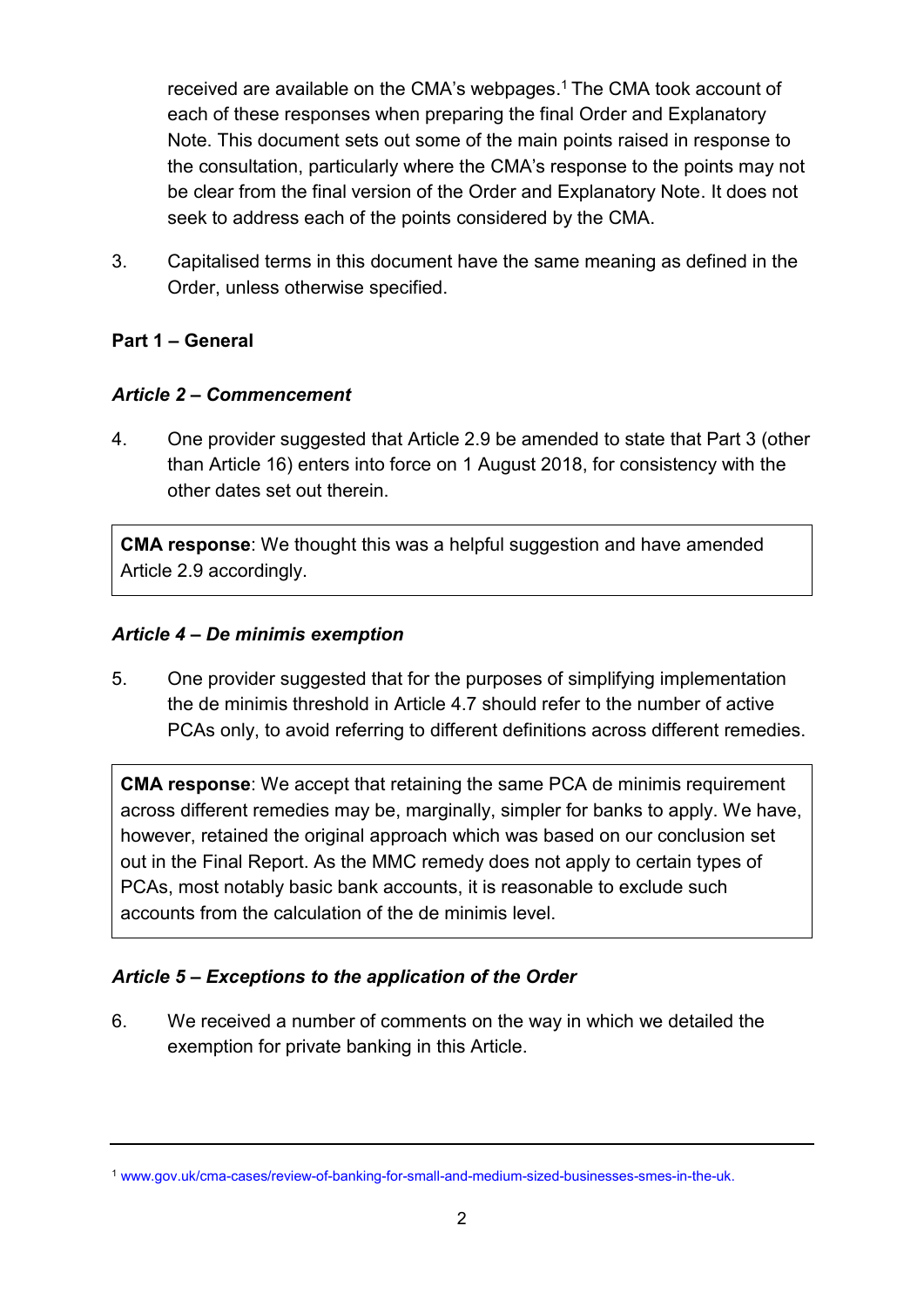- 7. One provider supported the exclusion of private banking from the Order and considered that Articles 5.1 and 5.2 were proportionate.
- 8. The BBA noted that the private banking and wealth management exemption should be applied on the basis of the principle that private banking and wealth management services are not the target of the CMA review and remedies. Therefore, the BBA recommended amending Article 5.3 to exclude these services from the Order, irrespective of the size of the firm and the number of customers.
- 9. In relation to private banking clients with BCAs, the BBA recommended that an addition is made within Article 5 to make provision for the CMA to determine that, where PCAs have been exempted from the Order, providers can apply to the CMA for BCAs to be exempted as long as the BCA de minimis threshold is not exceeded at a brand or division level.
- 10. One provider noted that they would welcome clarification of the type of information that the CMA would require from providers in support of any applications for determinations under Articles 5.2 or 5.5 in the final version of the Explanatory Note. Similarly, another provider requested greater clarity regarding the determination process under Article 5 for private banking and in relation to closed accounts, including the timings for this process and what would happen in the event an application for determination was unsuccessful. In this regard, the BBA recommended that the CMA provide itself with discretion under the Order to extend implementation deadlines where a firm has made an unsuccessful request for a determination, given that firms and divisions that unsuccessfully seek a determination will need adequate time after the CMA's decision to implement the requirements of the Order.
- 11. One provider expressed concern regarding the applicability of the private banking exception following changes to Article 5 after the informal consultation. They proposed that the CMA amend Article 5.3 such that where the CMA has made the determination, the Order shall not apply to that division or Brand if it has fewer than 150,000 active PCAs in GB and NI combined and has fewer than 20,000 active BCAs in GB and NI combined. They also proposed that the CMA amended Article 5.4 so that it also applies to BCAs.
- 12. Alternatively, this provider suggested that the CMA should refocus Articles 5.5 to 5.9 to allow for an exemption for on sale products in addition to closed products, where a Brand has fewer than 20,000 active BCAs. Another provider also noted that the CMA should distinguish between 'mainstream' BCAs and those offered by private banks and include an equivalent set of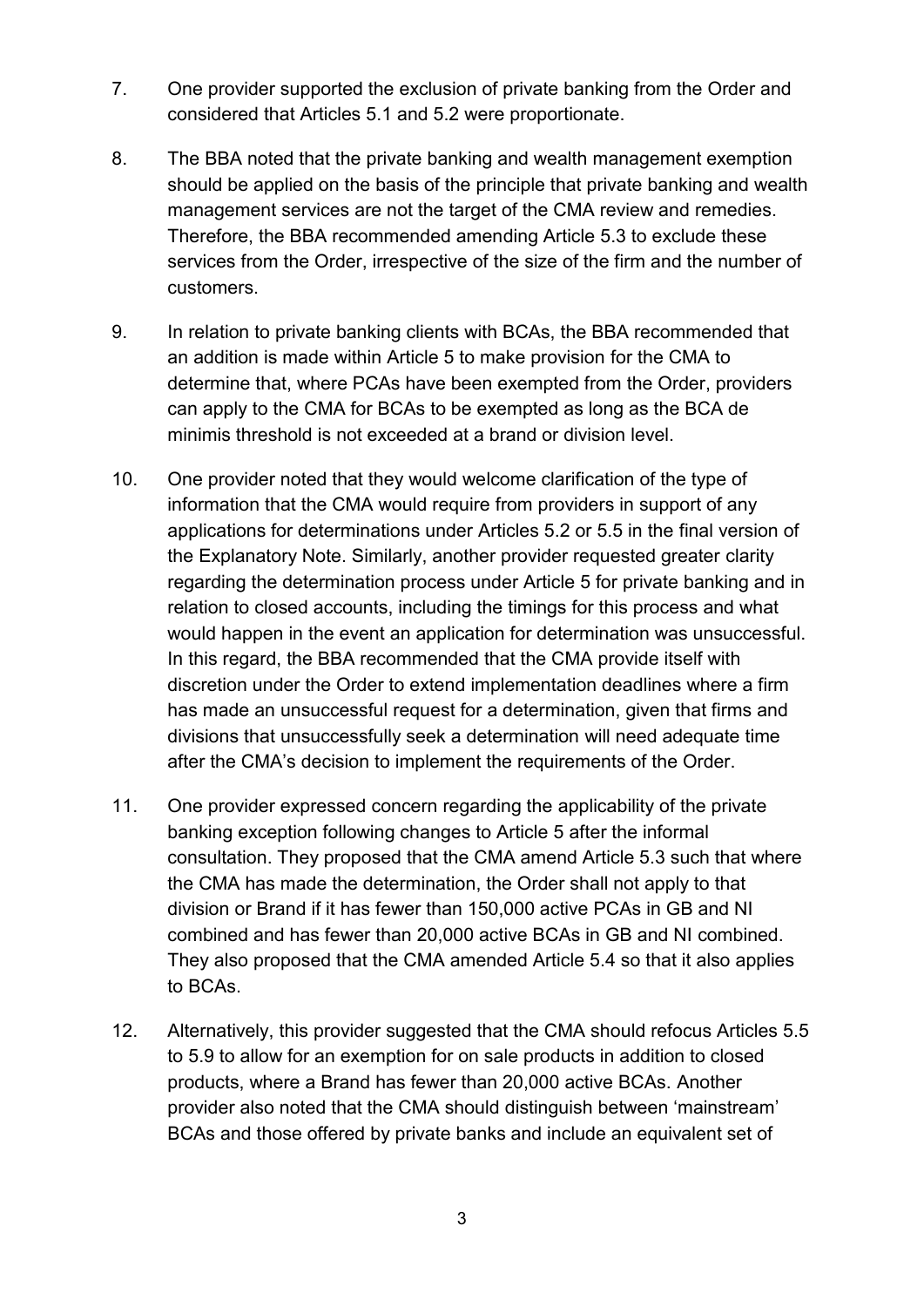criteria in a similar way to the distinction for 'mainstream' PCAs and those offered by private banks in Article 5.4.8.

**CMA response**: In light of these comments**,** Article 5.2 has been expanded to cover BCAs. As Part 8 'Publication of Rates for SME lending products' has general application and is not restricted to providers of BCAs (ie it is applicable to all providers of SME lending products), we do not believe that brands that are excluded from the Order pursuant to Article 5.2 should be released from the need to comply with its requirement. We have, however, in Article 5.3, provided for the possibility of divisions or brands to be exempted from the application of Parts 9 (Tool offering indicative price quotes and eligibility indicator) and 10 (SME banking comparison tools and Open Up Challenge) under certain circumstances.

Clarification of the process and of the type of information required to support an application for determination under Article 5.2 and Article 5.5 is set out in paragraphs 23 and 24 of the Explanatory Note.

13. The BBA noted that the exemption as drafted in Article 5.1 may not work for some divisions/brands operating in a group and recommended that the CMA should include an additional provision to exempt divisions that cater solely to Specified Individuals, even though some of the PCA products provided may also be provided to retail customers by other divisions in the group. While acknowledging that Article 5.2 usefully provides a flexible mechanism for accommodating firms that are not covered by Article 5.1, the BBA recommended redrafting Article 5.2 such that if Article 5.1 is not successful in excluding all firms / divisions that have only Specified Individuals as customers, these firms should be able to apply for a determination.

**CMA response**: We have not changed the Order in response to this comment. We do not need to make provision for identical products offered to Specified Individuals because we do not consider that the products offered to them are exactly the same products as those offered to other customers.

14. The BBA noted that the CMA may receive many requests for a determination which it may find difficult to process in a timely manner. This could cause difficulty for firms as they will be uncertain as to whether or not they need to comply with the Order. They recommended we consider allowing more discretion to the deadlines where a firm or division has made an unsuccessful request for a determination.

**CMA response**: The criteria set out in Article 5, combined with the guidance in the Explanatory Note provide clarity on the circumstances and on what basis the CMA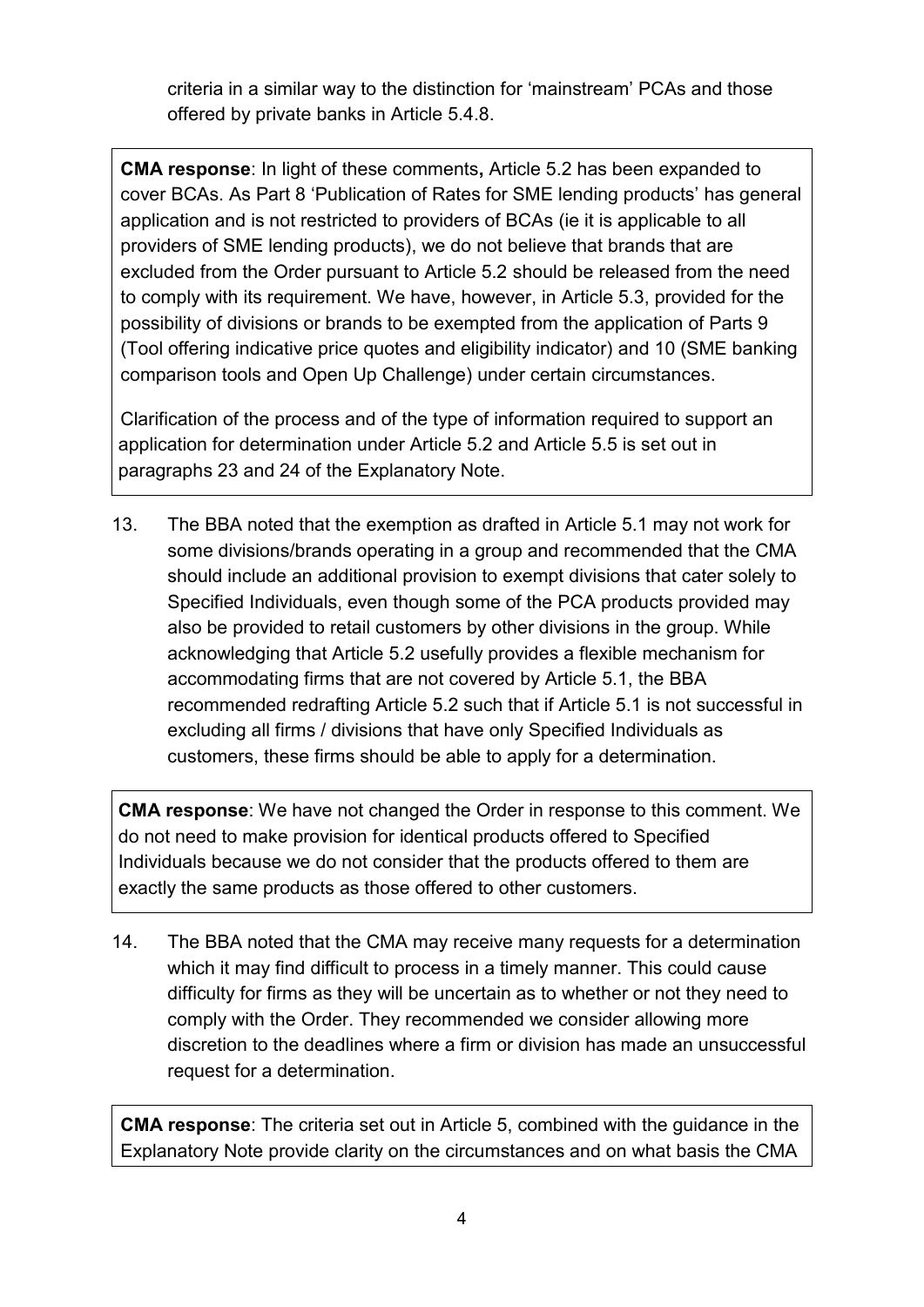will make a determination under Article 5. Where a provider is uncertain as to whether the criteria can be demonstrated to be met, it should plan on the basis that it will have to comply with the relevant parts of the Order by the associated commencement dates. In any case Article 5.11 requires the CMA to make a determination within one month of receiving all the information it deems necessary to make the determination.

## *Article 6 – Derogation*

15. One provider requested that the CMA provides further details and guidance on the evidence that the CMA will require providers to submit as part of an application for derogation under Article 6. They also indicated that they would like the CMA to explain how it expects to assess applications.

**CMA response**: Clarification of this has been provided in the Explanatory Note.

## *Article 8 – Expiry of certain provisions*

16. While welcoming the CMA's proposal to sunset the BCA account opening remedy after five years under Article 8.1, one provider suggested that the CMA considers the inclusion of sunset clauses or provision for review for other remedies, to ensure that remedies do not remain in force where they are no longer necessary.

**CMA response**: We have considered this and do not think that sunsetting is appropriate for provisions of the Order other than the BCA account opening remedy. While some parts of the Order will fall away over time (eg Part 4) it is not clear at the time of making the Order when this will be. The Explanatory Note sets out consideration of sunsetting in relation to certain individual Parts. We will keep the Order under review and take necessary action when appropriate.

#### *Article 9 – Interpretations*

17. One provider requested clarification on whether the APR should be calculated in line with the APR calculation methodology in CONC Appendix 1.2.

**CMA response**: The Order has been amended to provide this additional clarification.

18. In relation to the definition of 'BCA' one provider noted that under the Consumer Credit Act (CCA) references to an individual could refer to a sole trader or a partnership but excludes an incorporated body. In contrast, they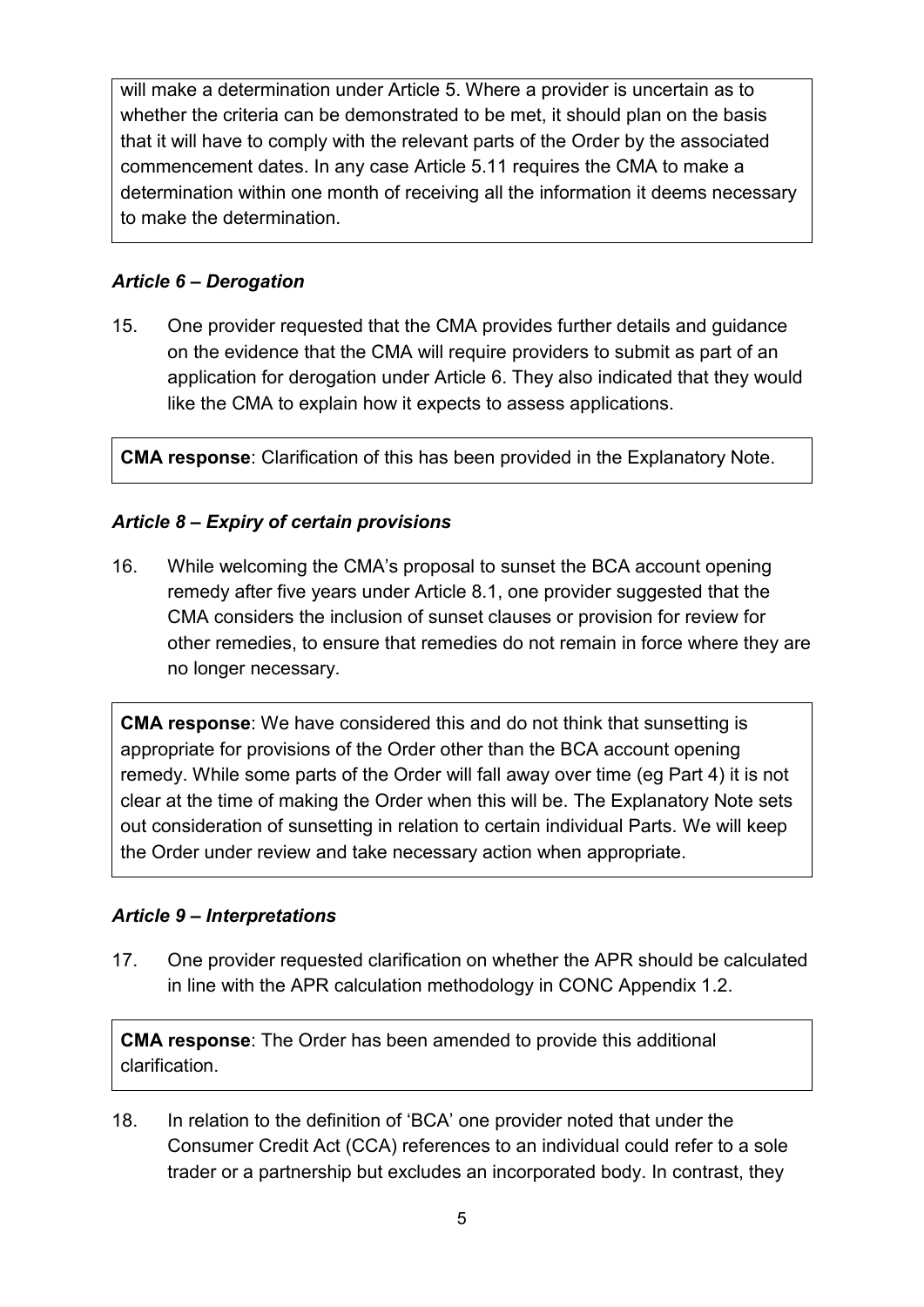understood that the CMA intended all SMEs, sole traders and partnerships to fall within this definition of SMEs, thereby being considered as BCA customers. They considered that this could cause confusion about the use of the word 'individual' so recommended that we clarify that BCA products are products wholly or predominantly used by customers for their business.

**CMA response**: The definition of 'SME' makes it clear that a 'business' includes anything that could be regarded as an 'undertaking' under the Competition Act 1998, and it states, for the avoidance of doubt, that it includes companies, partnerships, individuals operating as sole traders, associations of undertakings, non-profit-making organisations and (in some circumstances) public entities.

19. One provider noted that the definition of 'Business Overdraft' did not distinguish between secured and unsecured overdrafts.

**CMA response**: The definitions section of the Order has been amended to include a definition for Unsecured Business Overdraft.

20. On 'credit card', one provider noted that the definition under the Consumer Credit Act did not include credit cards provided to SMEs that are incorporated. They suggested that the definition be amended without reference to the CCA.

**CMA response**: The definition has been amended to reflect this comment.

21. One provider considered the definition of 'Payment Transaction History' did not cover the transactions which the CMA intends to capture and the definition currently refers to information contained in the regular statement referred to in BCOBS 4.2.1 which does not apply to current accounts. This provider suggested that the definition should consider the interaction between the Payment Services Regulations 2009 (in particular the definition and regulations 45 and 46) and BCOBS.

**CMA response**: The definition has been amended to reflect this comment.

22. While noting that the definition of 'PCA' in Article 9 appears closely aligned to the definition of 'payment account' in the Payment Accounts Regulations 2015 ('PARS'), one provider indicated that 'the usage for day-to-day payment transactions' test that forms part of the PARs is likely, for some banks, to bring into scope accounts that are not generally considered to be PCAs. Accordingly, two providers asked the CMA to confirm its intention not to capture accounts that are generally not considered to be PCAs. Alternatively, one provider recommended that the CMA applies the definition of 'current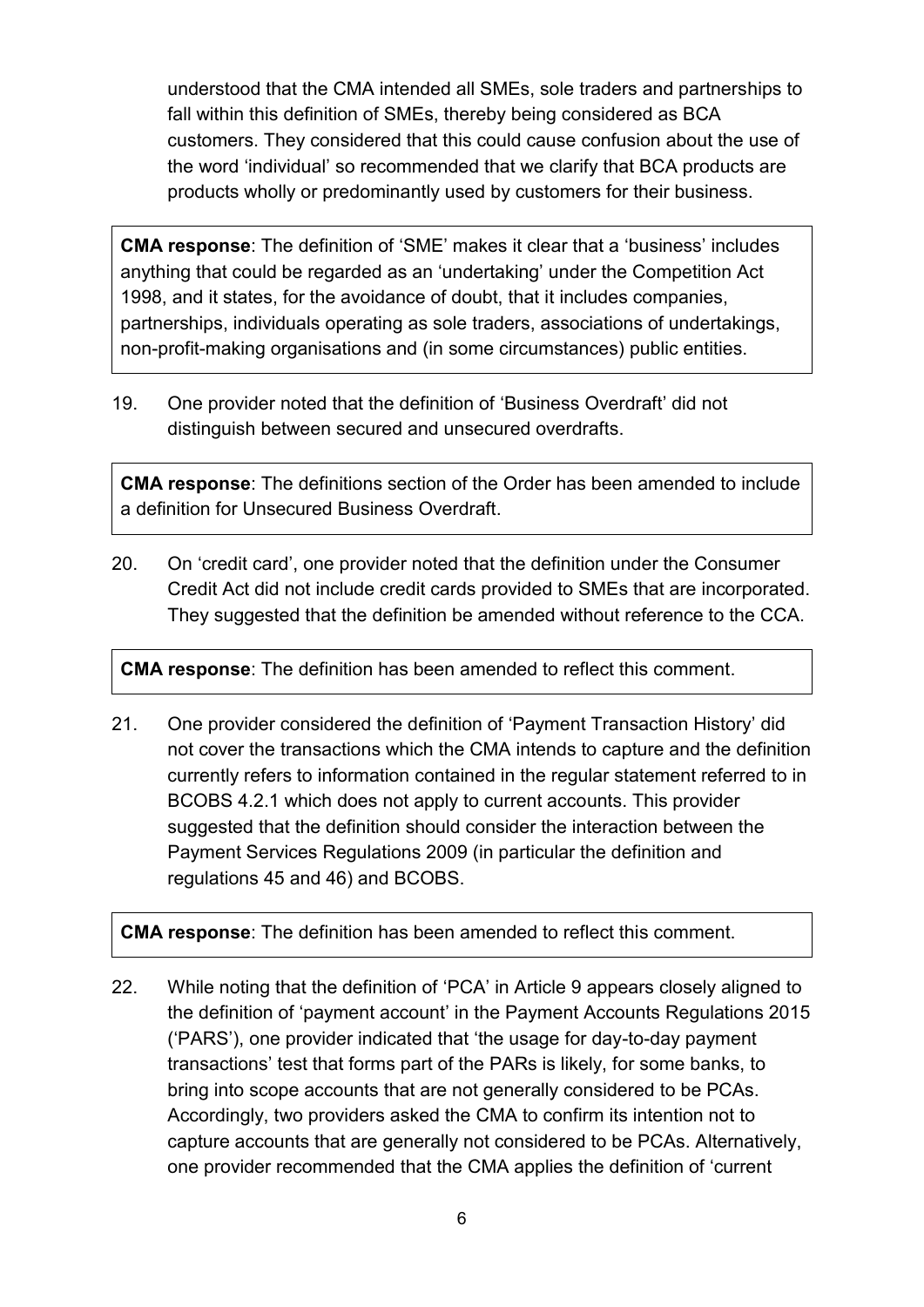account' adopted for the purposes of the Immigration Act 2016, as they believe that such a definition will more appropriately reflect the CMA's intentions and avoid unintended consequences.

**CMA response**: The definition of PCA has been amended to clarify that savings accounts, credit card accounts and e-money accounts are not included within its scope and the scope of the CMA's Order reflects its terms of reference and AEC findings. We have also amended the definition in relation to mortgage accounts to make it consistent with the Final Report and the [Bacs Undertakings.](https://www.gov.uk/cma-cases/review-of-banking-for-small-and-medium-sized-businesses-smes-in-the-uk#final-undertakings)

- 23. In relation to 'Representative' one provider made three points:
	- that the draft Order removed the key assumption used to calculate representative APRs under CONC: the link with a financial promotion;
	- an APR is calculated with a specific purpose within a financial promotion, as it is an indicative rate and that once the customer has an agreement, the representative APR is no longer relevant as they will have a personalised rate; and
	- that using the representative APR outside the context it is designed for would be confusing.
- 24. Another provider recommended that we delete the words 'as a result of the publication, display or communication' from the definition as banks will not be aware whether credit is provided to SME customers as a result of the publication, display or communication of the rate or as a result of other factors, eg a recommendation from family or friends.
- 25. Another provider recommended that we add the words 'Where a provider has already determined that a customer is eligible for credit at a specific Rate, the Representative Rate for that customer is the rate offered to that customer' to the end of our definition.

**CMA response**: On the first provider's three points, we do not agree that our definition of 'Representative' removes the key assumption used to calculate representative APRs under CONC. Our definition of 'Representative' is closely aligned with the CONC definition including retaining the key assumption used to calculate representative APRs. Providers should regard the information displayed on their website as a financial promotion and, as would be the case under CONC if it related to consumer credit, it must contain certain information as we have required (ie the Representative APR).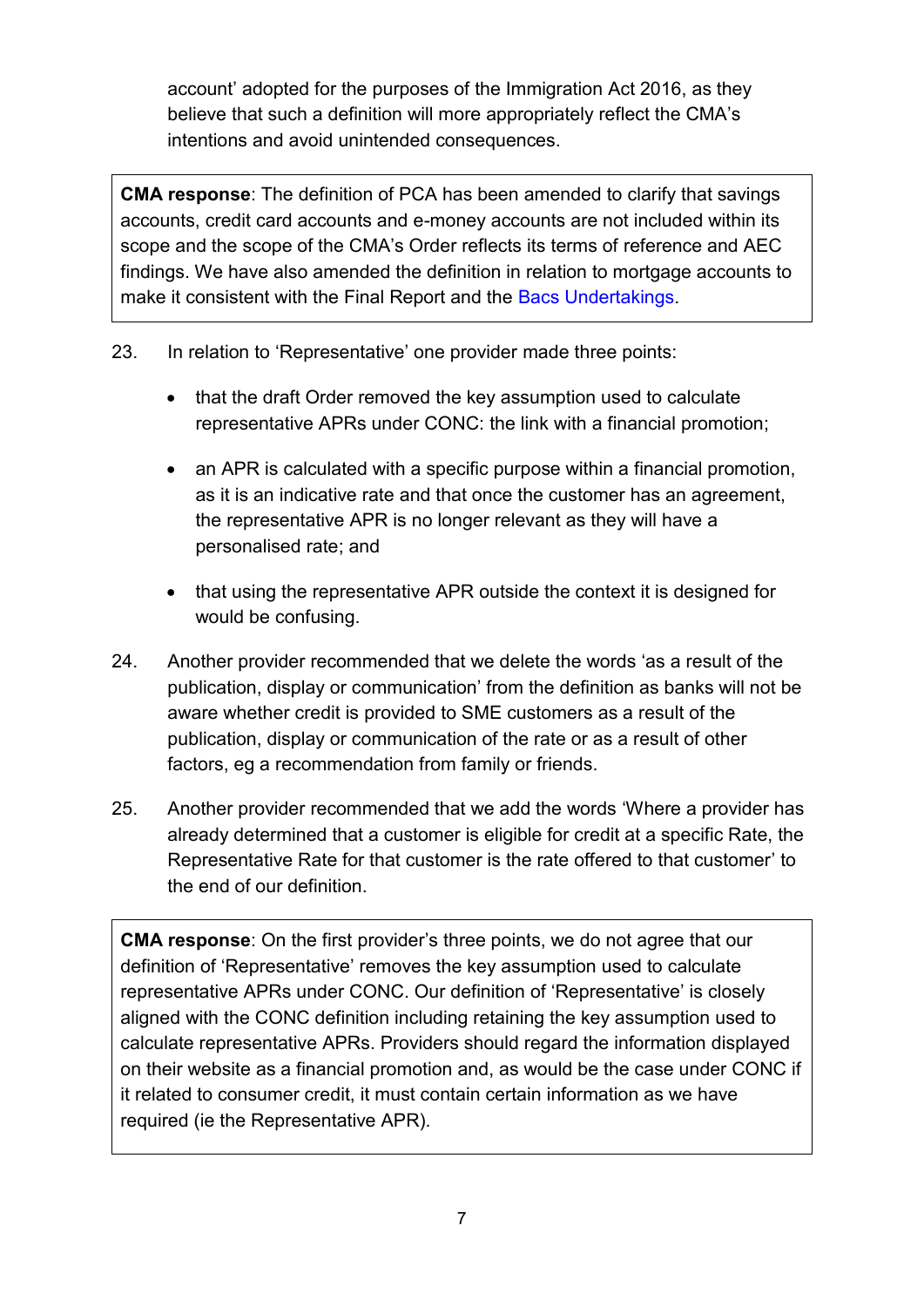In relation to other advertising/marketing materials, again the intention is to ensure providers provide certain information as is required under Part 8. The intention is not to require providers to publish customer-specific rates, but to publish general indicative rates (see paragraph 99 Explanatory Notes).

On the second provider's point, we do not agree. Retaining these words is necessary so that providers know what to base their assumptions on and the existing formulation is in line with CONC. Providers don't have to think about other factors (eg family and friends), just how many SMEs they reasonably expect to see the information and enter into an agreement (see paragraph 98 of the Explanatory Notes). Nor did we agree with the second provider that we should delete the words highlighted in paragraph 24.

On the third provider's point, we do not consider that the addition of the suggested text is required. If a provider is targeting advertising to one customer or a particular sub-group of SMEs then the APR would only need to reflect that customer or subgroup (as it is they that are likely to enter into an agreement as a result). We have however provided clarification on this point in the Explanatory Notes (paragraph 99).

26. One provider noted that the definition of arranged and unarranged overdrafts were inconsistent with those in CONC. Another provider suggested that we amend the definition of 'Working Day' as only holidays fixed by the Banking and Financial Dealings Act 1971 would be suspended as opposed to other public holidays. This respondent also suggested that 12 July and the day after the last Christmas holiday be excluded from the definition of a working day in Northern Ireland.

**CMA response**: We acknowledge the difference but have decided not to alter the definition. These reflect the AEC findings in the Final Report and as such are necessary to achieve an effective remedy.

In addition to holidays fixed by the Banking and Financial Dealings Act 1971, the definition of 'Working Day' included two public holidays – Christmas Day and Good Friday. We have also excluded 12 July from being a Working Day in Northern Ireland. We have not excluded the day after the last Christmas Holiday (ie 27 December if Christmas Day does not fall on a weekend) as this is officially a working day.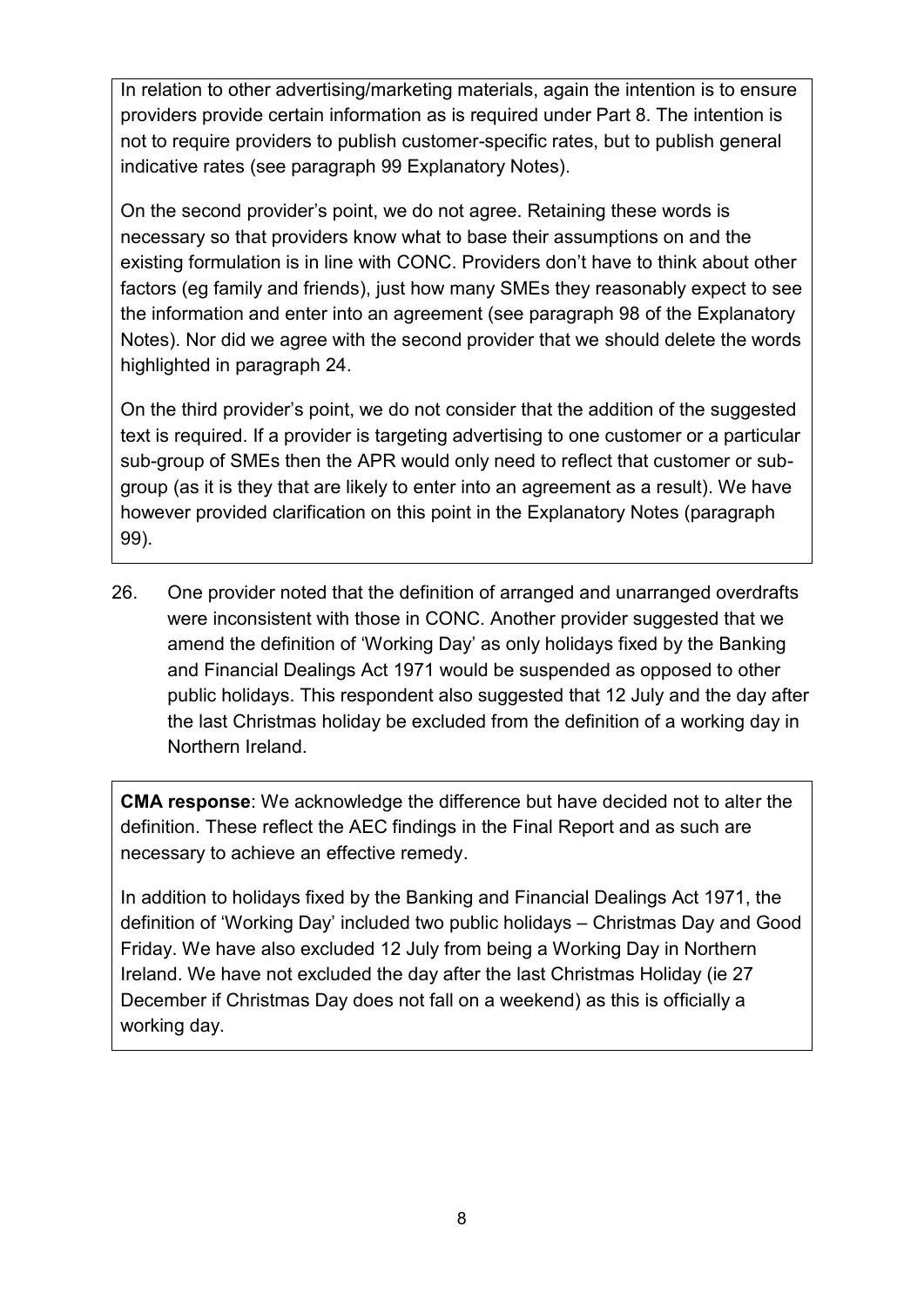### <span id="page-8-0"></span>**Part 2 – Open API standards and data sharing**

### *Article 10 – Creation of the Implementation Entity*

#### *The scope of our remedies package and that of PSD2*

- 27. Several respondents pointed to the difference in scope between our remedies package and PSD2, both as regards the parties who would acquire obligations under the two sets of arrangements and the products that would be covered.
- 28. Two finance providers drew attention to the possible confusion that could arise if different firms, or the same firms providing a range of products, found themselves having to comply with two different and inconsistent sets of regulations.
- 29. An industry representative body also expressed the hope that, eventually, all types of transaction data would be available through open APIs and suggested that the CMA or HMT should indicate that this was the longer term goal.
- 30. One provider, referring to the need to take account of the recent Payment Strategy Forum (PSF) publication [A Payments Strategy for the 21st Century,](https://paymentsforum.uk/sites/default/files/documents/A%20Payments%20Strategy%20for%20the%2021st%20Century%20-%20Putting%20the%20needs%20of%20users%20first_0.pdf) went further, proposing that the Order should make explicit the Implementation Trustee's obligation to have regard to the requirements of PSD2 and that the Order or Explanatory Notes should acknowledge the PSF proposals for the longer-term regulatory oversight of the sector.
- 31. Further, several parties stressed the need to ensure that the requirements of the Order did not conflict with the requirements of PSD2. Grounds for arguing that the two sets of requirements could be inconsistent or incompatible focussed on *(a)* the timing of implementation or *(b)* the scope of the two regimes.

**CMA response:** As we explained in our Final Report,<sup>2</sup> whilst there are obvious benefits in achieving compatibility between our remedies package and PSD2, our order making powers are constrained by our terms of reference, and our AEC findings in the Final Report. Our terms of reference, AEC findings and remedies do not, for example, extend to payment services which are not current accounts, though such payment services are covered by PSD2.

<sup>2</sup> [Final Report,](https://www.gov.uk/cma-cases/review-of-banking-for-small-and-medium-sized-businesses-smes-in-the-uk#final-report) paragraph 13.25.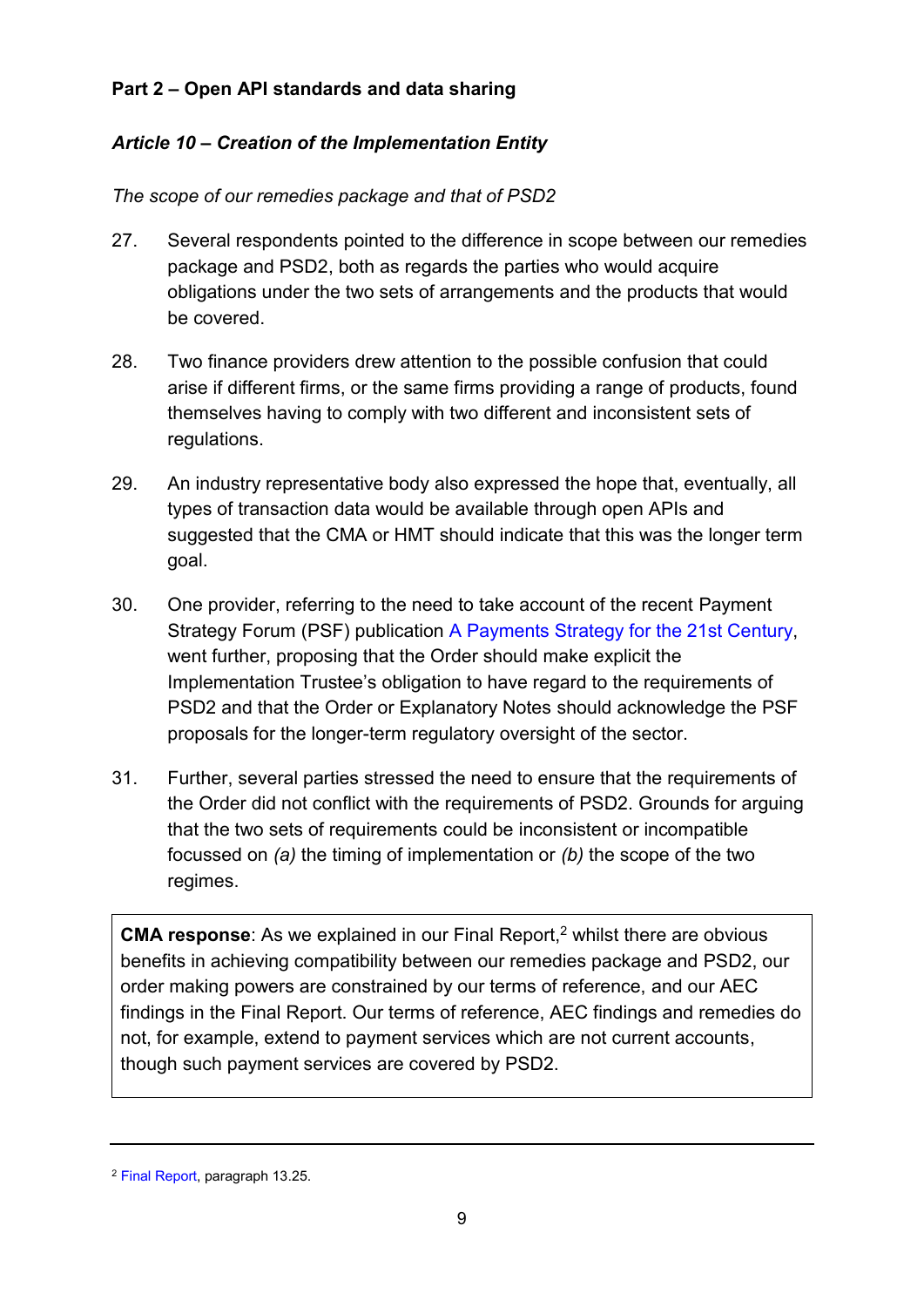We have nonetheless sought to make it clear both in our Final Report and in communications with the Implementation Entity and Implementation Trustee that where possible, and if it can be done without jeopardising our timetable, the Implementation Entity and the Implementation Trustee should endeavour to ensure its requirements are compatible with PSD2. We believe taking into account the wider context of PSD2 will make our remedies more effective. Further, the Implementation Entity Advisory Group now includes parties whose responsibility it is to identify areas of potential incompatibility and draw them to the Implementation Entity Steering Group's attention. We have made a number of amendments to the Order and Explanatory Note to clarify this position.

Equally, while we do not have powers to require it, we share the desire to ensure that there is effective longer term oversight of the broader API 'ecosystem' as this would enhance the effectiveness of our remedies. Such longer term arrangement would include those within the scope of our remedies, and also those within the scope of PSD2. We again referred to this in our Final Report.<sup>3</sup> We have made it clear to the Implementation Trustee that we envisage that a successor body to the Implementation Entity could take on this role and that in structuring the Implementation Entity he should bear this in mind, particularly in the context of the PSF's report cited in paragraph 30.

We have discussed ways in which the organisations and processes that we have created to implement our remedies could be modified to play a role in the implementation of PSD2. We also note the proposal from the PSF in relation to longer term governance arrangements, with these being considered as a potential future solution. This issue is covered in paragraphs 38 and 39 of the Explanatory Note.

#### *Implementation timetable (for 'write-access')*

32. Several respondents referred specifically to the timetable for the adoption of open standards for write-access applications (the technology which supports payment initiation services) as entailing significant technical challenges whose 'acceleration' would in their view bring little customer benefit. Their reasoning was that the European Banking Authority's (EBA's) Regulatory Technical Standards (RTS) for write-access applications may not be adopted until the end of 2018 yet we are proposing that common UK standards should be agreed within the Implementation Entity by January 2018. This, they argued, could give rise to providers incurring unnecessary costs in, subsequently, adopting different standards if these were mandated by the RTS. Requiring

<sup>3</sup> [Final Report,](https://www.gov.uk/cma-cases/review-of-banking-for-small-and-medium-sized-businesses-smes-in-the-uk#final-report) paragraph 13.39.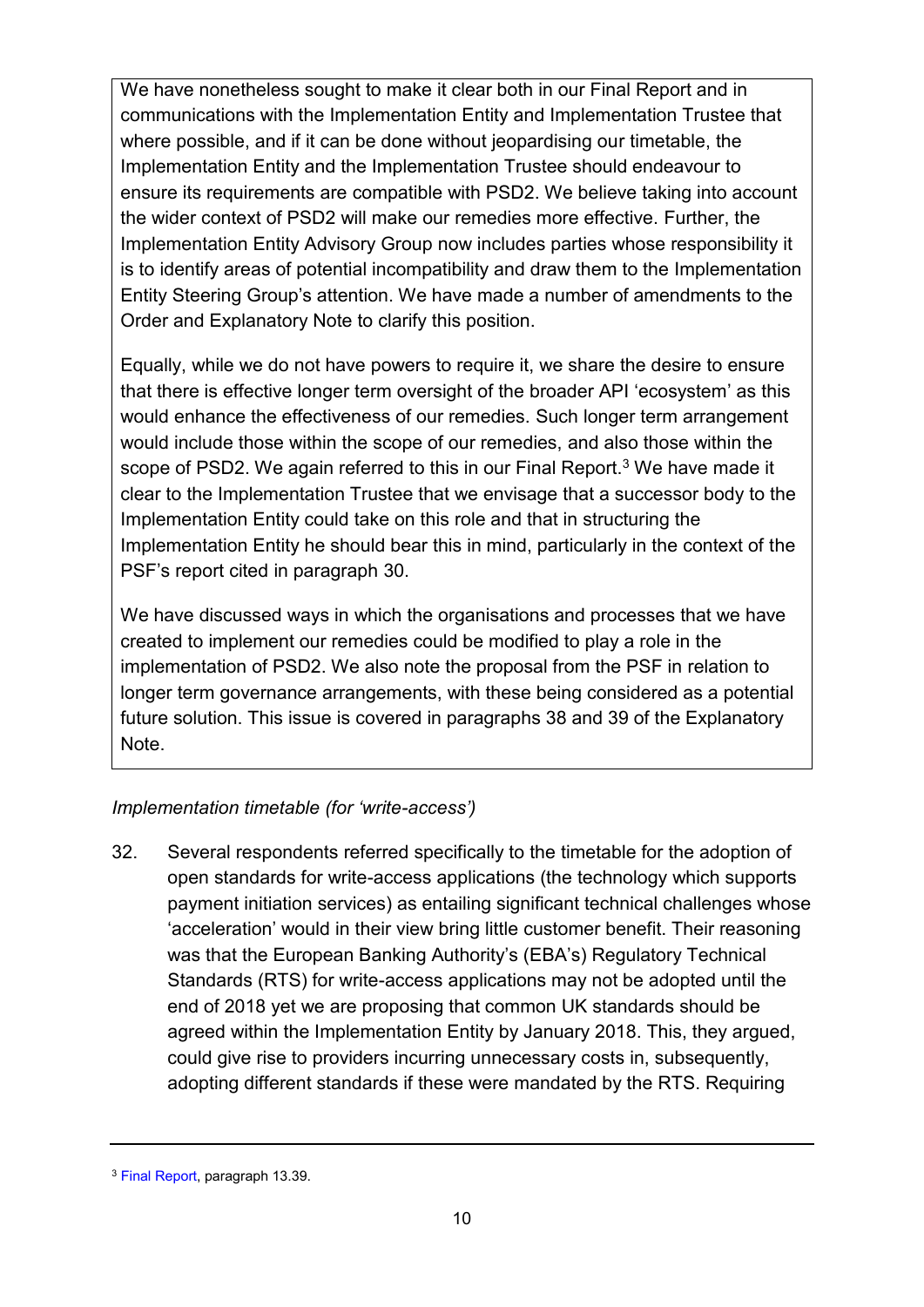the adoption of write-access standards by January 2018 could also jeopardise the timetable for read-only access applications which were the basis of most of the use-cases which would deliver the CMA's central product comparison remedies.

33. Linked to this, one provider suggested that as regards Article 2.10, which relates to the commencement of Article 14 in conjunction with Article 10.6, the Explanatory Note should reflect paragraph 13.81 of the Final Report. In particular, the Explanatory Note should explicitly recognise the Implementation Trustee's remit that while January 2018 remains the deadline for the agreement of the standards underpinning this element of the remedy, he or she may approach the CMA for agreement to delay in the adoption and implementation of these standards if to do so otherwise would give rise to significant risks or inefficiencies arising from their lack of alignment with the PSD2 RTS.

**CMA response**: We have amended Article 10 to clarify the importance of consistency with PSD2 and paragraph 38 of the Explanatory Notes refers to the RTS.

The draft RTS on strong customer authentication does not indicate to us that there will be a material problem in terms of compatibility but if differences did arise in any subsequent RTS, the Implementation Entity could seek to modify the RTS as part of the consultation process and we would expect this to happen. Should irreconcilable differences emerge, the Order allows the Implementation Trustee, with our agreement, to vary the Agreed Arrangements including the Agreed Timetable.

That said, the draft Order upon which we consulted permitted the Implementation Trustee to propose changes to the timetable for read and write elements of the Read/Write Data Standard but that date would have needed to be the same for both. We do not think there is any justification for delaying the introduction of read and write access although have provided a mechanism within the commencement provisions (Article 2.10) of the Order for amendments to the Agreed Timetable to allow for the possibility for the date of read-access and of write-access, in accordance with the provisions of the Read/Write Data Standard, to be different in the event external factors require such a change. However, we consider that the date in the Order should remain as 13 January 2018. We do not think that this approach, which allows flexibility while seeking to address a timely outcome, will give rise to providers incurring unnecessary costs.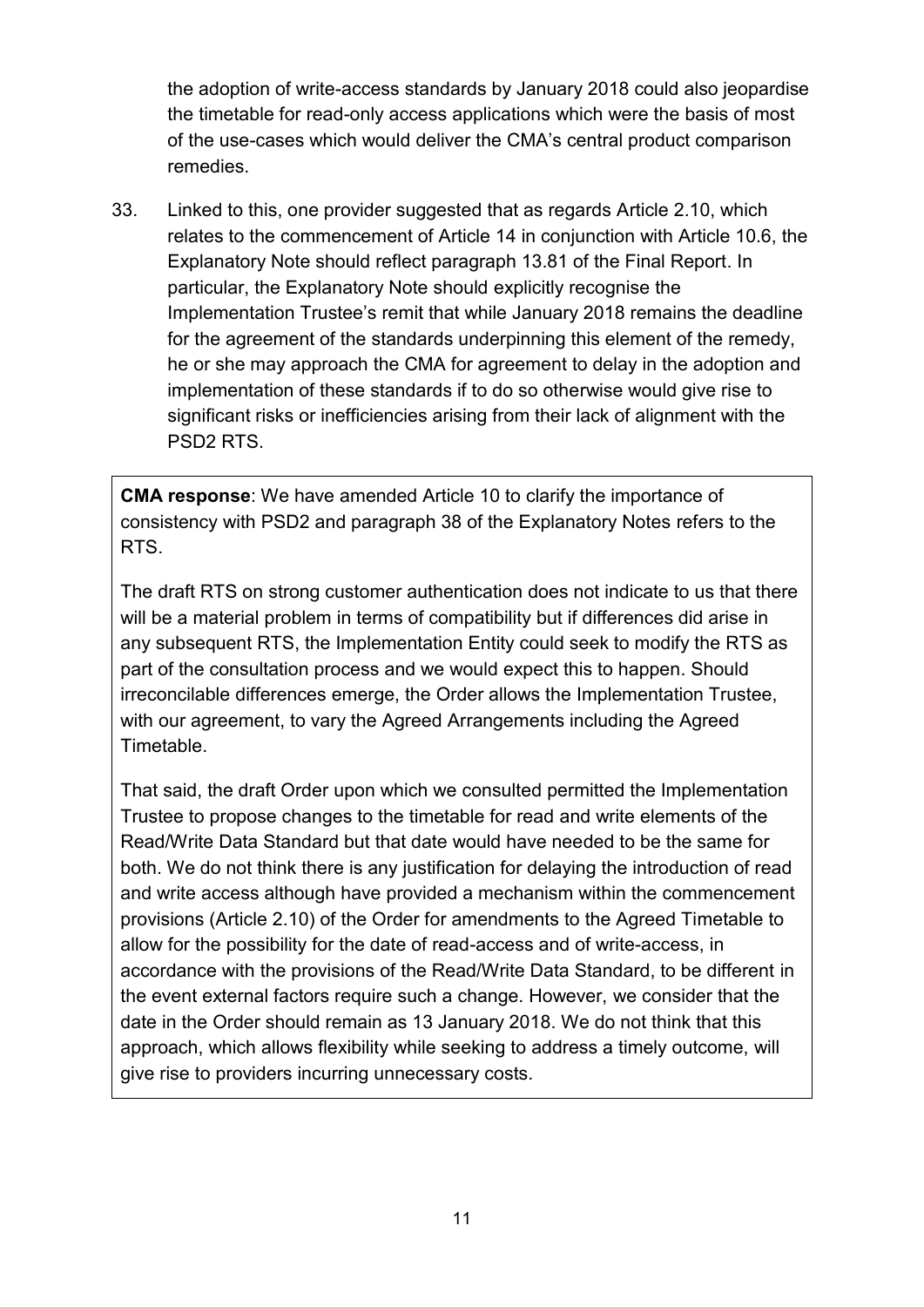#### *Other comments on Article 10*

34. One provider was concerned that challenger banks were not given the resource needed to hold the larger banks to account and their voice may not be heard in the Implementation Entity. This provider also stressed the need to ensure there were checks and balances in place to ensure the Implementation Entity designed APIs in a way that did not only benefit the largest banks. They also questioned the value of 'trustmarks' that could be used to indicate which financial service providers use the open API framework. They felt that this scheme could be undermined unless there are clear regulations.

**CMA response**: The views and interests of challenger banks will be represented through a Challenger Bank Advisory Group with a place on the Implementation Entity's Steering Group. Taken together with the fact that the Implementation Trustee has been given broad powers to make decisions in line with the Order and his Mandate, this is sufficient to ensure that the interests of challenger banks, as well as consumers and technology firms are properly reflected in the actions of the Implementation Entity.

On the issue of 'trustmarks', we are aware this is being considered by the Implementation Entity as part of its important work on communicating Open Banking and building trust and confidence amongst consumers and businesses, which is a key part of making Open Banking a success. In developing proposals in this area participants will need to ensure they do not introduce any unnecessary barriers that hamper the entry of third party service providers and the development of new products and services.

35. An industry representative body proposed that we should mandate the Implementation Entity to work with the FCA to create a transitional solution to 'legitimise the use of screen scraping,' by Third Party providers by ordering banks to alter their terms and conditions to allow the use of screen scraping by service providers whose security arrangements were deemed satisfactory.

**CMA response**: We did not consider that this additional remedy, which we had in any case not adopted in our Final Report, would be effective or proportionate in addressing the AECs that we had found.

36. One provider suggested we add a definition for 'fair usage policy'.

**CMA response**: We do not consider any of the requirements in the Order should be subject to a fair usage policy. To the extent that such a policy is appropriate in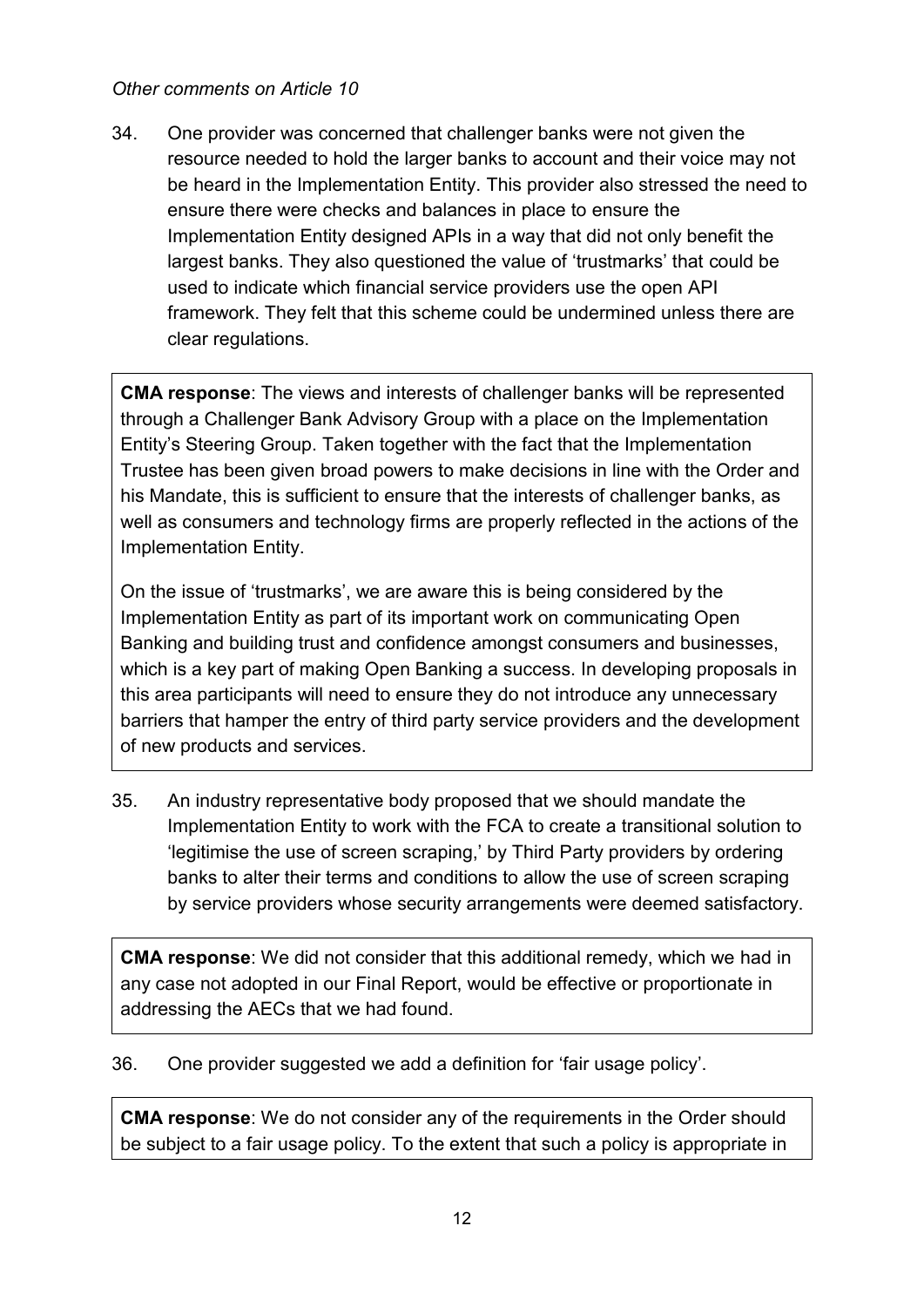Part 2, it can be accommodated by the Implementation Entity, within the Read-only Data Standard and Read/Write Data Standard. This issue is covered in the Explanatory Note.

## *Article 11 – Appointment of the Implementation Trustee*

*Appeals against the decision of the Implementation Trustee* 

37. One provider noted that the Implementation Trustee was being given broad powers to require banks to comply with his written instructions and said that the providers should be able to appeal his decisions and directions in appropriate circumstances and suggested that the Order be amended to include clear procedures by which they could be challenged.

**CMA response**: We have deliberately given the Implementation Trustee broad, but nevertheless limited, powers in order to ensure that the project can be driven forward within the deadlines specified, even in the face of opposition from some providers on some issues. Allowing providers to challenge individual Implementation Trustee decisions could put the timetable at risk by giving rise to delays while they were adjudicated, or could lead the Implementation Trustee to avoid making reasonable decisions that were nonetheless controversial and liable to challenge in order to prevent such a challenge causing delays. We have therefore decided not to introduce an appeals procedure within the Order.

Nevertheless we have amended Article 11.6 to make clear that the Implementation Trustee's powers to require compliance with his decisions or directions is limited to those matters set out in the Order or written Directions from the CMA. It is also important to note that changes to the scope of the Implementation Trustee's powers through, for example, changes to the Agreed Arrangements or Agreed Timetable and Project Plan requires the approval of the CMA (see Article 10.6). Any such decision by the CMA would itself be subject to judicial review.

## *Article 12 – Release of product and reference information*

#### *Reference data*

38. One provider said that business centre locations should be included in the specified reference data as this was the equivalent for SMEs of branch locations.

**CMA response**: We agreed with this and included business centres within the specified reference data.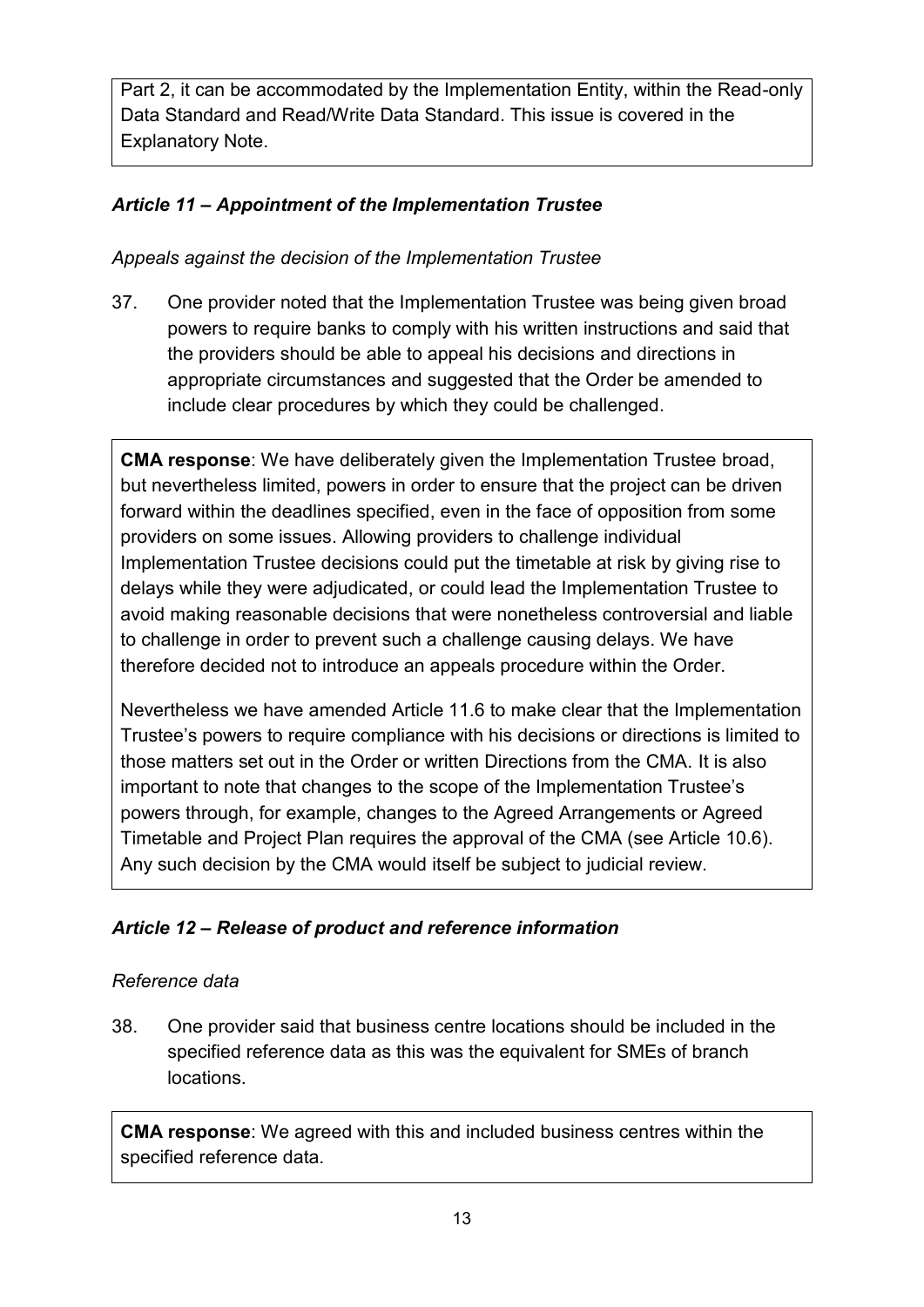#### *Product data*

39. One provider said that the use of the term 'benefits' in Article 12.1.2 could be subjective and might not include features such as the availability of mobile banking.

**CMA response**: For clarification we added the term 'features' to this Article.

#### *Inclusion of commercial credit cards*

40. Several providers, including the BBA, objected to the inclusion of commercial credit cards within the scope of the remedy on the grounds either that these products had not been a focus of the investigation and/or that they were not within our terms of reference. One provider suggested that their inclusion was inconsistent with our conclusion that broadening the range of products for which open data through APIs was mandatory could risk delays to an already challenging timetable.

**CMA response**: Business credit cards were clearly within our terms of reference and our AEC finding related to SME lending, which includes credit cards. We therefore considered them to be in scope of the Open Banking remedies as regards to availability of their terms and conditions via common, standard APIs. The Implementation Entity has confirmed that they could be included in its work programme without risking the overall timetable for the delivery of Open Banking. We therefore decided not to change the Order in this regard.

#### *Unsecured loans*

41. Some respondents suggested that only Unsecured Business Overdrafts should be covered in Article 12.4.2 and only Unsecured Loans up to £25,000 included within Article 12.4.3.

**CMA response**: We agree and have amended these definitions accordingly. Doing so is consistent with the Final Report and with the approach taken to other elements of the remedy package.

#### *Back book products*

42. One respondent expressed the view that the ruling of back book products out of scope of the release of product and reference information from March 2017 could render the remedy ineffective since customers with such products would not be able to compare them with products currently being marketed.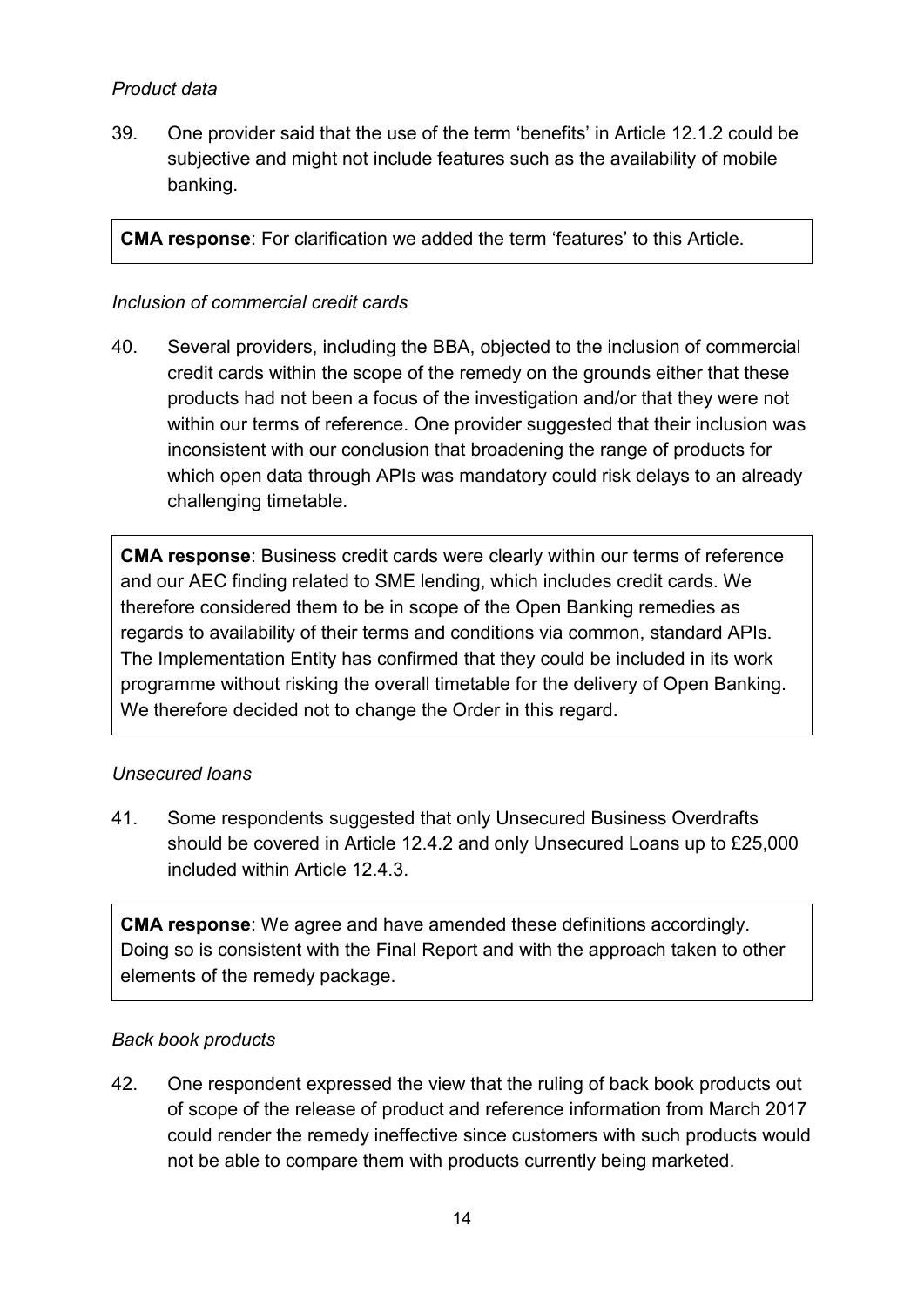**CMA response**: Back book products were excluded from the scope of the release of product and reference information following representations during the informal consultation.

Although back book products are excluded from the product and reference data to be released from March 2017 they are not excluded from the obligation to share transaction data that will be adopted from January 2018. Once these obligations are in force we expect tools to be developed to enable customers to compare the cost of their present account (including back book products) with new ones on the basis of actual and equivalent usage. While there may be benefits from including back book products in the March 2017 release, for example for customers not wishing to share their transaction data, we concluded that the cost of doing so would outweigh the benefits.

## *Youth accounts*

43. One provider noted that the definition of PCA products under Article 12.4.1 includes youth accounts. They pointed out that youth accounts have a number of functional differences to other types of accounts, such as the requirement to get parental consent that could pose challenges in applying the open API remedy. They suggested that we should remove youth accounts from the scope of this remedy so as to not risk the inclusion of these accounts delaying the progress of the overall remedy.

**CMA response**: Youth Accounts are included within the scope of PCA products for which product and reference information will be released through the Read-only Data Standard (See Article 12.4.1(f)) and would therefore not involve the issue of parental consent. The inclusion of youth account in PCA transaction data to be released through the Read/Write Data Standard is to be determined by the Implementation Entity and Implementation Trustee.

## *Interaction with SME remedies*

44. One provider queried the interaction between Part 2 and the SME lending remedies noting that the product information would need to be made available via open API before banks have had an opportunity to restructure the pricing for a standardised, understandable format of APR/EAR and banks would be required to provide APR and EAR information under Part 2 before it exists given the SME remedy does not come into force until a later date.

**CMA response**: As explained in paragraph 33 of the Explanatory Note, in respect of Article 12.1.2(b), the only SME lending interest rates that must be made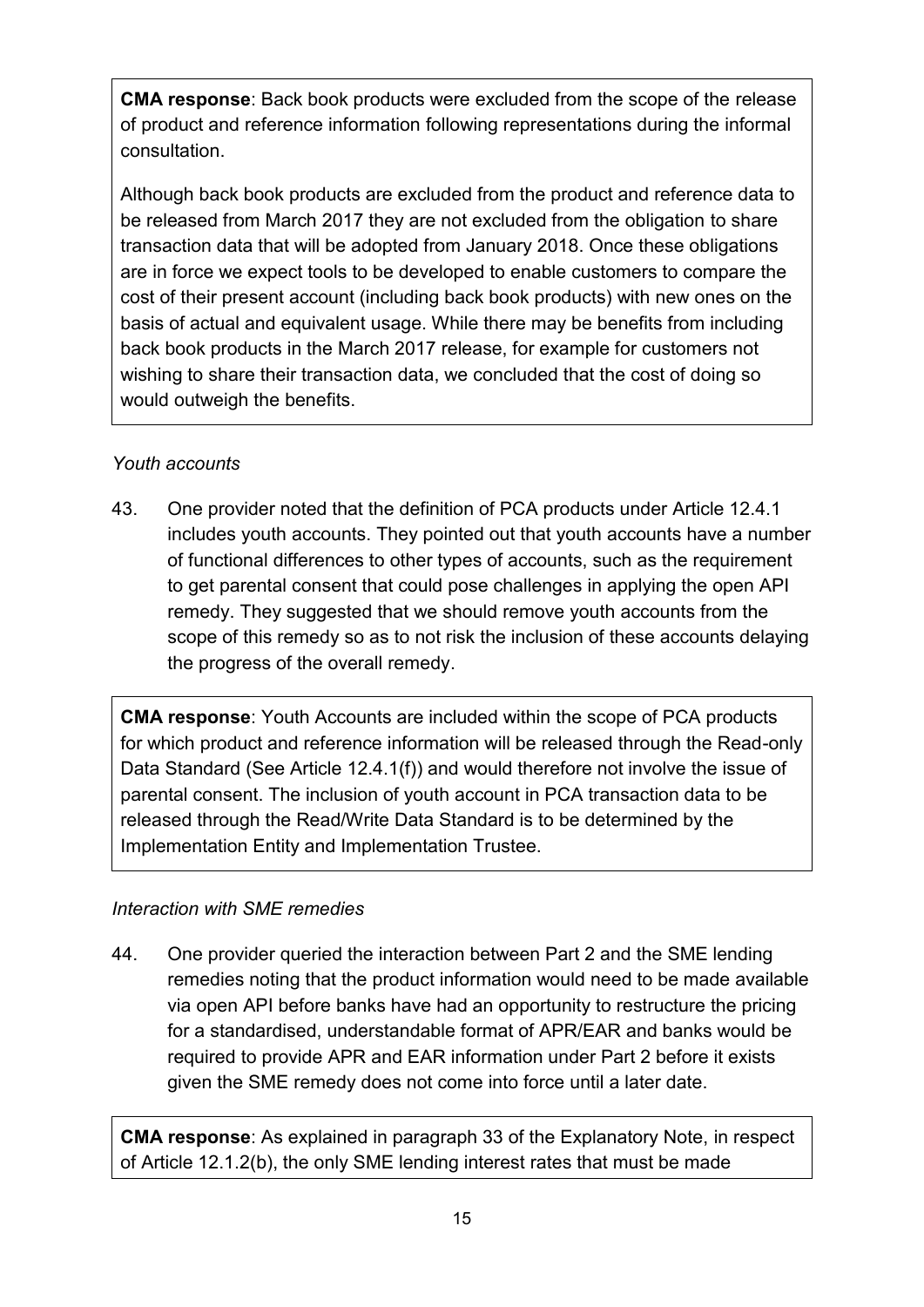available when Article 12 comes into effect are those which providers already publish as at that date. For providers that do not publish rates for SME lending products, the requirement to publish rates under Article 12 should reflect the requirement to publish representative APRs and EARs in Part 8 and should only apply from the date on which providers are required to publish such representative rates under Part 8.

## <span id="page-15-0"></span>**Part 3 – Service quality**

## *Article 15 – Requirement to publish service quality indicators*

### *Turnaround from completion of the survey to publication of results*

45. Several providers and the BBA argued that the proposed turnaround time between the completion of the survey and the publication of its results of 4 weeks is too short because it takes a considerable amount of time for materials to be produced and distributed. They also noted that it may unduly delay the time the survey agency has for analysis of survey results. They proposed that we amend the Order to give providers flexibility to update the results in quarter 1 and quarter 3 of each calendar year.

**CMA response**: We accept that printed materials (ie posters and leaflets), may take longer to produce and distribute than digital content. However, responses overall did not indicate or provide evidence for what would be a suitable timeframe other than to allow sufficient time. We consider it preferable to retain a specified timeframe within the Order to provide clarity on when results will be published. We consider it a key feature of this remedy that there is consistency across different providers both in the display of service quality indicators and when they are updated.

In light of the concerns raised, we have decided to amend the Order to allow for a six week turnaround time. We consider this is reasonable, bearing in mind the fact that providers can start preparing for the publication well in advance of receiving that final batch of survey data.

#### *The applicable threshold for SMEs to be included in the survey*

46. One provider highlighted that unlike other parts of the Order, Part 3 does not apply a turnover threshold to SMEs being surveyed. It argued that the service needs and expectations are different for small businesses compared to those of a medium or large size. It proposed that we amend the Order so that only SMEs with a turnover of less than £6.5 million will be surveyed.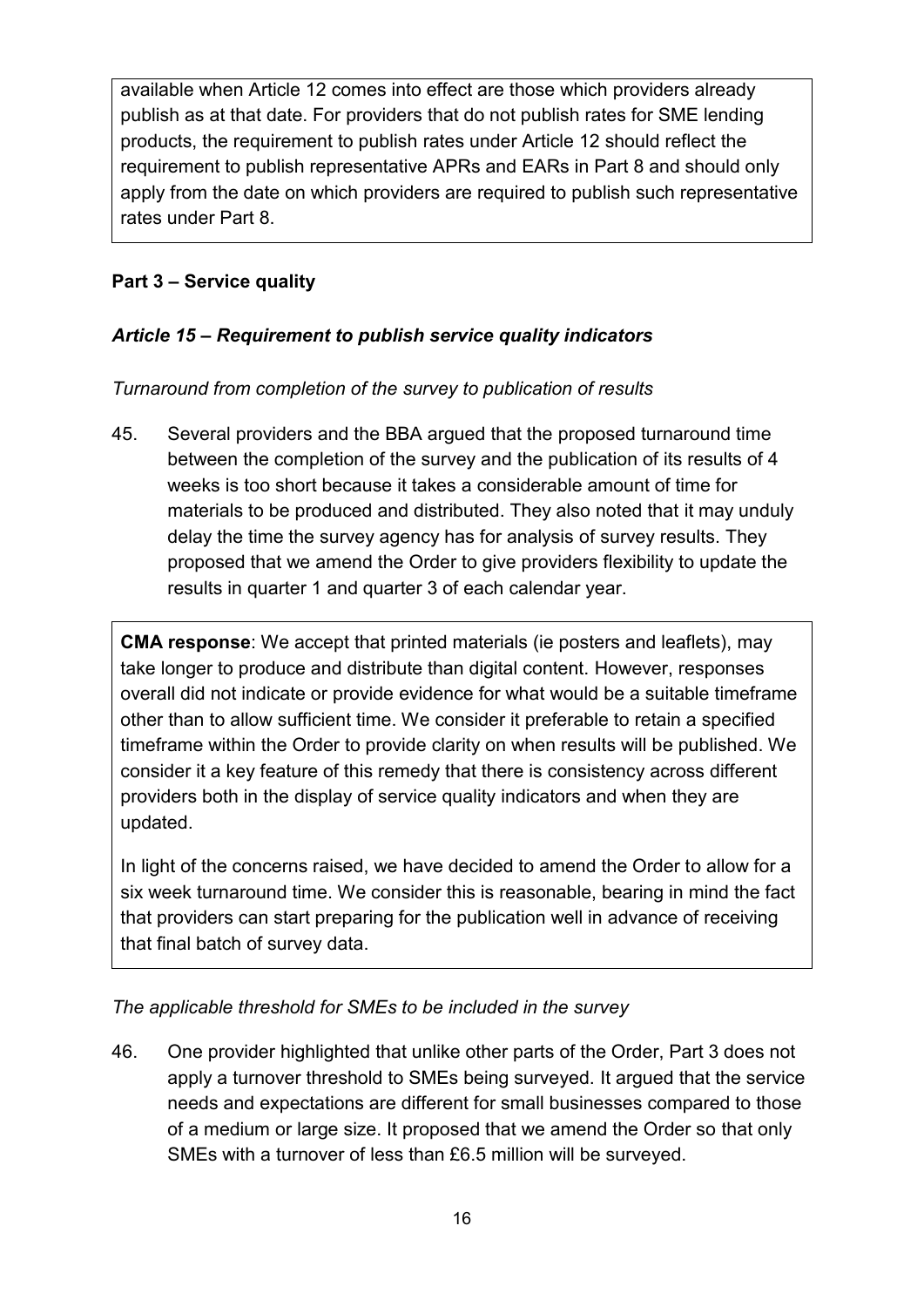47. Another respondent argued that it would be desirable to make a distinction between the experiences of different sizes of business.

**CMA response**: We discuss this issue in Part 3 of the Explanatory Note. The Final Report did not apply any turnover threshold to this remedy. We consider that there is limited merit in excluding larger SMEs from the survey and have not amended the Order. However, we note a survey methodology could provide for data to be collected such that results could be reported with certain customer groups, such as larger SMEs, excluded. Once the full results are published individual providers or third parties may wish to use the more granular data for comparisons, such as comparing quality for larger SMEs. We would expect the proposed survey methodology to set out how survey results for SMEs will be weighted so that the experiences of particular types or sizes of SMEs do not distort results. Ultimately we consider this to be a matter best addressed in the methodology to be proposed by the providers.

#### *Governance*

48. One provider expressed concern about the lack of specificity about oversight and governance arrangements for Part 3 which they considered was inconsistent with other remedies. Without oversight, they argued that there would be no process to oversee how the surveys are carried out or to allow for changes if the surveys are undertaken to an unsatisfactory standard.

**CMA response**: It is for the relevant providers to put forward a proposal to the CMA on how they will collect service quality information, including the methodology of the survey and the design of the questionnaire. This will be submitted and approved by the CMA. We did not consider it necessary for the purposes of this remedy to specify the precise means by which the relevant providers organise themselves to deliver their obligations.

We agree that there should be a simple mechanism for changes to the survey methodology to be proposed by the parties and agreed by the CMA in future years. This has been reflected in an amendment to Article 16.1.

#### *Article 16 – Collection of service quality information*

#### *Timetable for delivering the survey*

49. Several providers, including the BBA expressed significant concern about the proposed timeline for commencing the consumer research survey. They argue that once an agency is appointed it will take time to on-board them with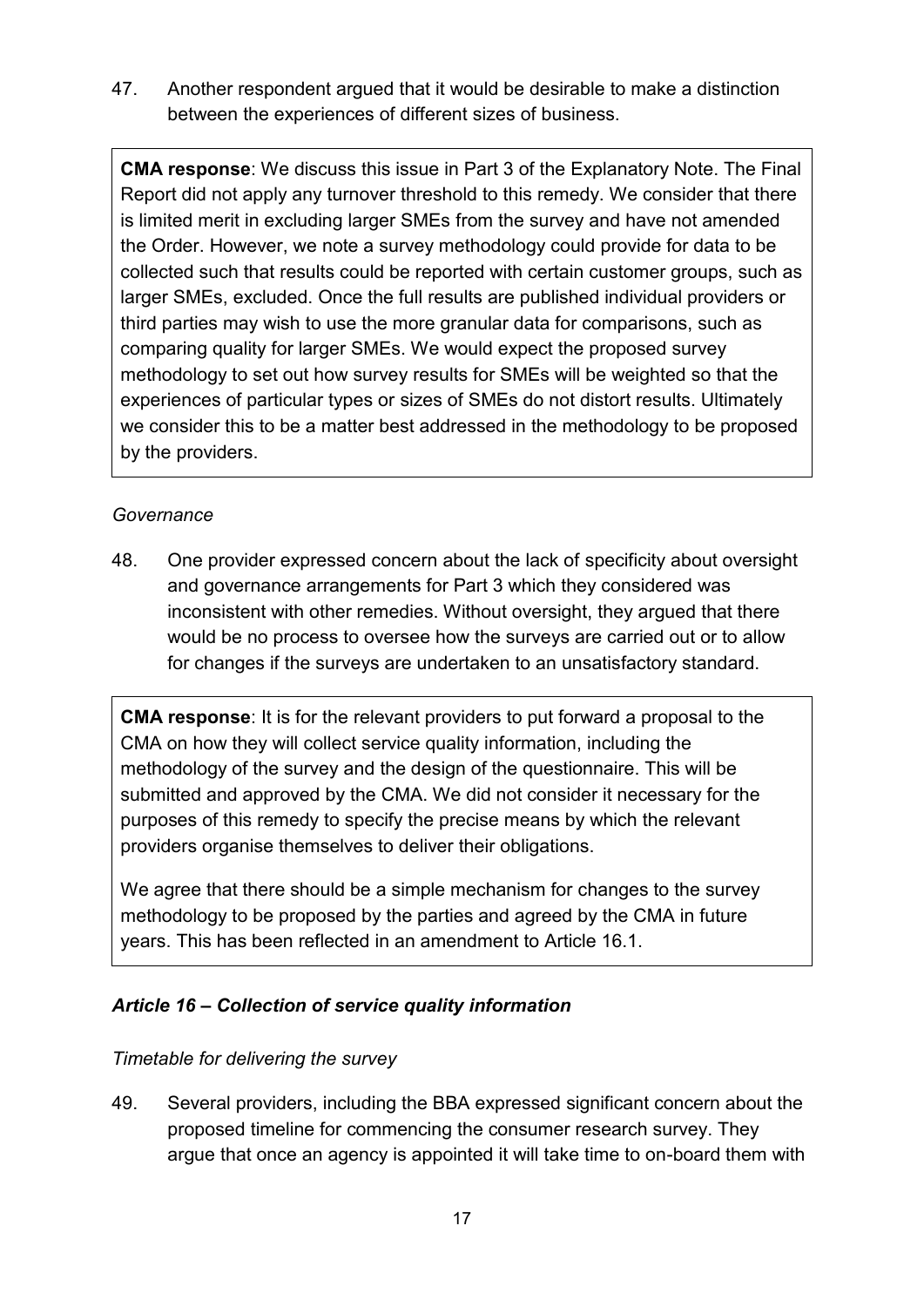individual providers for security purposes and begin the fieldwork. In the version of the Order we consulted on, providers are required to present a proposed methodology and questionnaire to the CMA for approval on 1 May 2017 and commence fieldwork on 1 July 2017 so the first results can be published on 1 August 2018.<sup>4</sup> Several respondents proposed that instead fieldwork should begin by the end of Q3 2017, but in the remaining time between then and 30 June 2018 (ie when they first survey needs to be complete) they can bolster the sample so the survey will have the same number of participants, and be robust, as it would be if it had taken place over a 12 month period. They have also suggested that we amend the Order so that on 1 May 2017 they will also submit a timetable for publication, rather than specifying a date in the Order.

**CMA response**: We appreciate that the timescales in the draft Order were demanding, in particular given the potential need for providers to put appropriate security protocols in place with the appointed agency. We have amended the Order to state that the indicators must be based on data incorporating results from October 2017 at the latest. We have also updated our Explanatory Note to explain our approach. Not specifying any date for publication of the service quality indicators would result in uncertainty and be inconsistent with the Final Report. A firm but workable timetable is appropriate because we want the impact of this remedy to be felt in the market as soon as practicable.

50. One provider suggested the CMA conduct testing to determine whether or not 12 months was an appropriate timeframe over which to interview consumers. They were concerned that by including data from a long time period, customers would be given an inaccurate picture of how well their bank was performing.

**CMA response**: In the Final Report, paragraph 13.125, we stated that the 12 month time period for collection of data was necessary to ensure the data was robust, in sufficient sample size, for smaller providers. However, we also noted that because results were updated every six months, each time updated data is published it covers the most recent 12 months. We see no reason to change the Order in this regard. In the Explanatory Note we set out that the survey methodology should consider the balance between surveying customers with a more recent experience and the impact on sample size. We also note that the first publication may be based on results gathered over a shorter period.

<sup>&</sup>lt;sup>4</sup> Article 15.4 of th[e draft Order.](https://www.gov.uk/cma-cases/review-of-banking-for-small-and-medium-sized-businesses-smes-in-the-uk#formal-consultation-on-draft-retail-banking-order)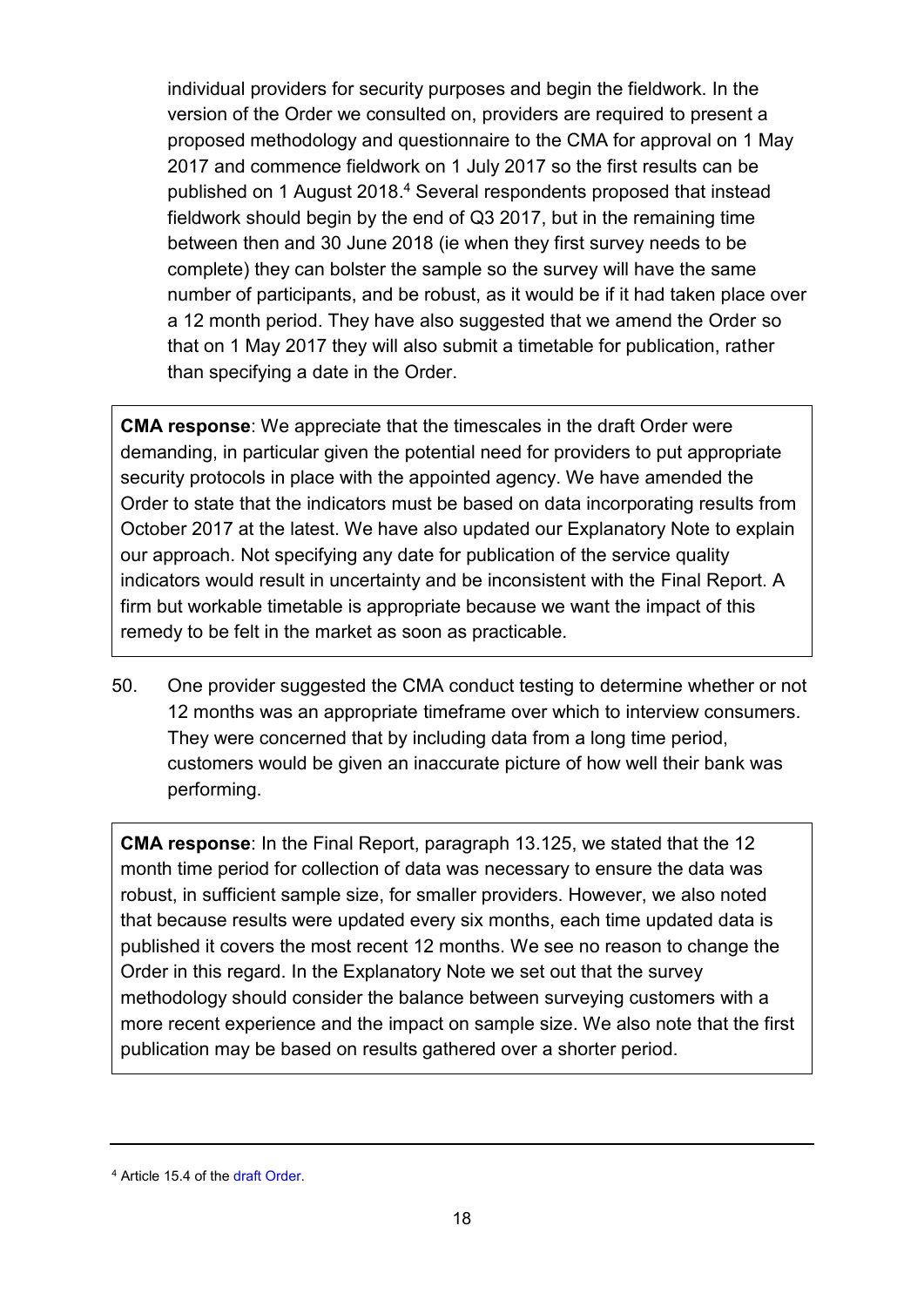#### *Survey methodology*

- 51. Most parties that commented on Part 3 expressed in general terms the importance of the survey methodology in ensuring the robustness of the survey. One provider requested that the CMA appoint an independent statistician to ensure the results were robust and that the methodology did not unduly favour larger providers. One respondent considered it important that a third party carry out the survey and encouraged that the procurement process was as open and transparent as possible. They also encouraged consideration of whether using multiple providers would be more effective.
- 52. Several providers commented that a mixed methodology (eg online and faceto-face) may be suitable and welcomed that the CMA had an open mind on using some online surveys. Another respondent noted that it would be inappropriate to rule out one type of methodology (eg online surveys) as this may limit the ability to collect information from certain categories of people.
- 53. The Information Commissioner's Office (ICO) expressed concern about the necessity and proportionality of sharing large amounts of customer personal data. The BBA has proposed that it will adopt a 'free find' approach for sampling for all but the smallest providers as this will reduce the amount of data held by the agency and the associated security risks.
- 54. Finally the BBA asked to clarify a number of points:
	- Whether the survey has to be geographically and demographically representative.
	- Whether the survey needs to have a mix of customers on different products.
	- Whether customers that are in financial difficulty can be excluded on the basis that their responses may be influenced by actions that are taken on their account.
	- Whether survey questions should be aimed at customers that had arranged and used an overdraft (ie not unarranged overdraft users).

**CMA response**: We agree that the robustness of the survey methodology, and the safe handling of customer data, is crucial to ensuring that the service quality metrics are reliable and can be trusted by customers. The Order provides for the CMA (which has experienced statisticians on its staff) to approve the final methodology so that we can ensure that it will achieve the aims set out in the Final Report. We consider that it is for the industry (drawing in part on the expertise of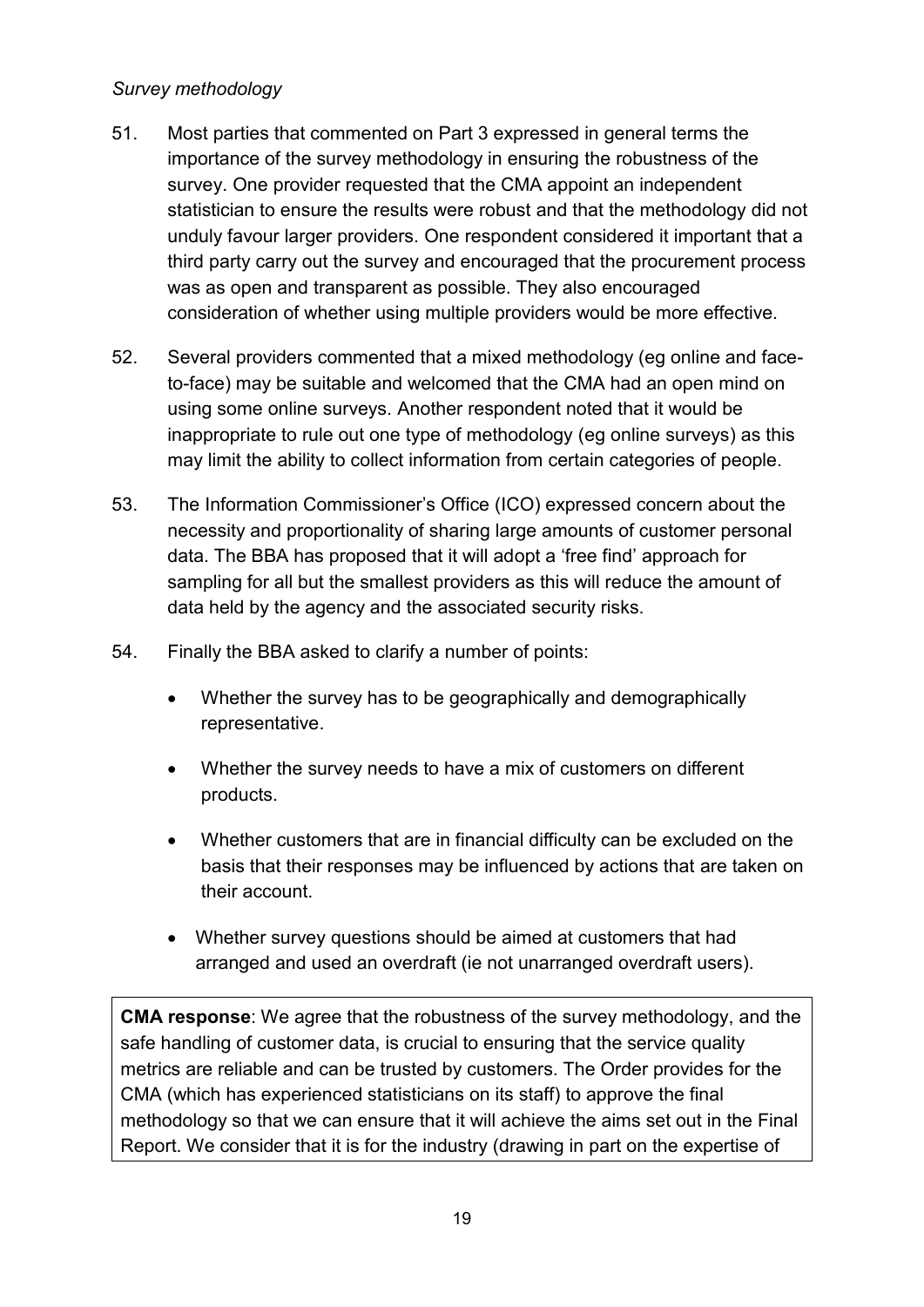their appointed agency or agencies) to put forward a proposal with robust sampling techniques and survey questions that are precise enough to produce meaningful results. We are liaising with the BBA as they develop their proposal but it would be premature at this stage to comment further on what that methodology might look like in advance of the industry appointing a survey agency. We have not specified what mix of customers is required or whether they need to be geographically and demographically representative. However, the Explanatory Note sets out a number of data points we expect to be collected, which includes age and location.

In relation to the other points:

- We have not ruled out the use of online surveys as part of a programme but have significant concerns about using online-only surveys.
- We have clarified in paragraph 54 of the Explanatory Note that use of Article 16.4 must be proportionate and not raise unnecessary data protection risk.
- In relation to customers in financial difficulty and overdraft users this has been addressed in paragraph 46 of the Explanatory Note.
- 55. One provider noted that neither the Order nor the Explanatory Note clarified which providers would be compared in the survey. They argued that Article 17 should clarify that the service quality indicators for Northern Irish brands would only be compared against other Northern Irish brands.

**CMA response**: The Order is clear on the criteria for inclusion in the survey. The indicators in Northern Ireland will compare PCA and BCA providers in Northern Ireland that meet the de minimis threshold. The results will be based on surveys conducted in Northern Ireland. Some of these providers will be Northern Irish only brands, others will be active in GB as well.

## *Questionnaire design*

56. One respondent noted that the survey could include additional questions about a customer's experience of a brand, such as the quality of the products, the ease of doing business, the resolution of complaints, staff competence etc.

**CMA response**: Providers are free in their proposal to suggest additional questions that they may wish to ask customers to use for other purposes. The Order cannot mandate such additional questions, as doing so would be inconsistent with the Final Report. We also note that the FCA, in response to our recommendation, is undertaking work on additional service quality metrics and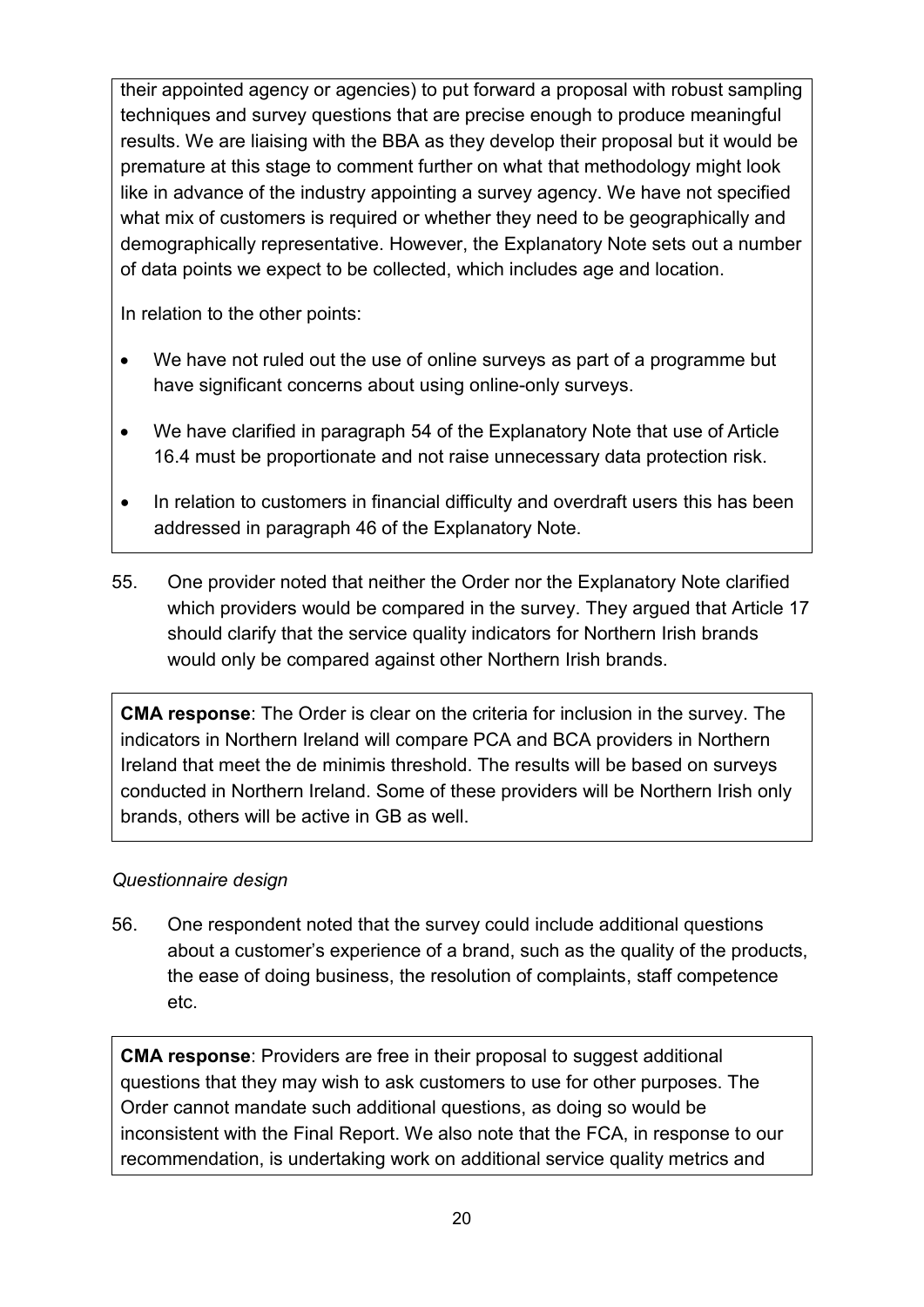additional measures suggested could potentially be included within the scope of the FCA's work.

### *Inclusion of under 18s*

57. The BBA highlighted that Market Research Society (MRS) guidance states that parental consent is required when surveying under 16s. They recommend that only account holders over 18 years old are sampled.

**CMA response**: This is addressed in paragraph 48 of the Explanatory Note. We agree that including account holders under 16 in the sample would be challenging as a result of the need to get parental consent and under 16s should therefore be excluded. We do not, however, see that the same issues arise when sampling 16 and 17 year-olds. We therefore decided to only exclude under 16s from the survey.

### *The format for presenting the results*

58. Several providers suggested that it was too soon for the format and layout for the publication of service quality metrics to be prescribed, particularly given the fast-changing nature of communication with customers. They recommended we delay setting out the precise format until 6 months ahead of the first survey publication. One provider argued that we should not stipulate the requirement to display the top 5 brands. Another respondent argued that the Order and Explanatory Note did not go far enough in stipulating what would be considered 'prominent' and recommended we produce more detailed guidelines.

**CMA response**: We consider it valuable to clearly outline in the Order and the Schedule to the Explanatory Note how we envisage the metrics being presented to consumers. However, the Order allows for changes and modifications to the layout to be made (Article 17.4) and we can foresee that some changes may be necessary nearer the time once the precise wording of the questions has been determined.

59. Another provider suggested that the requirement to present information in branches should be reconsidered because *(a)* branches are of declining relevance and *(b)* information would need to be tailored to the branch's location to ensure that it is relevant to local customers. For example, they noted that there would be little consumer benefit in promoting banks that do not operation in that region.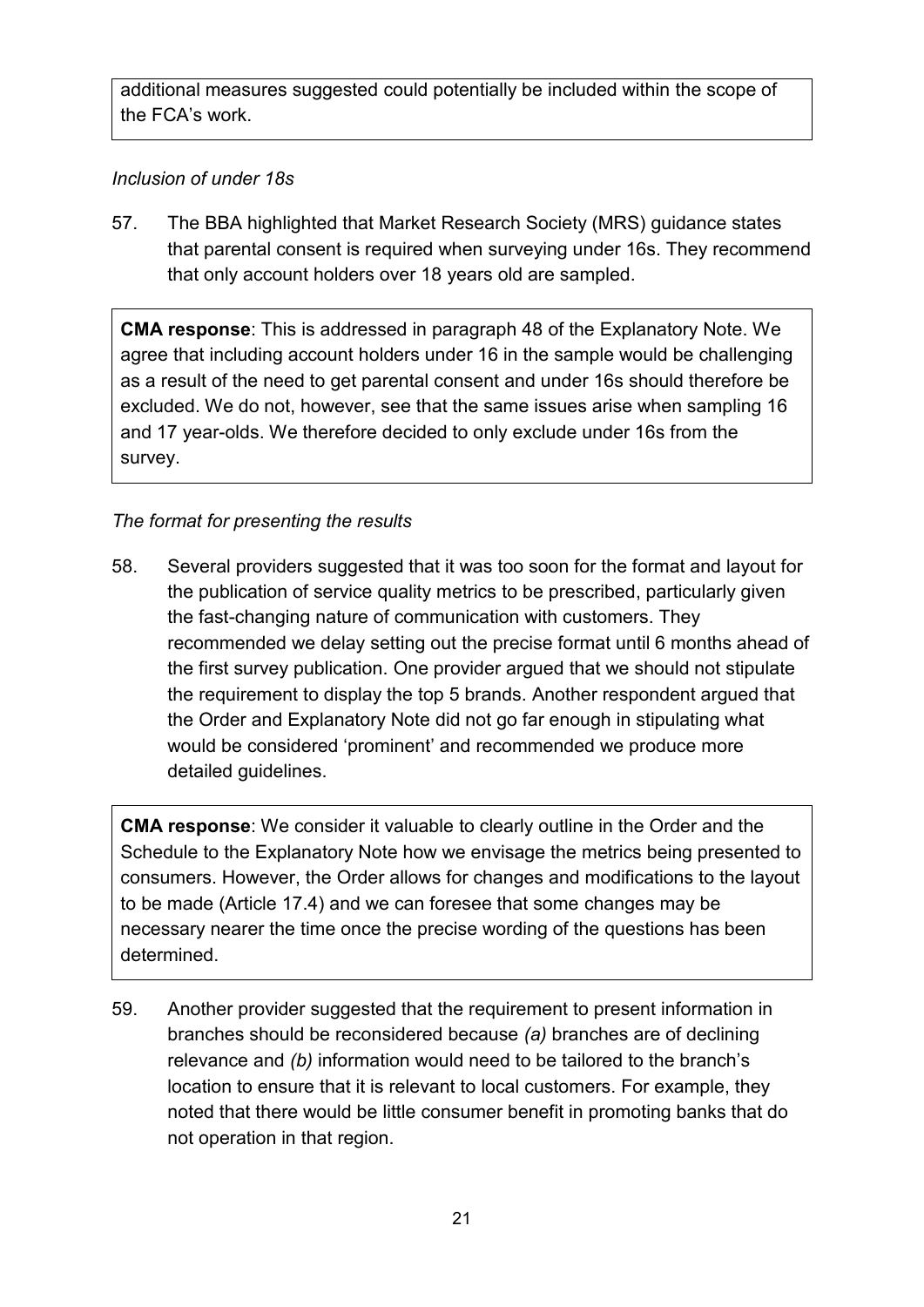**CMA response**: As set out in the Final Report, providers are required to present service quality information in their branches. In doing so, they are not promoting or advertising other brands, but providing information to customers to enable them to compare different providers' service quality. There is no requirement for providers to present the metrics based on the region of the branch, rather, they are required to present the results from either GB or NI as a whole. However, as information on geographical location will be collected as part of the survey, providers and third parties are free to present additional information to customers about services in particular locations.

60. A charity recommended that the 'overall' score should be given more prominence over the other scores.

**CMA response**: As illustrated in Schedule 2 of the Explanatory Notes, we have given all service quality metrics equal prominence. This allows customers to identify which metric is most relevant to the way in which they use their provider's services, such as whether they use mobile banking rather than branches.

*The effectiveness of naming competitors in service quality rankings* 

61. One provider argued that naming competitors in the service quality metrics will be ineffective and risks confusing consumers because the providers at the top of the list may not be the right or relevant choice for individual customers. They preferred the unbranded comparison. One charity responded stating they particularly supported the inclusion of the top five Brands.

**CMA response**: The aim of the remedy is to provide 'relevant, reliable and comparable information […] to help consumers choose between providers'; furthermore this information is intended to allow consumers to 'base an assessment of rival providers' service quality.'<sup>5</sup> We therefore think it important that the presentation of results shows the names of other providers and where other providers fall within the rankings to allow consumers to make those comparisons. Our qualitative research<sup>6</sup> found that consumers not only preferred to see the names of other banks, but that versions without that information frustrated consumers' ability to compare between providers. For example, when shown a version that omitted banks' names customers said 'If you knew the names of the other banks, it could almost be a conversation starter with your friends and family [...] the names of the other banks should be there. It doesn't mean anything

<sup>5</sup> [Final Report,](https://www.gov.uk/cma-cases/review-of-banking-for-small-and-medium-sized-businesses-smes-in-the-uk#final-report) paragraph 13.95.

<sup>&</sup>lt;sup>6</sup> Research Works (November 2016), [Service Quality Design Testing, Qualitative Research Report.](https://assets.publishing.service.gov.uk/media/58401223e5274a1307000052/service-quality-design-testing-qualitative-research-report.pdf)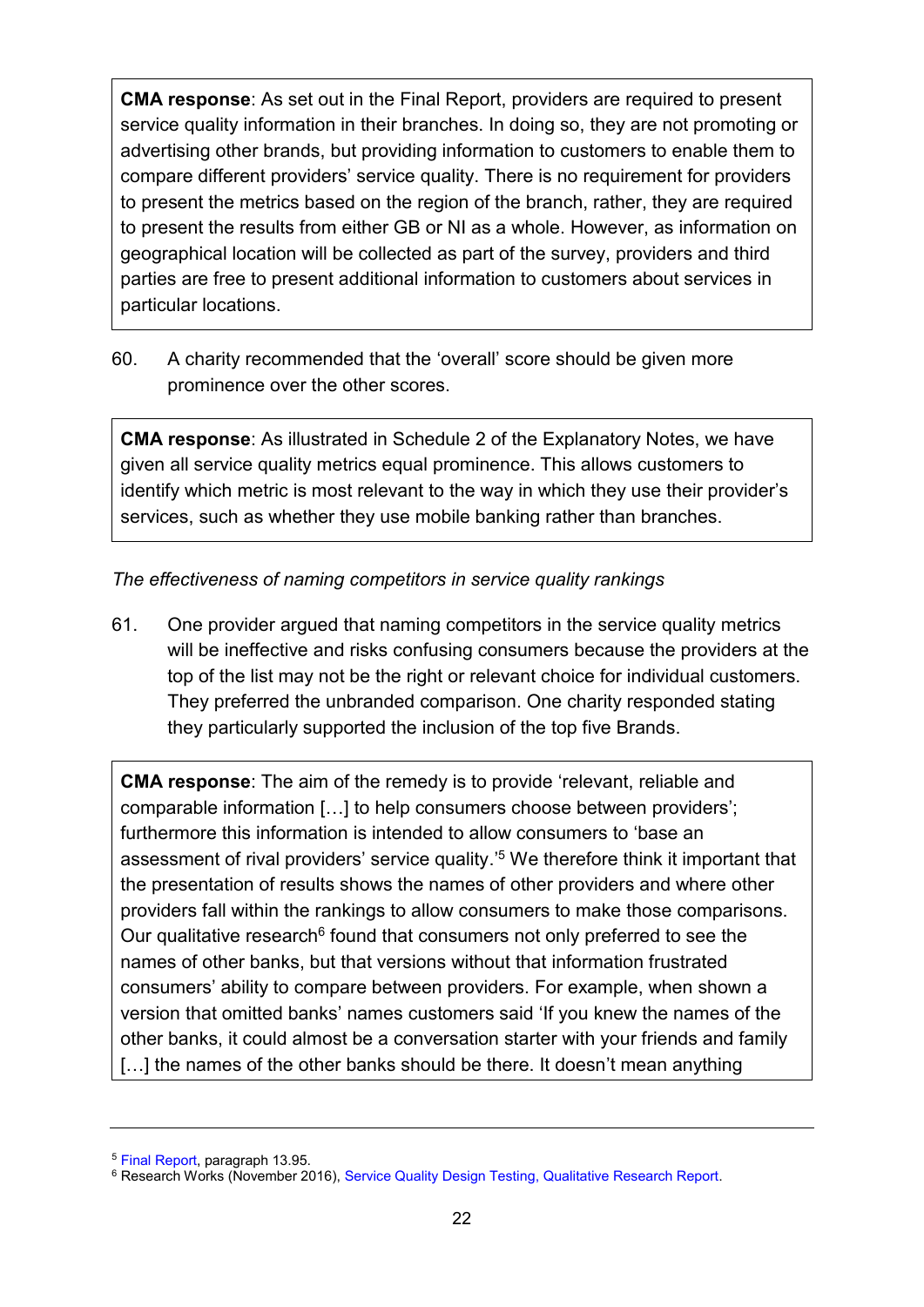otherwise […] taking the names out really devalues the information.' We think that naming the other providers in the Top 5 is justified and proportionate, significantly enhances the effectiveness of this measure and provides consumers with the opportunity to choose between providers.

On the risk of confusing consumers, our research found that consumers did not consider the results to be offering advice or to be a piece of marketing information, but rather viewed it as raising awareness for them to do their own research. They also stated that the service quality information would be seen in the context of their own experience with the bank and information from other sources. We therefore do not think the presentation of the metrics is likely to give rise to consumer confusion.

### *Naming competitors in the presentation of results*

62. One provider said that requiring providers to name competitors in the metrics is advertising and transfers valuable commercial real estate to competitors, without any evidence of increased effectiveness in engaging customers and is disproportionate to remedying the AEC. They suggested that if they attributed a value to the display of poster advertising in their branches to third parties, it would result in a significant cost to the industry to comply with the remedy.

**CMA response**: We do not consider the provision of independent information on service quality to constitute advertising, rather as shown in our qualitative research, we consider it provides consumers with information that enables consumers to compare between providers' service quality. We did not consider that the amount of money it would hypothetically cost providers to advertise in their competitors' branches to be a relevant exercise for assessing the cost and proportionality of this remedy. In light of the qualitative research we have amended the illustration of how the service quality metrics will be presented to make clearer that they are independent and are published as part of a regulatory requirement which we consider makes unequivocal that they are not advertising material.

#### *Third party branches*

63. One provider argued that the Order does not take account of providers that use third party branches, such as the Post Office. In addition to being discriminatory to other providers that do need to display metrics in branch, they contend that it will cause confusion as some customers will not see those metrics when they use the Post Office. They also noted that care would need to be given should the Post Office exceed the de minimis threshold and have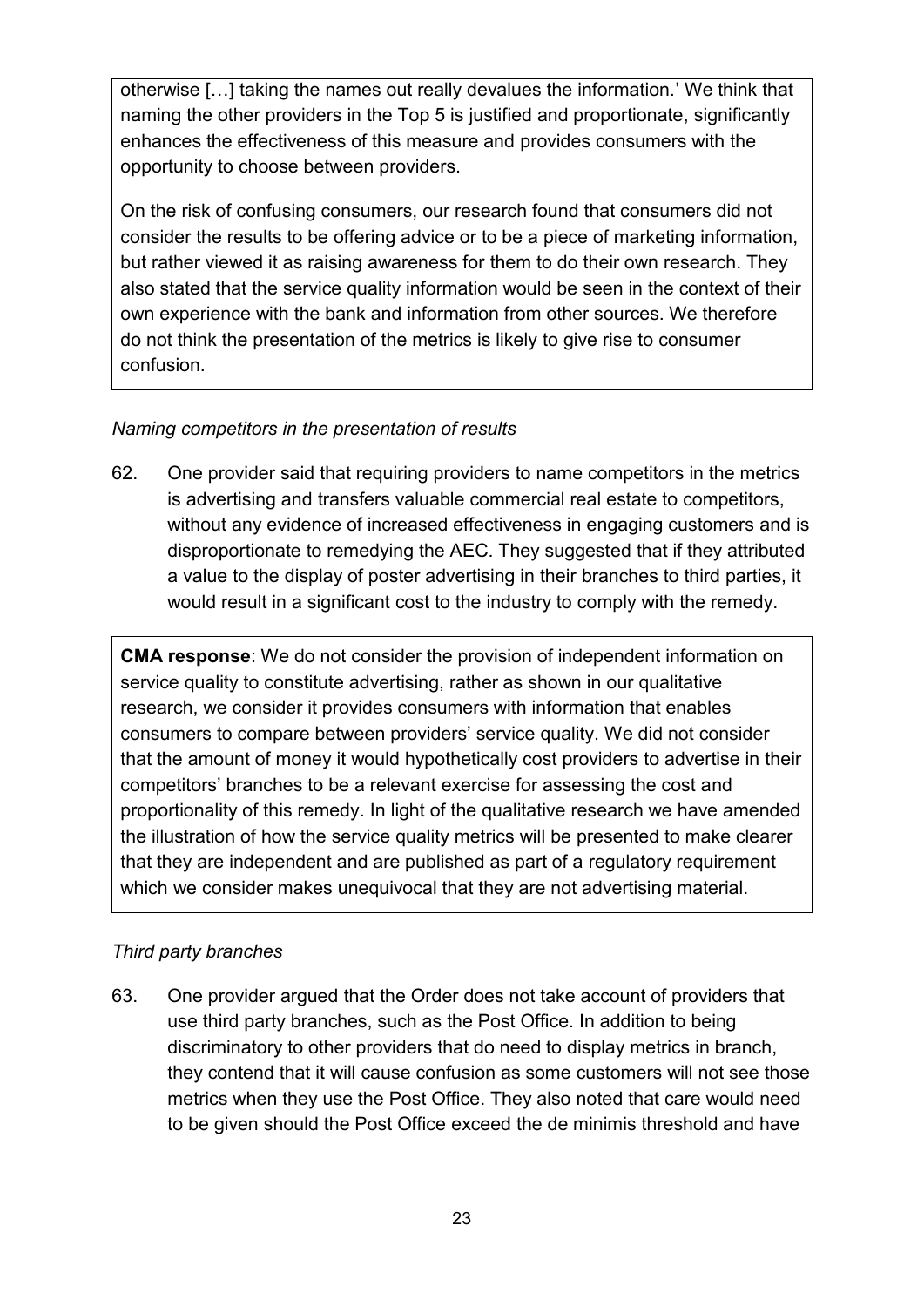to display their own metrics in branch to avoid confusion between them and other third parties.

**CMA response**: Banks that use third party branches would not be required to display their results in those branches. However, in so far as such a bank also has its own branches, they will be required to display their service quality metrics in their own branches, as well as on their websites and their mobile banking applications. If the Post Office exceeds the de minimis threshold, we believe the design of the posters, for example by showing the Post Office logo in the relevant place in the metrics, would be sufficient to avoid confusion.

*Presentation of joint rankings and results that are statistically insignificant* 

64. Several providers sought clarification on what would happen if providers get the same result or results are not statistically significant enough to state that one out-performed the other. They also highlighted that rankings may imply a material difference between providers which could be fictitious.

**CMA response**: We agree that it should be possible for there to be joint rankings. This would arise when providers get the same percentage result and have made this clear in the Explanatory Note (see paragraph 62). We expect the BBA's proposal will focus on creating a high quality survey that the banks can agree to as being fair and fit for purpose. Given that the rankings will be accompanied by bar charts customers will be able to judge the differences in scores. In our view the threshold for determining statistical significance is less important than making sure the survey is of high quality to ensure, as far as possible, that it reflects the true underlying levels of service quality being provided to customers.

## *Clarifications to the presentation of service quality metrics*

65. One provider made some suggestions on how we can better reflect the Research Works customer research results in our design in Schedule 2 to the Explanatory Note, including removing references to a 'bank' and replacing it with PCA, explaining why providers may not be in the survey and amending the text used in instances where a provider doesn't have a branch presence.

**CMA response**: We have made minor amendments to the design of the service quality metrics. These are set out in Schedule 2 of the Explanatory Note.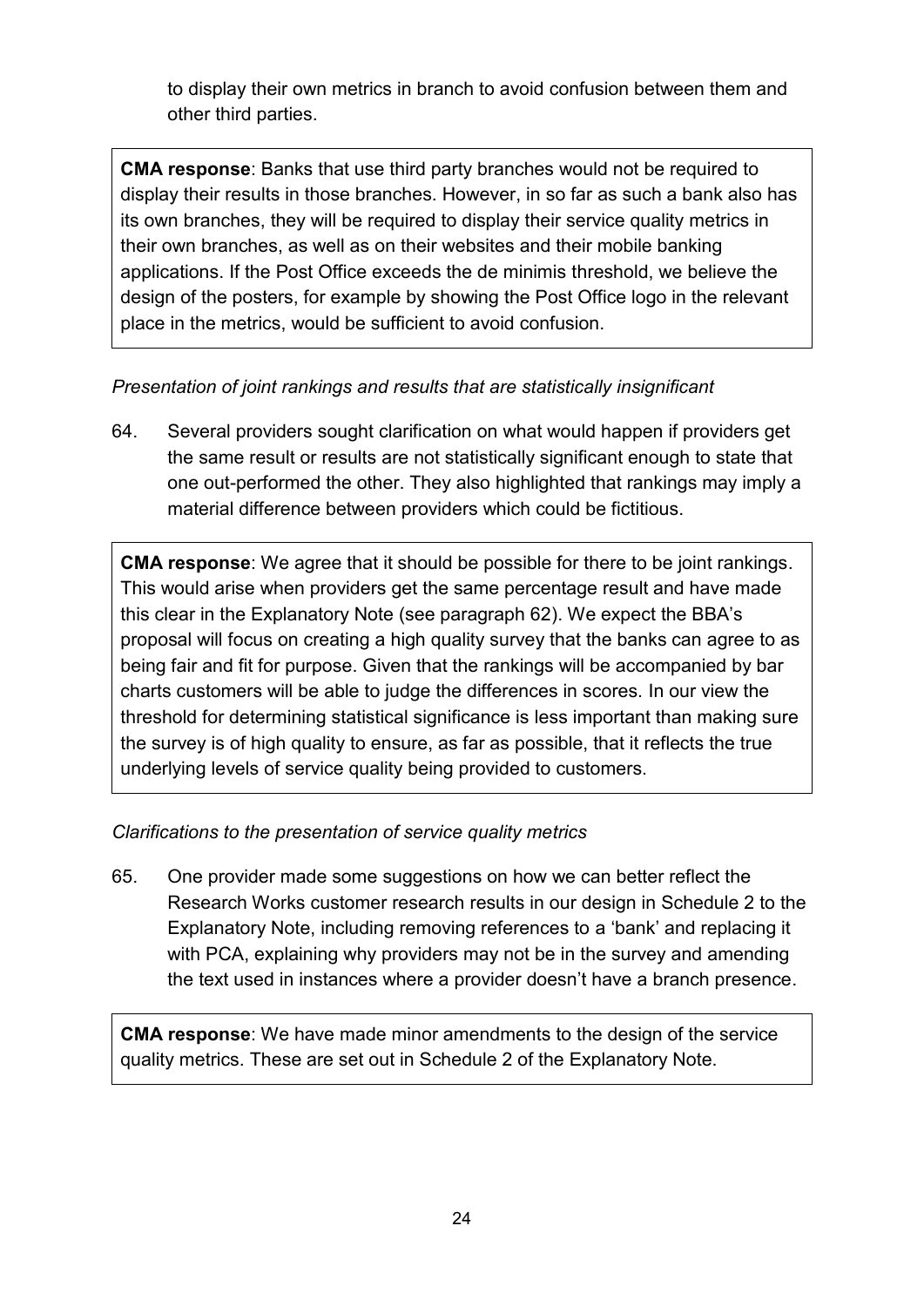#### *Placement of metrics on websites*

66. The Order requires the metrics to be displayed on the 'main personal banking page' of the website which shall be no more than one click away from the homepage. Several providers argued that this would mean the metrics were displayed on a page covering other products, such as credit cards and mortgages, which may be confusing or mislead consumers. They felt either that the current requirements in the Order were too prescriptive or that the Order should specify the metrics be displayed on the current account page rather than the personal banking page.

**CMA response**: The manner in which the metrics are displayed will emphasise that they relate to PCAs (or BCAs) rather than other personal (or business) banking products. We do not think customers will be misled or confused.

## *Funding*

67. One provider said it is not clear whether cost allocation will be based on the number of PCAs in the survey as a percentage of the total number of PCAs in the survey. If that is the case, the provider queried whether the formula in the draft Order was correct.

**CMA response**: The formula has been amended to provide greater clarity on this issue.

#### *Other comments*

68. One provider argued that the service quality indicators in Articles 15.1.2 and Articles 15.2.3–5 should refer to 'or' rather than 'and' because, for example, a SME may have used a branch but not a business centre and would only be able to recommend one of those services.

**CMA response:** While the precise formulation of questions to be used in the survey will be for providers to propose, the presentation of the survey results will cover all of these indicators in aggregate, so the use of 'and' is appropriate. This is consistent with our Final Report, where we stated in paragraph 13.107, for example, that this indicator would cover 'willingness to recommend provider's branch and business centre services to other SMEs [users of services]'. We have therefore not amended this part of the Order.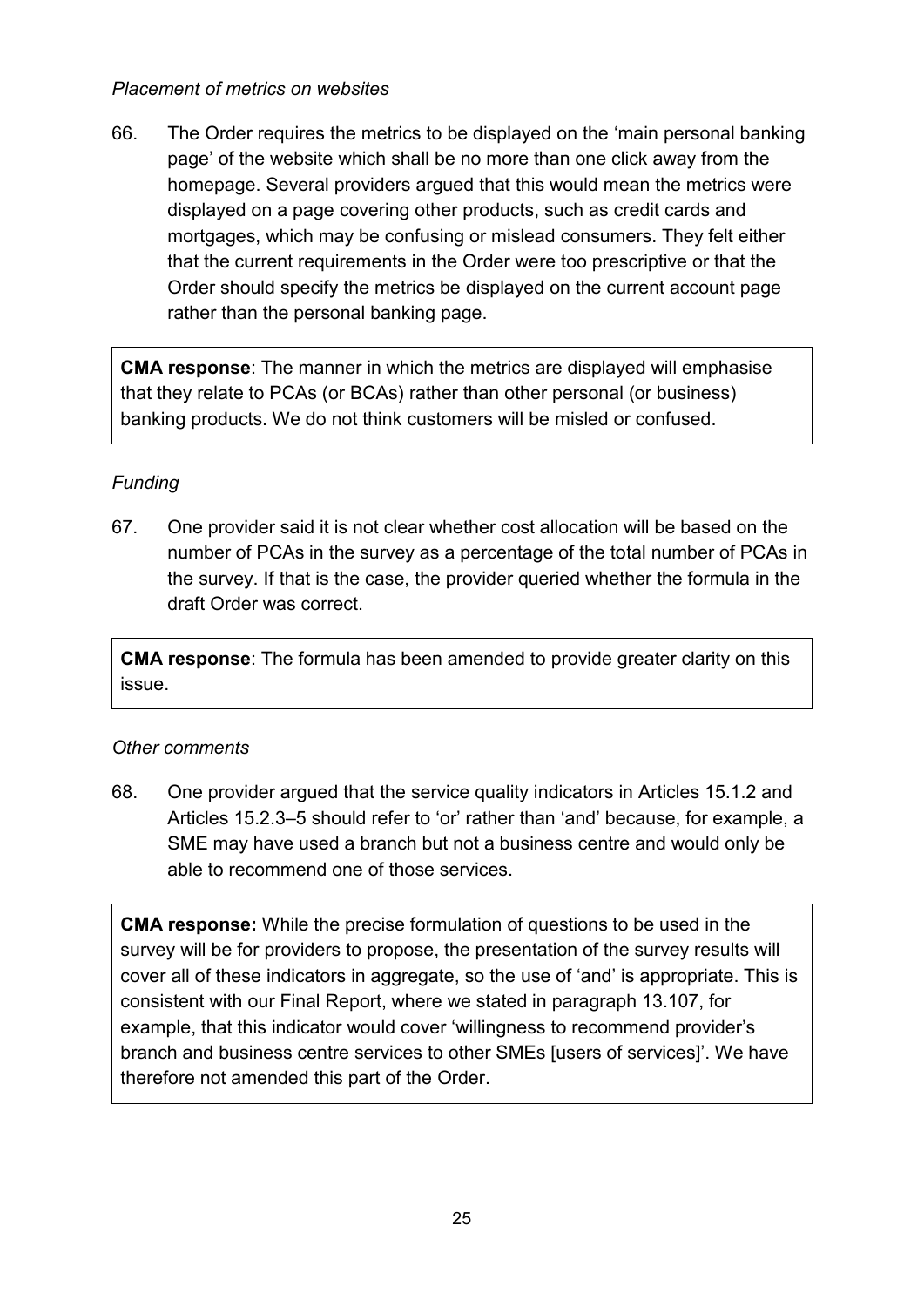#### <span id="page-25-0"></span>**Part 4 – Prompts**

### *Article 18 – Prompts research programme*

69. One provider suggested that Article 18.2.8 should include a requirement that requests for further information from the FCA should be reasonable.

**CMA response**: The introduction to Article 18.2 states that the FCA is only able to '*reasonably direct*' Selected Prompts Providers and so it is unnecessary to add a further qualification in Article 18.2.8.

70. One provider recommended that all PCA providers should be mandated to provide a regular bill to their customers in a standardised format that delineates the cost of the customers' account usage.

**CMA response**: This issue was considered during the inquiry. The Final Report did not specify the prompts to be researched. This will be for the FCA to determine. Providers can engage with the FCA directly on such issues.

71. One provider requested that Article 18.2.3 be amended so that Selected Prompt Providers would only be required to make changes to their systems that would not adversely impact the performance and resilience of their systems.

**CMA response**: The Order requires the FCA to act reasonably in directing actions. We consider that this should address any concern about a provider being required to take an action that raised concerns about resilience and performance of their system.

#### <span id="page-25-1"></span>**Part 5 – Transaction history**

#### *Article 20 – Provision of transaction history at account closure*

#### *Opt-out versus Opt-in*

- 72. A number of respondents submitted that the transaction history remedy should be designed on an opt-in basis, rather than an opt-out basis. These respondents argued that the opt-out approach will require large amounts of sensitive information to be provided to customers, many of whom will not be expecting to receive it.
- 73. The approach we consulted upon was explicitly supported by one charity.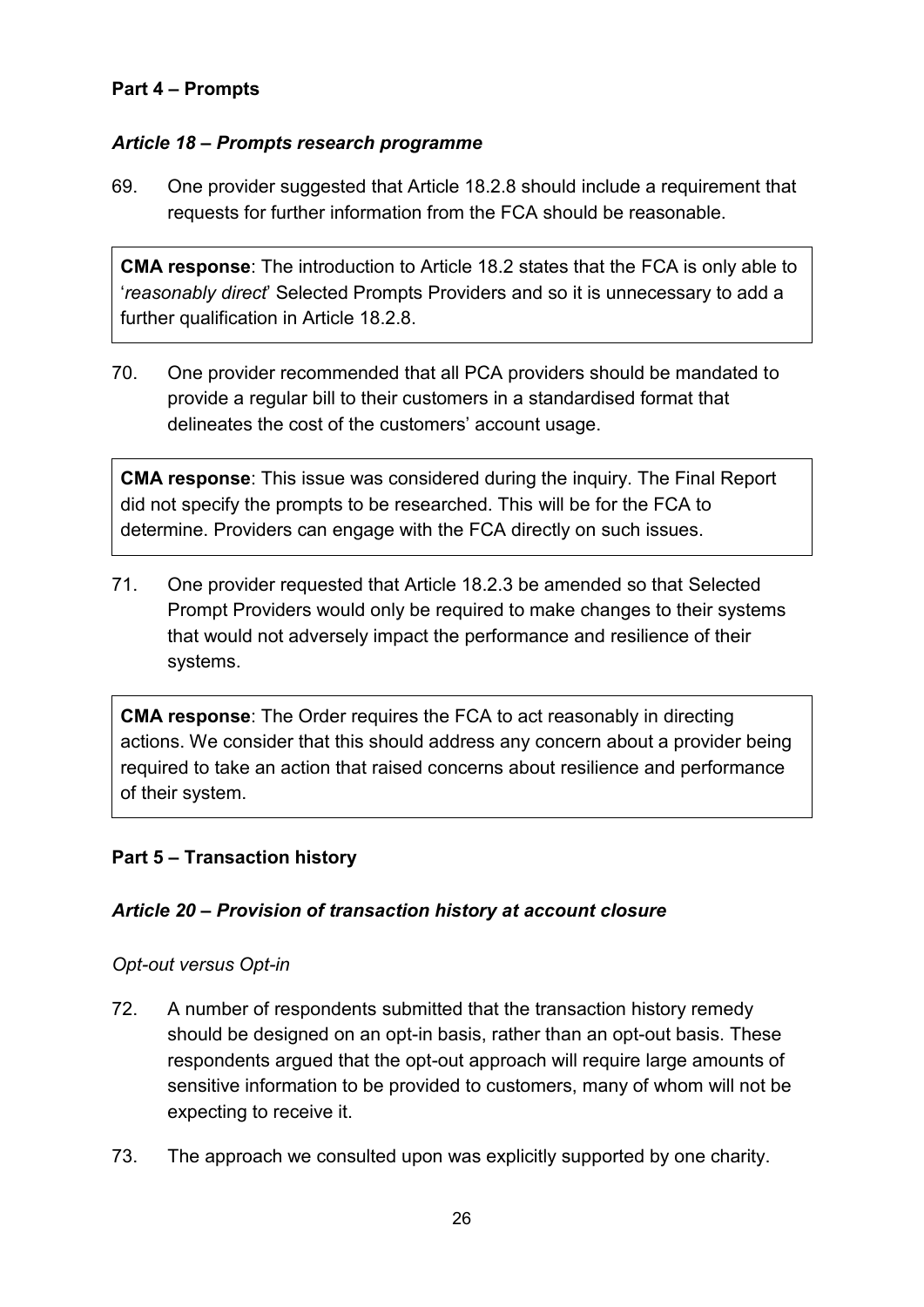**CMA response**: Similar submissions were made during our investigation. We decided in the Final Report that providers would be required to provide the transaction history to customers at the time of account closure, unless customers decide to opt out. This approach would reduce the hassle factor for customers and would provide a degree of certainty for customers about receiving their transaction history. This helps address the risks, both real and perceived, of switching PCAs and BCAs; and it provides assurance to customers that their transaction history will continue to be available to them. In terms of potential issues related to security, there are various ways in which providers can tackle these risks, including providing the information through secure internet portals or the use of APIs, as well as engaging with customers in advance of providing their transaction history to them and there is also potential to enhance the CASS process to facilitate this remedy. We have made a number of amendments to the Order and Explanatory Note to provide additional clarity with regards to the ways in which providers can fulfil their obligations under this Article.

## *Timeline for providing transaction data*

74. Two providers suggested that the timeframe for providing transaction data to customers be longer than seven working days from the date at which the customer has closed its account. One provider suggested that the period should be extended to 10 working days while another provider suggested 15 working days as this would provide additional time for the provider to contact the customer to verify, for example, address details and provide an opportunity for the customer to opt out of receiving the data, instead of the provider making the information available automatically in order.

**CMA response**: We can see merit in extending by a short period of time the period in which transaction history data is to be provided to customers. This is particularly beneficial where a provider is making this information available by hard copy (eg post) and would want to contact the customer in advance of sending the information. We have extended the period in the Order to 10 working days (in respect of 95% of account closures). We have maintained the 40 day period in Article 20.6.2.

#### *The role of Bacs*

75. A number of respondents suggested that Bacs should be required to work with CASS participants to agree amending the CASS process to include information and questions to be put to customers when switching their accounts. This would ensure customers would have an opportunity to make an informed decision about whether to opt-out of the provision of their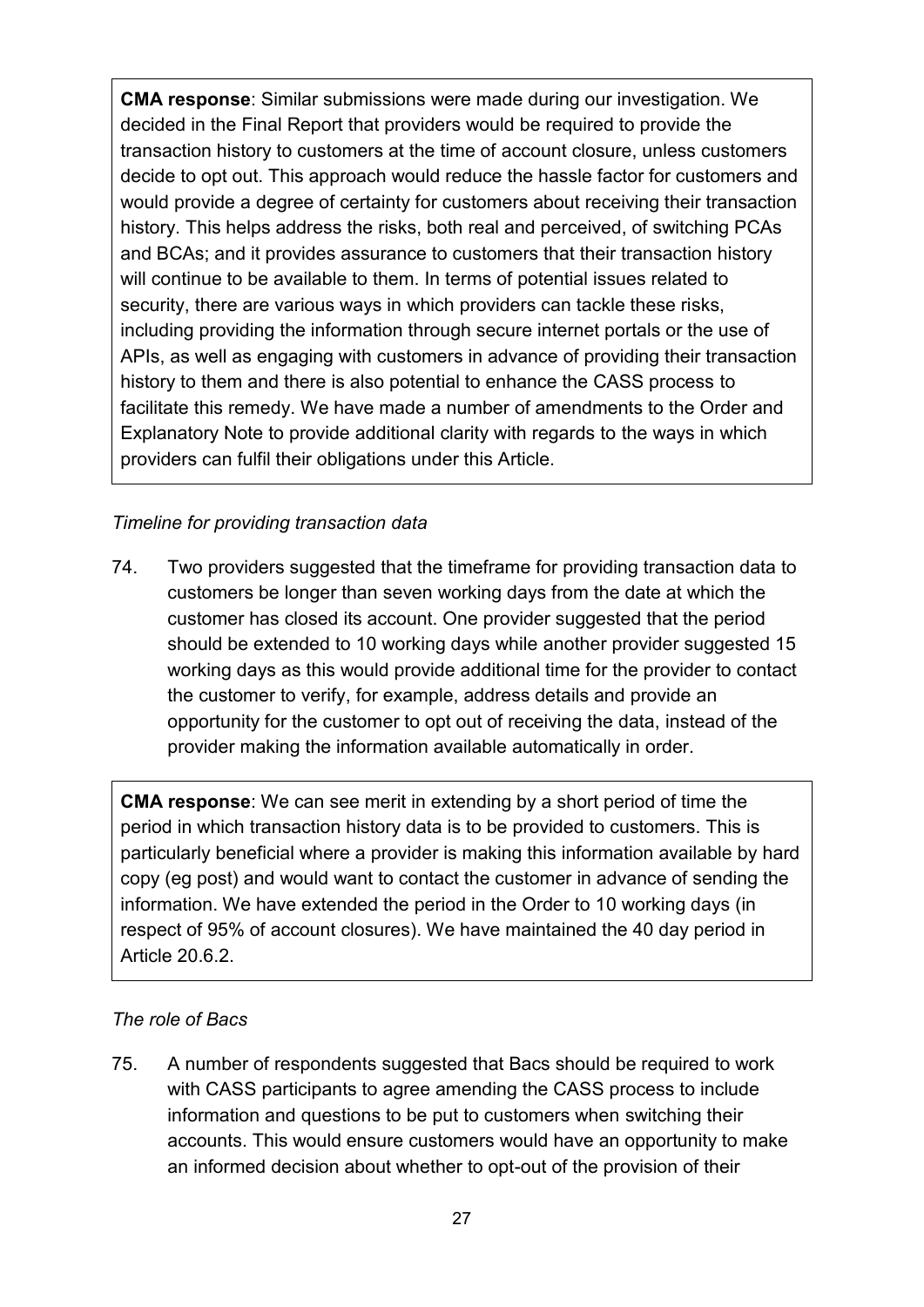transaction data. Other providers indicated that they would request that the CASS processes be reviewed to provide an opportunity for customers switching through CASS to opt-out of the provision of transaction history. One provider submitted that as and when such changes are put in place, the order should allow for the obligation on providers to provide transaction history to be removed.

**CMA response**: We can see merit in the provision of transaction history information to customers by providers being facilitated by enhancements to the CASS process. This was however not part of the decision in the Final Report and so is not included in the Order.

Bacs has indicated to us that it welcomes the opportunity to work with CASS participants to further enhance CASS. Depending on how any such enhancements are introduced, this could be an effective way for providers to meet the obligations in the Order.

### *How transaction history is made available to customers*

76. One provider noted its concern as regards customers that are not digitally enabled and who close their accounts. These customers would either need to be set up with a digital account or be provided their transaction data by post or by email on an unsolicited basis, with associated security risks. They proposed to address this issue by amending the Order to permit providers to conduct reasonable identification assessments before they make information available for download. This would allow providers to meet the requirements of the order.

**CMA response**: We recognise this potential issue and agree that where a provider chooses to make transaction history information available to a customer using electronic means, this may require identification assessments to take place where the customer has not previously held a digital relationship with the provider. We have amended the Order to allow for reasonable identification assessments to take place in advance of the provider having to make the transaction history information available to the customer (and, as stated above, we have extended the time period in Article 20.6.1 to 10 Working Days). We also note that such interaction between the provider and the customer would provide an opportunity for the provider to explain to the customer this requirement and to assess whether the customer wishes to opt-out from receiving the information at that time.

77. The same provider further stated that customer's ability to download their transaction history should be limited to period of 30 days, with a customer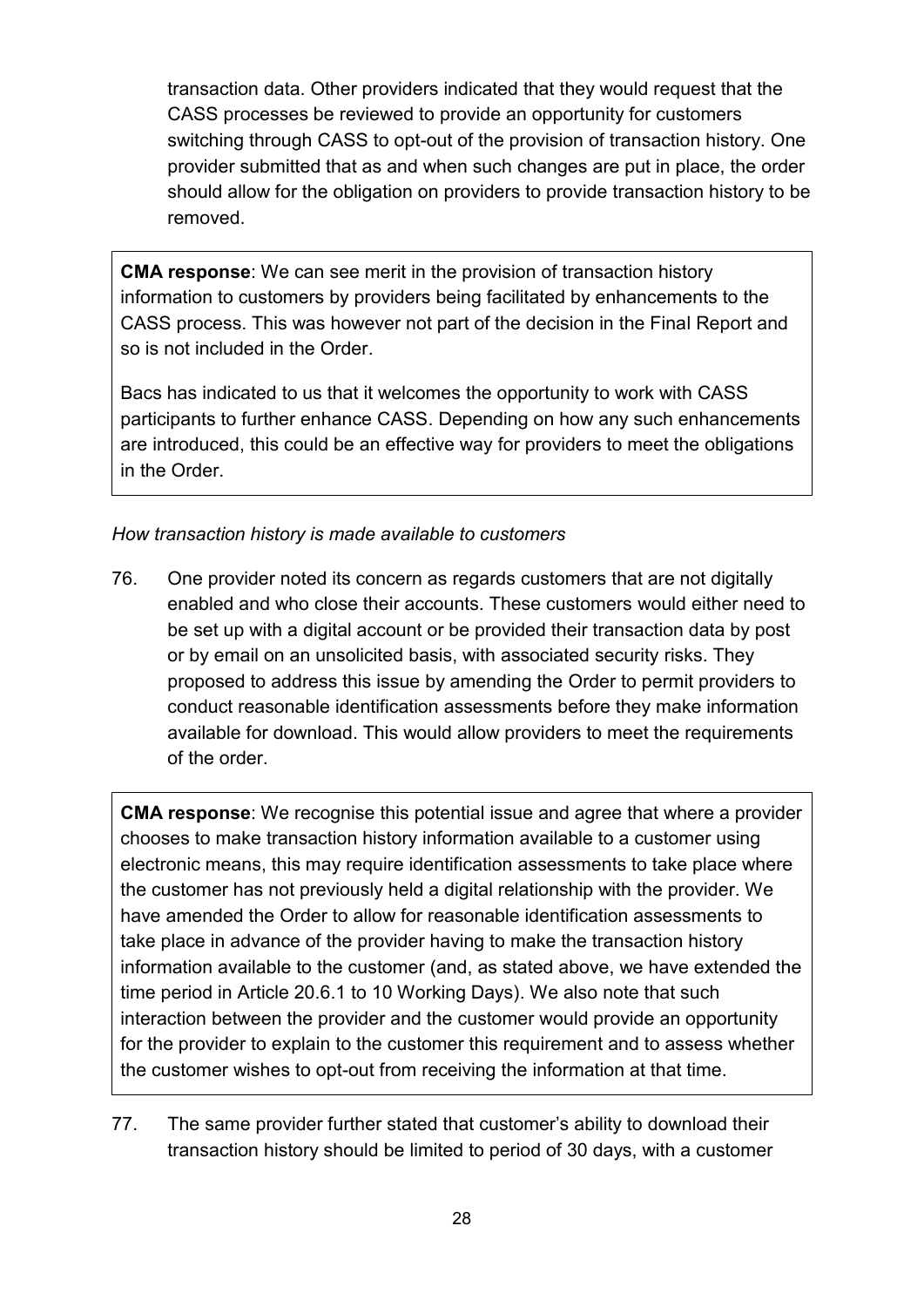thereafter being able to request their transaction data using the provisions in Article 21. This approach would avoid keeping the obligation to keep the information for download indefinitely.

**CMA response**: We see some merit in time-bounding the ability for a customer to download transaction history information. We considered that 60 days struck an appropriate balance and have made this change in Article 20.8. Providers will be able to offer a longer period and customers that do not access their transaction history information in this period will be able to request future access under the provisions of Article 21.

78. A charity submitted that providers should be required to provide transaction histories to customers in print format if requested. This would help to ensure that transaction history is available to digitally excluded customers.

**CMA response**: We decided in the Final Report that the format in which transaction history would be provided to customers would be at the discretion of the provider. For digitally excluded customers who currently bank with a provider that chooses to provide the information by electronic means, we would expect the provider to engage with the customer, eg to request an email address or to undertake reasonable identification assessments in order to be able to comply with the Order. See paragraph 71 of the Explanatory Note.

## *Circumstances where a transaction history should not be provided*

79. Some respondents suggested that providers should not be required to provide transaction history to a BCA customer where the closure of a BCA was due to the failure of a business, which would not subsequently be using an alternative BCA to support it. Providing transaction histories to failed businesses would be costly, with no benefit to the customer.

**CMA response**: We agree that providers should not be obliged to provide failed businesses with their transaction history information on an opt-out basis. However, where a business requests its transaction history information, providers should make this available. We have amended the relevant articles accordingly.

#### *Data protection*

80. The ICO noted that a disclosure of payment transaction history mandated under the Order is not an exercise of individuals' rights under section 7 of the Data Protection Act or Article 15 of the General Data Protection Regulation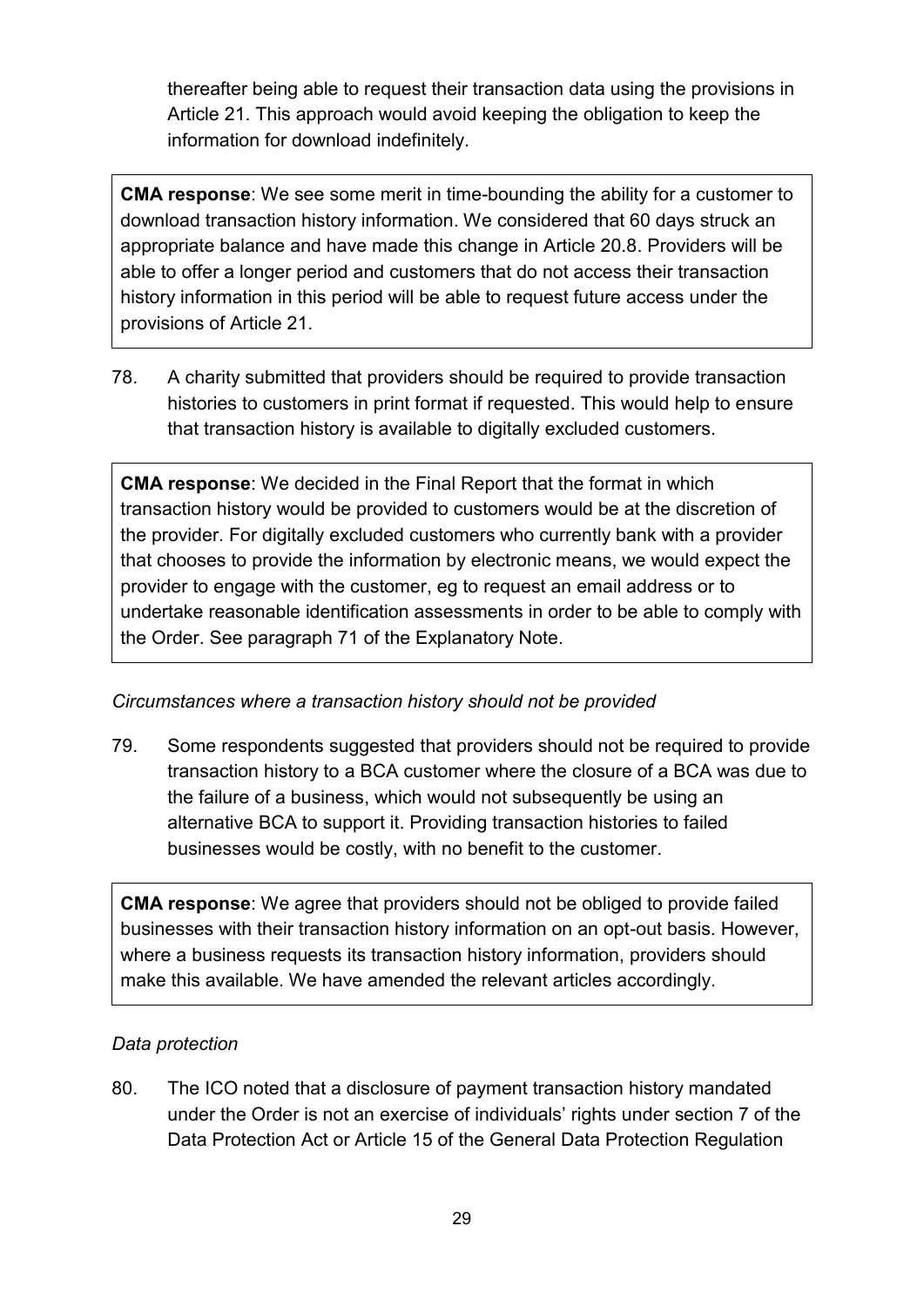(GDPR), but nonetheless saw value in the Order reflecting the data protection requirements. They made three observations:

- The Order may be construed as meaning the provider must request a fee from the customer;
- Article 15 of the GDPR will provide individuals the right to obtain personal information within its scope free of charge. They suggested that consideration should be given to this in the Order; and
- The GDPR will require that information should be provided without undue delay and in any event within one month of receipt of the request.

**CMA response**: The Order has been amended to address these points. See also paragraph 76 of the Explanatory Note.

#### *Other points on Part 5*

- 81. Clarification was sought from a number of providers on the operation of Part 5. For example:
	- Article 20.3: clarifying the meaning of where a customer retains access to an account: This should include where a customer retains access to their transaction history when they have changed account within the same provider;
	- Article 20.3: making clear that the requirement in Article 21 for providers to continue to make transaction histories available to customers does not satisfy the exclusion in Article 20.3 for a customer who has retained access to its transaction history;
	- Article 21: does the exclusions in Article 20.3 apply, eg where the customer retains access to its transaction history or where the customer has had their PCA or BCA closed due to fraud, impairment of the account being dormant;
	- Article 21.3: does the ability to charge customers a fee no greater than would be payable under the Data Protection Act apply to requirements under the General Data Protection Regulation.

**CMA response**: We have provided additional clarification on these various points in the Order and Explanatory Note.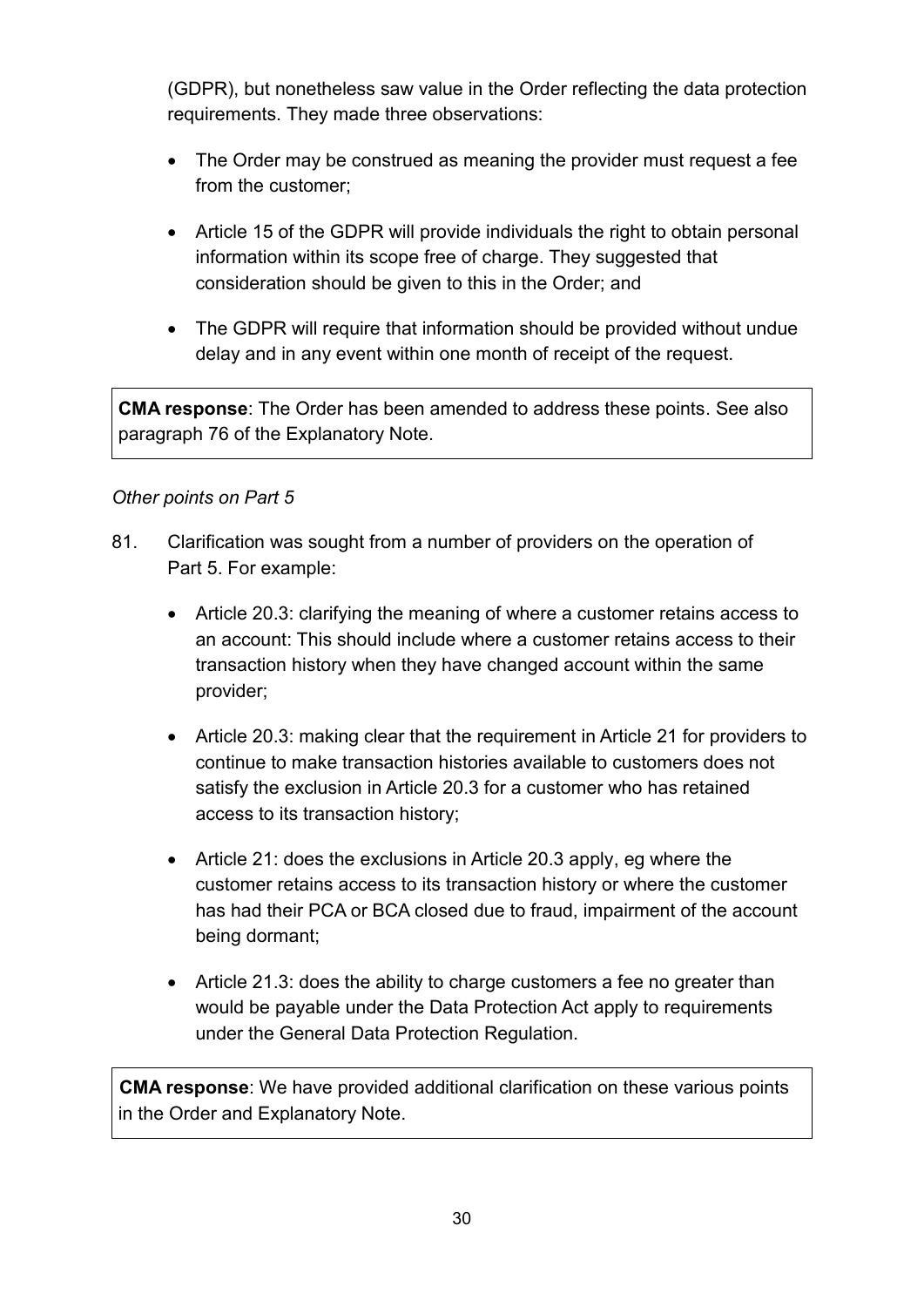### <span id="page-30-0"></span>**Part 6 – Automatic enrolment into a programme of alerts**

#### *Article 23 – Automatic enrolment*

- 82. One provider sought confirmation that the requirement to enrol new customers in the Programme of Alerts within three working days did not commence until one month after Article 23 comes into force.
- 83. One provider argued that the requirement in Article 23.3 to enrol a new customer into the Programme of Alerts within 5 Working Days of Article 23.2 ceasing to apply was complex and disproportionate. They recommended we extend the time period to one month.

**CMA response**: We confirm that the requirement in Article 23.1 to enrol new customers in the Programme of Alerts within three Working Days of the account being fully opened commences one month after Article 23 comes into force. We have updated the wording of Article 23.1 to make this more clear.

We have extended the period in Article 23.3 from 5 Working Days to 10 Working Days, which we consider to be sufficient and will ensure customers are not subject to undue delay in receiving alerts.

84. One provider requested confirmation that Article 23.1 does not apply when a customer has not provided a UK registered mobile phone number and either a mobile banking application is not available or alerts are not available via a mobile banking application.

**CMA response**: We have amended the Order to reflect this comment.

#### *Article 24 – Timing of alerts*

*'Buffers' for when consumers incur a charge* 

85. Some providers have proposed that an Alert should only be sent where a customer will incur a charge for exceeding an overdraft limit. This will mean, for example, that where an account has a buffer of £10 an alert would only be sent after that buffer has been exceeded. For customers that frequently go in and out of their buffer but not their unarranged overdraft it may be better for them to not receive an alert until they would be charged.

**CMA response**: This would not be consistent with the Final Report. While such buffers are welcomed, the default should be that customers know that they are using their buffer rather than wait until it is has been exceeded. The Order does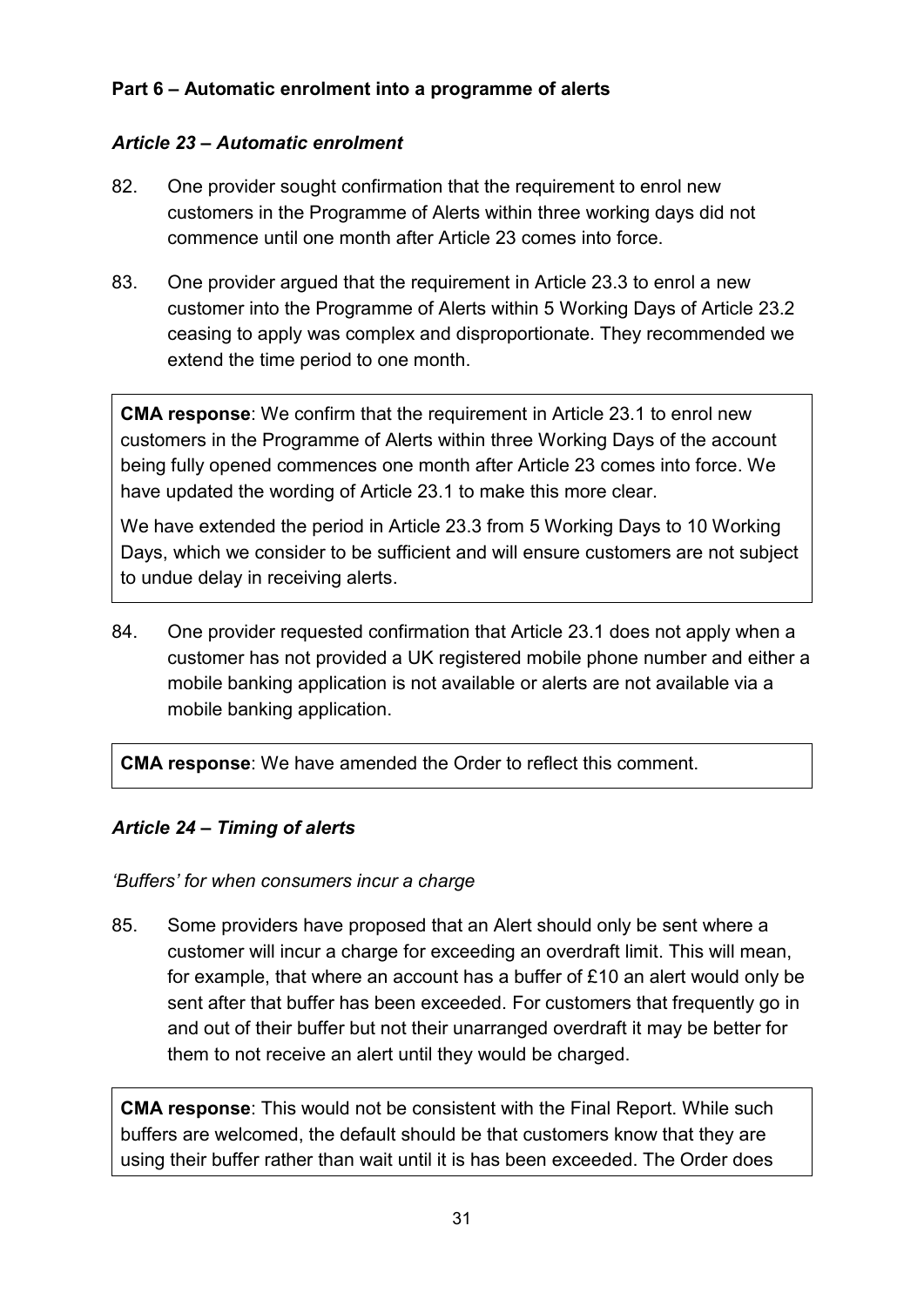not prevent Providers that offer penalty free buffers from giving customers the choice of being sent an alert after a buffer has been exceeded as well as or instead of an alert once the Pre-agreed credit limit has been exceeded. Article 25.1.2 clarifies that where an Alert is sent in circumstances where no Charges would be incurred due to a penalty free buffer not being exceeded the Alert does not need to communicate the period of time the customer has to avoid or reduce Charges. This issue is also discussed in the Explanatory Note.

#### *Joint accounts*

86. A charity highlighted that where joint accounts are concerned it should be a requirement to send prompts to both account holders. In their experience it was fairly common for one account holder to have hidden the extent of the financial difficulty from the other. The respondent also argued that communications should be sent to both account holders to encourage them to take action and seek help before financial crisis.

**CMA response**: Where an account is held jointly the obligation in Article 23.1 applies to each customer. The extent to which one joint customer can opt-out of the Programme of Alerts (or alter when they are received) on behalf of the other is a matter to be determined by each Provider. This issue is discussed in the Explanatory Note.

87. The BBA noted that there may be exceptional circumstances, such as systems outages, that could impede a firm's ability to send alerts before 10am as required under Article 24.5. They recommended that the Order be amended to require that these alerts be sent where it was operationally possible to do so.

**CMA response**: We do not consider this amendment necessary and would not wish to dilute providers' obligations under the Order. In any event the CMA would take such considerations into account when considering how best to respond to such failure to comply with the Order.

## *Article 25 – Content of alerts*

88. One respondent argued that the Order contradicted the Final Report because it did not introduce a grace period.

**CMA response**: The grace period envisaged in the Final Report has been included in the Order in Article 25.1 and 25.5. It requires banks to communicate to customers that they have 'a period of time during which they have an opportunity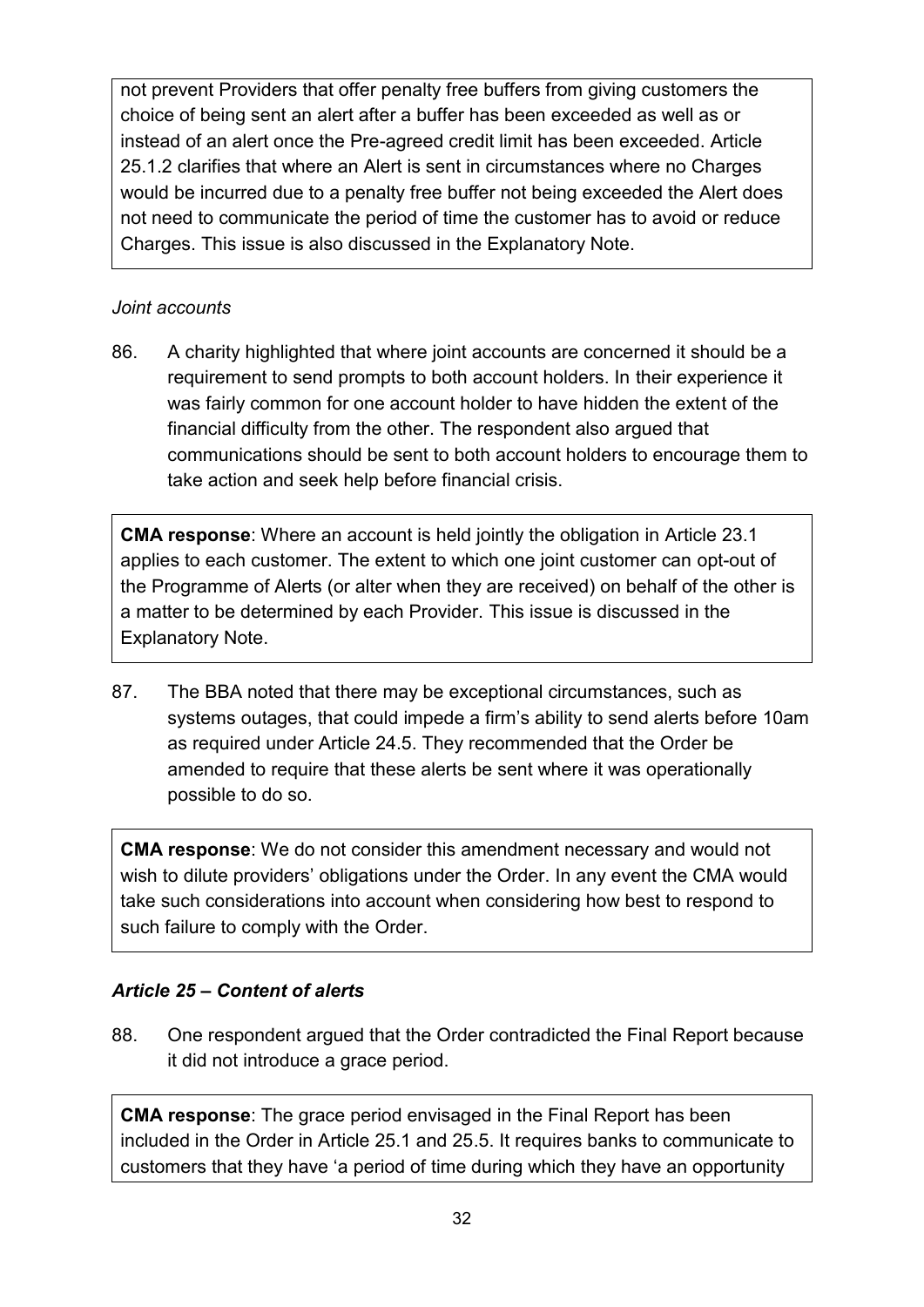to take action to avoid or reduce Charges … [and] inform the customer of the time by which they should take such action.'

### *Article 26 – Collection of mobile numbers*

89. One provider requested that Article 26.1.2, which required providers to make customers aware that the refusal to provider a mobile phone number means the customer will not be enrolled in the programme of alerts, be amended so this obligation only applies to new customers.

**CMA response**: We agree and this has been addressed within the relevant article.

#### *Other comments*

90. One provider suggested that Article 27.2.8 should include a requirement that requests for further information from the FCA should be reasonable.

**CMA response**: The FCA is already subject to a requirement of reasonableness by the wording of Article 27.2 so there is no need to make this amendment.

91. The ICO noted its view that it may be possible for alerts to constitute direct marketing and care should be taken to ensure that those affected by the Order would not be required to do anything that would make them in breach of relevant legislation.

**CMA response**: This has been considered in the Final Report. We have taken care to ensure consistency between the Order and the relevant legislation.

#### <span id="page-32-0"></span>**Part 7 – Maximum Monthly Charge (MMC)**

#### *Article 28 – Specification of MMC*

#### *Definition of a 'month'*

92. One respondent argued that the definition of a month should be any given 30 day period. It makes the point that if a bank sets an MMC of £80 and resets the period on the 1st of the month a customer using their unarranged overdraft from 17 January to 16 February could incur charges of up to double the MMC.

**CMA response**: This would not be consistent with decision in the Final Report that the definition of a month for the purposes of this requirement would be a provider's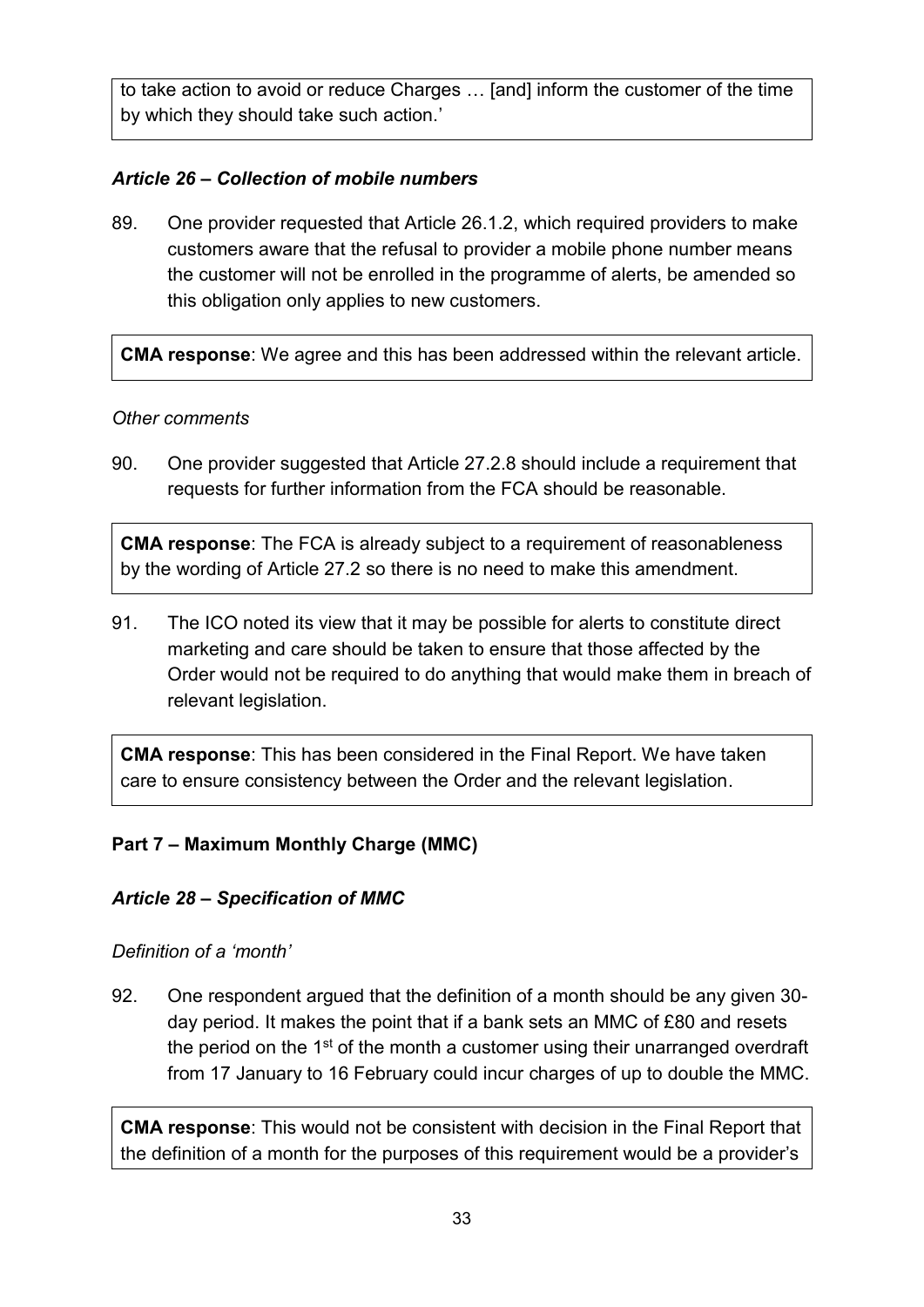billing cycle. We also have concerns that using a different definition would be more difficult in practice for a provider to comply with. We have therefore decided to retain the current definition of a month as the provider's monthly charging period.

### *Other comments*

93. One provider suggested that we amend Article 28.5.2(b) to make clear that it excludes the charges for using a pre-agreed credit limit. Another provider states that they believed 'emergency borrowing', which is an additional tier of an arranged overdraft that is agreed upfront with a customer, is excluded from the remedy.

**CMA response**: Additional clarity has been provided in Article 28.5 and in the definition of a pre-agreed credit limit. This remedy does include emergency borrowing as described above (and in the Final Report).

## *Article 29 – Communication of the MMC*

94. One provider expressed concern that the phrase 'MMC' could result in customers incorrectly concluding it was the maximum amount they could be charged in a month.

**CMA response**: We conducted detailed research on this issue – see the qualitative research report by Research Works published on the retail banking market investigation webpage on 1 December 2016. This risk was not identified in that research.

95. Schedule 2 of the Order sets out the standardised term and definition for the MMC based on consumer research. Several respondents have asked for a shorter version when delivering text messages or other shorter communication. One provider noted that it would be misleading to require all elements of Schedule 2 to be communicated to customers when some of those elements may not be relevant to the product offered.

**CMA response**: We agree that a short form version is appropriate in some circumstances and have amended Article 29.2.2 and Schedule 2 accordingly to provide for the communication of a short form definition. We do not agree that the long form or short form wording is potentially misleading – indeed, we think the use of standard wording will be helpful for customers.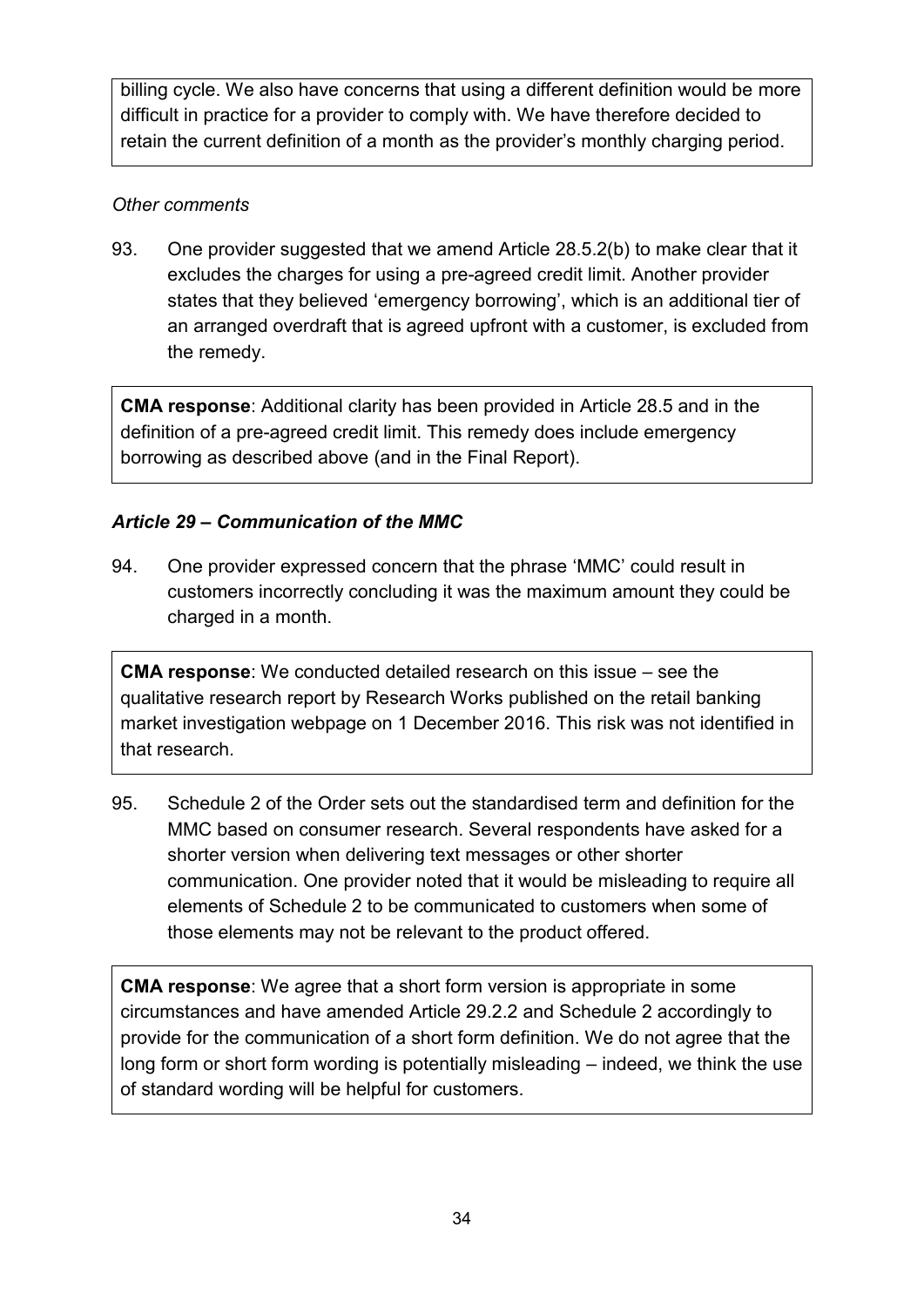#### *Other comments*

96. One charity expressed concern that because providers can set their own MMC it is unlikely that they will set it at a level low enough to offer protection to consumers. They also considered that the variation in the level of MMC across the industry may cause confusion for consumers when they compare products. They urged the CMA and the FCA to consider setting an industrywide cap on the MMC or at least set an expectation of the maximum MMC they consider appropriate.

**CMA response**: The potential for setting an industry wide cap for the MMC was considered in the Final Report. The decision was to require providers to set an MMC but not to specify its level. We also recommended that the FCA reviews the effectiveness of the MMC after it has been introduced. We note that the FCA is conducting a review of high cost short term credit and has requested input on whether this should also explore issues relating to overdrafts.

## <span id="page-34-0"></span>**Part 8 – Publication of rates for SME lending products**

97.  $[\%]$ 

**CMA response: [** $\ll$ **]** 

#### *Article 30 – Display of cost of unsecured loans and overdrafts*

#### *Requirement for providers to display the representative APR for borrowing*

98. One provider argued that the requirement to display the representative APR for borrowing up to a value of £25,000 for individual loans and overdrafts should be amended to refer to 'total business debt value'. They said that customers with a total business debt over £25,000 were likely to receive a tailored rate and if these customers were included in the calculation it would not give a true picture of the 51% representation.

**CMA response**: The purpose of this remedy is to show transparency for individual lending products up to the value of £25,000. The threshold does not reflect the customer's total borrowing (eg 'total business debt value') but applies to individual loans and overdrafts (see paragraph 97 of the Explanatory Notes). We cannot change the approach we decided upon in our Final Report and we do not believe that our approach would distort representative rates.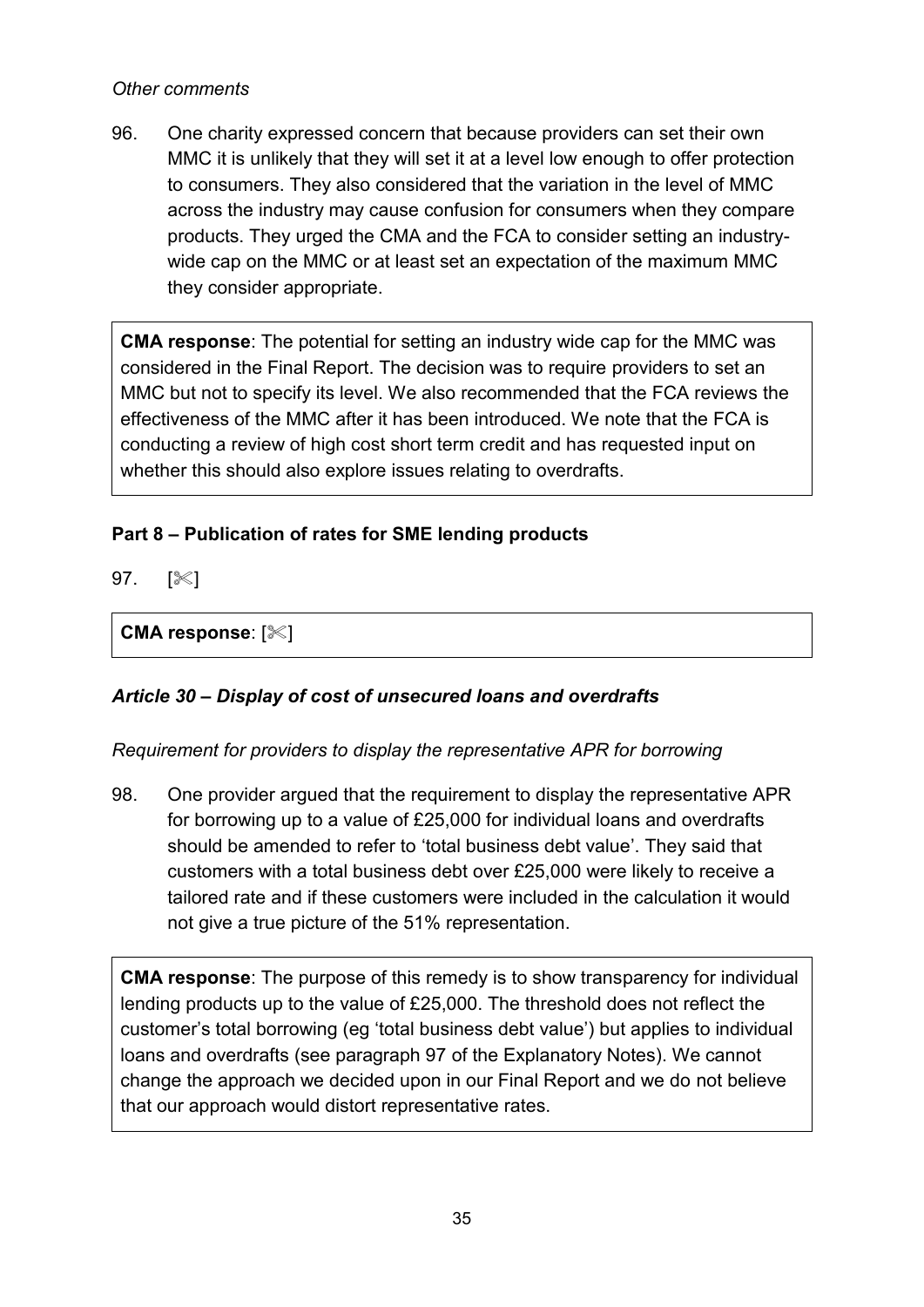99. One provider recommended that we require providers to display a Representative 'simple' annual interest rate for Unsecured Loans along with any applicable fees rather than a Representative APR as the 'simple' annual interest rate would not vary depending on the loan size or term (and so be easily comparable). They argue that, unlike consumer credit, with SME lending it is common for there to be an arrangement fee for unsecured business loans which would need to be included in the calculation of the representative APR so it may vary for loans with the same fee and interest rate where the loan amount or term is different. They have submitted that this may give rise to consumer confusion for SME customers when attempting to compare the Representative APRs for Unsecured Loans offered by different providers.

**CMA response**: We made it clear in the Final Report that we would require providers to include a representative APR for unsecured Loans (and an EAR for standard tariff Unsecured Business Overdrafts) which are used under the UK consumer credit regime for personal customers. Given this clear decision, we cannot now change our approach by requiring a 'simple' annual interest rate instead of the representative APR that we are requiring. We also required contextual information on how the APR was calculated to be published for loans, and information reflecting additional charges for overdrafts to ensure that SMEs viewing the rates on lenders' webpages are able to understand the characteristics of the Representative APR they are being shown and compare them. We do not agree that the measure(s) are likely to cause customer confusion in the manner suggested.

#### *Order does not distinguish between regulated and unregulated lending*

100. One provider considered that only products regulated under the Consumer Credit Act 1974 should be included within the remedy requirements, as there are currently no APR publication requirements for products not caught by that Act. They said that to include unregulated products in the scope of this remedy essentially extends the scope of the Consumer Credit Act 1974 and CONC, in effect applying regulation to purposely unregulated lending.

**CMA response**: We do not agree and have clarified this issue in paragraph 95 of the Explanatory Notes. The Order, implementing what we decided in our Final Report, deliberately does not distinguish between regulated and unregulated lending. As we noted in our Final Report (footnote 15 to paragraph 16.27), the UK consumer credit regime applies to SMEs which are sole traders and partnerships with three or fewer partners, for lending below £25,000. Therefore, much business lending is unregulated (eg lending to companies). It is intended that our remedy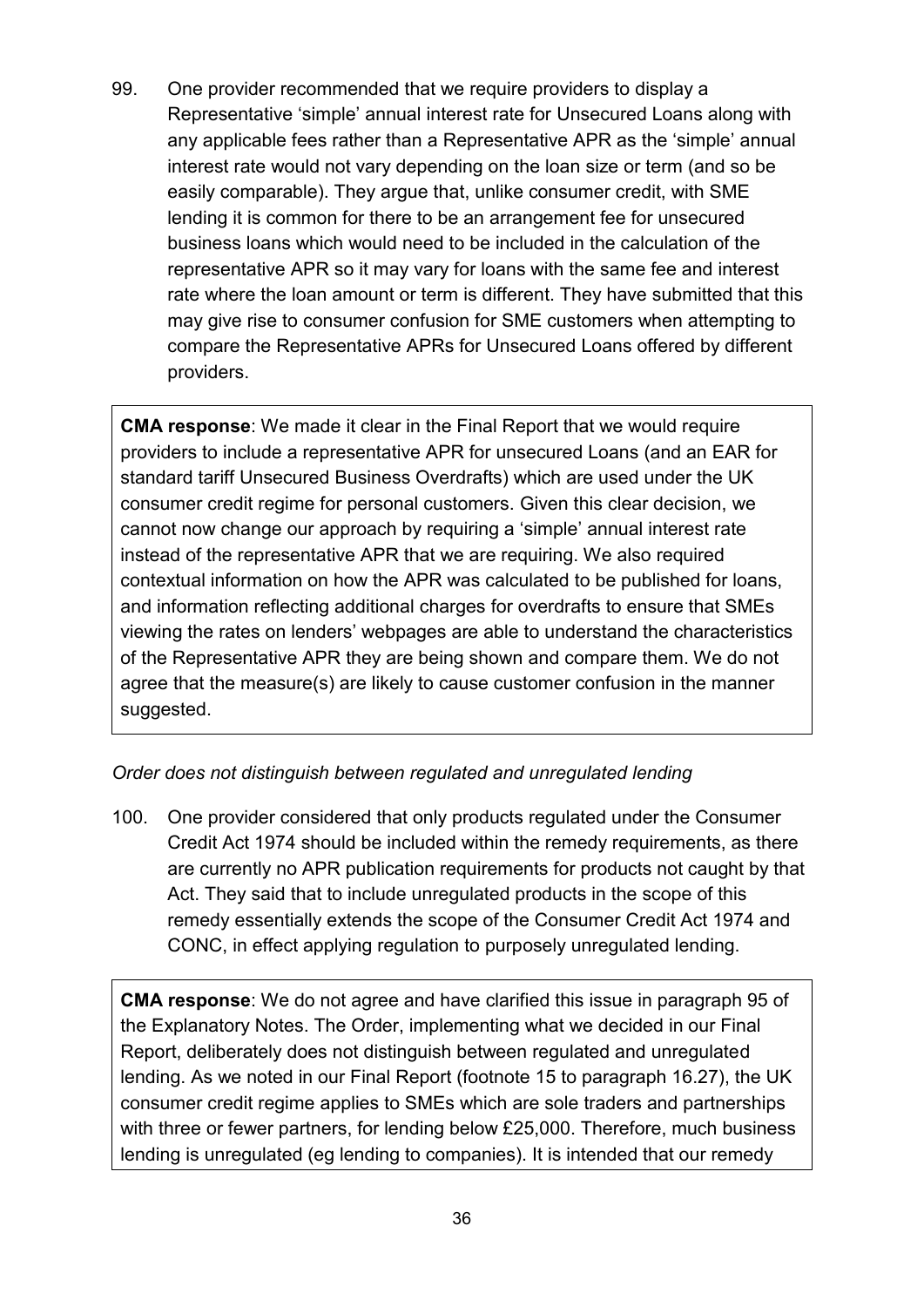applies to all lending to SME's which is in scope of Part 8, including unregulated lending.

## *Application of publication requirements to renewals of overdrafts*

101. One provider suggested that where temporary changes are made to overdraft sizes, that are typically short term extensions of credit on the same terms as the existing overdraft, the requirement to publish the rates should still apply but the rates that are applied for the temporary period should not be included in the provider's calculation of representative rates. They considered that this would avoid rates becoming skewed by temporary changes.

**CMA response**: Our Final Report did not have an exemption for short term borrowing of any form so it would not be appropriate that the 'temporary' nature of this form of lending should be excluded. We do not consider it relevant that the short term extension of credit are on the same terms as the existing overdraft since our remedy applies to the cost of individual loans/overdrafts and not to the total amount of borrowing or whether there is a pre-existing relationship with the providers. We have therefore not made a specific exemption for 'temporary' overdraft increases.

### *Potential conflict between Order requirements and other legislation*

102. One provider suggested that the CMA expand Article 30.5 to require the rules of CONC to prevail over the Order in the event of a conflict between the two.

**CMA response**: The Article has not been amended to reflect this point. A carve out has been made in the context of Part 8 making clear that in the case of a conflict between the provisions of that Part and the rules under the Consumer Credit Act 1974 or the Financial Services and Markets Act 2000, the rules under those two statutes shall prevail. This was because, although much business lending is unregulated, providers are already subject to rules on financial promotion relating to credit agreements where they are regulated. However, we do not consider it appropriate to include a wider carve out. In any event, we note that where there is a conflict between the Order and primary legislation, primary legislation prevails.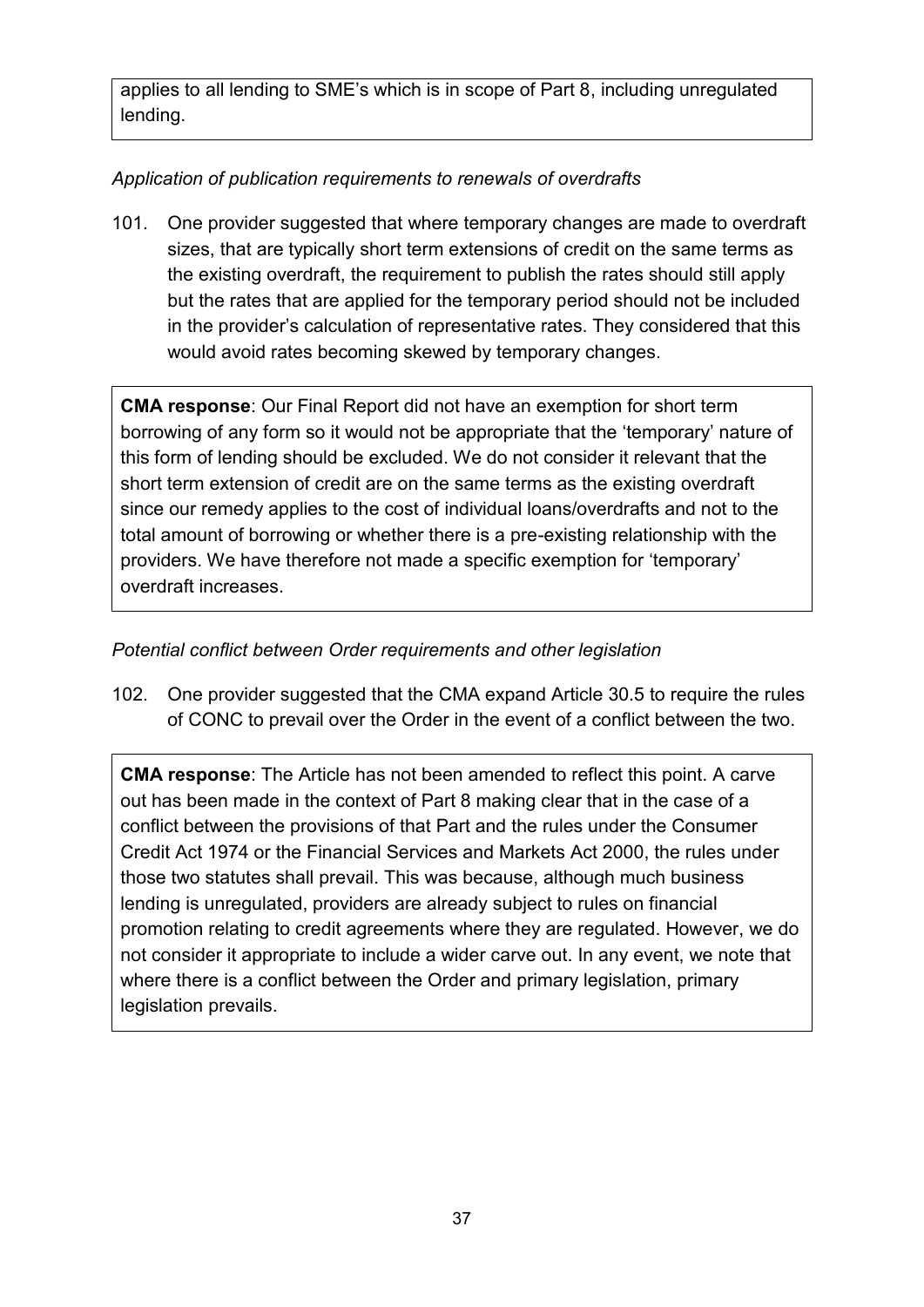### *Article 32 – Making data available to intermediaries*

*Single APR for each loan size increment (making data available to intermediaries)* 

103. One provider said they offered a single tranche price for unsecured SME loans of 1-5 years and that it would be misleading for them to provide data for representative rates for 1, 2, 3, 4 and 5 year loan terms as the pricing does not vary by loan length. The rate only varies based on sector, credit risk and loan size. They suggested we amend Article 32.3 to state that providers 'shall at a minimum use the following increments for loan sizes and length, 'but may make data available for consolidated increments where loan pricing (ie interest rates and fees) do not vary between loan sizes and/or increments'. Another provider considered that the use of ranges of loans for the purposes of displaying the representative rate was a more appropriate method instead of specific price points, in order to give customers as much confidence as possible in the relevance of information available.

**CMA response**: We agree with the point made on single tranche price and have amended the drafting of the Order accordingly. We do not agree that we should move away from using minimum specific price points in favour of prescribing the use of ranges. Allowing providers to choose their own ranges could result in a lack of comparability where different ranges are used. If, on the other hand, the CMA was to prescribe the ranges, these may not reflect the ranges used by each provider. We also note that we are not being overly prescriptive in prescribing minimum increments. As explained in paragraph 107 of our Explanatory Notes, providers can provide a greater number of increments and combinations (including ranges) should they wish to do so. Furthermore, providers need to comply with the increments set only to the extent that they offer products in line with those increments.

#### *Specificity with regard to what additional information third parties can request*

104. Two providers sought clarification on and requested that the CMA specified what additional information third parties can request under Article 32.1.3 of the Order to ensure that this does not effectively result in providers being required to 'personalise' data sets for third parties.

**CMA response**: We do not consider it appropriate to be more prescriptive in specifying the additional information third parties can request. Article 32.1.3 limits the requirement to providing ancillary information reasonably requested by the third party that is necessary or desirable to enable use of the information in question and that is reasonably practicable for the provider to provide. We note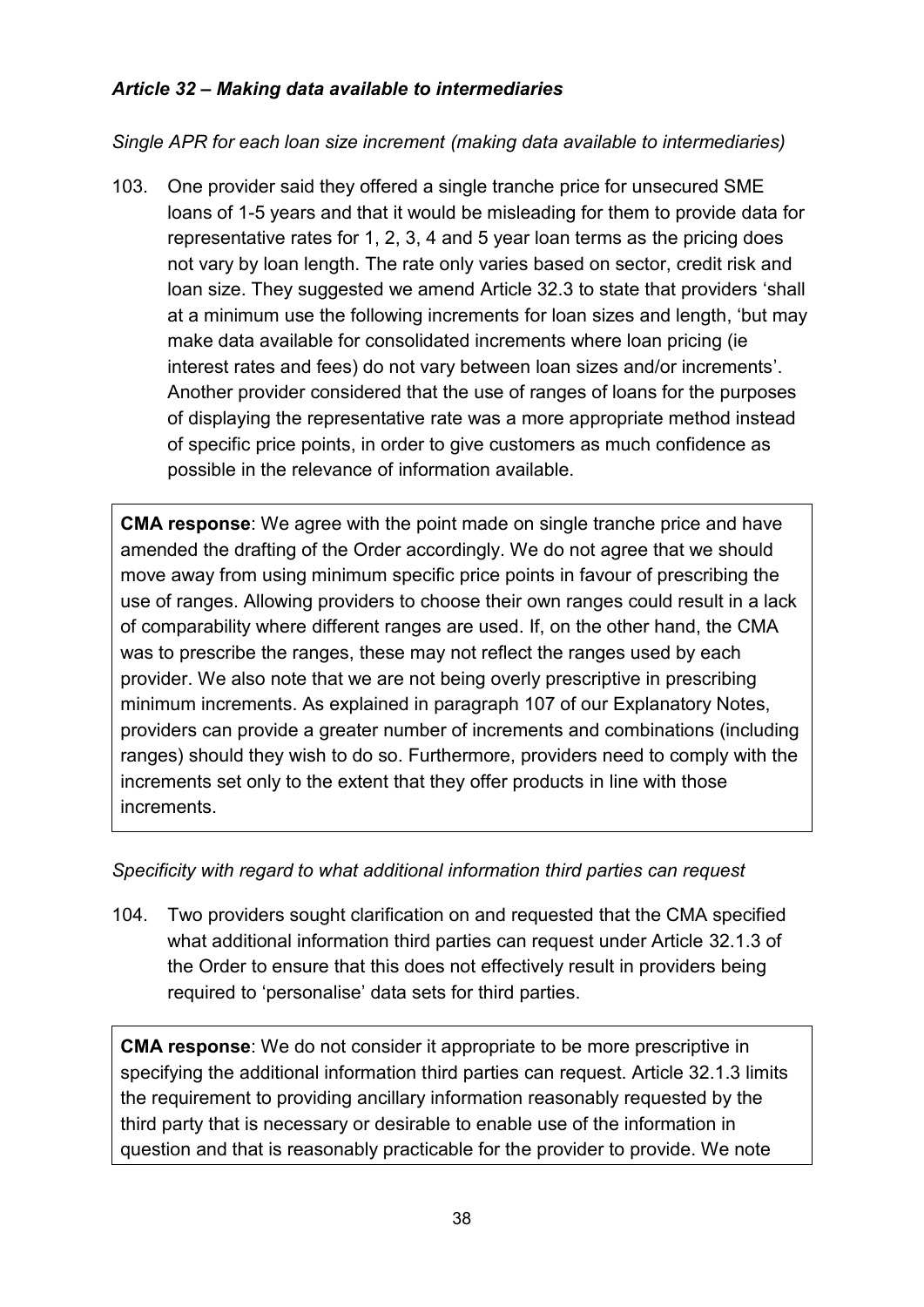that providers can have early discussions with third parties with regard to what is reasonably practicable for them to provide.

## *Releasing data to third parties in accordance with Read-only Data Standard*

105. One provider noted that the requirement in Article 32.2 for providers in scope of Part 2 to release data to third parties in accordance with the read-only data standard raised significant concerns. They said that, as far as they were aware, the Open Banking Implementation Entity is not currently providing for the capture of EARs in the API for overdrafts cited in Article 30.1.2 nor contextual information referred to in Article 31.2.1 and 31.2.2 in any of the APIs. They added that, in order for providers to be able to implement Article 32, it is important that a data standard for the publication of the data referred to in Articles 30.1.2, 31.2.1 and 31.2.2 is mapped out. In light of this, they did not believe that it was realistic to implement this remedy within 6 months of the Order.

**CMA response**: This issue is being addressed. In particular, we understand that the Open Banking Implementation Entity is providing for the capture of EARs for overdrafts and for contextual information in the APIs. Therefore we understand that the data standard for the publication of the data referred to is being mapped out. We therefore consider this concern is being adequately addressed and the 6 month deadline to comply is achievable. Relevant providers nevertheless, as members of the Implementation Entity, can seek to ensure this is being taking forward in a timely manner.

#### *Other comments*

106. Several providers sought a definition for 'standard tariff Business Overdrafts' and clarification that it did not include secured products.

**CMA response**: The term 'standard tariff Business Overdraft' distinguishes between bespoke tariffs that are typically negotiated. We have clarified that the definition does not include secured products by introducing a new definition for standard tariff Unsecured Business Overdraft.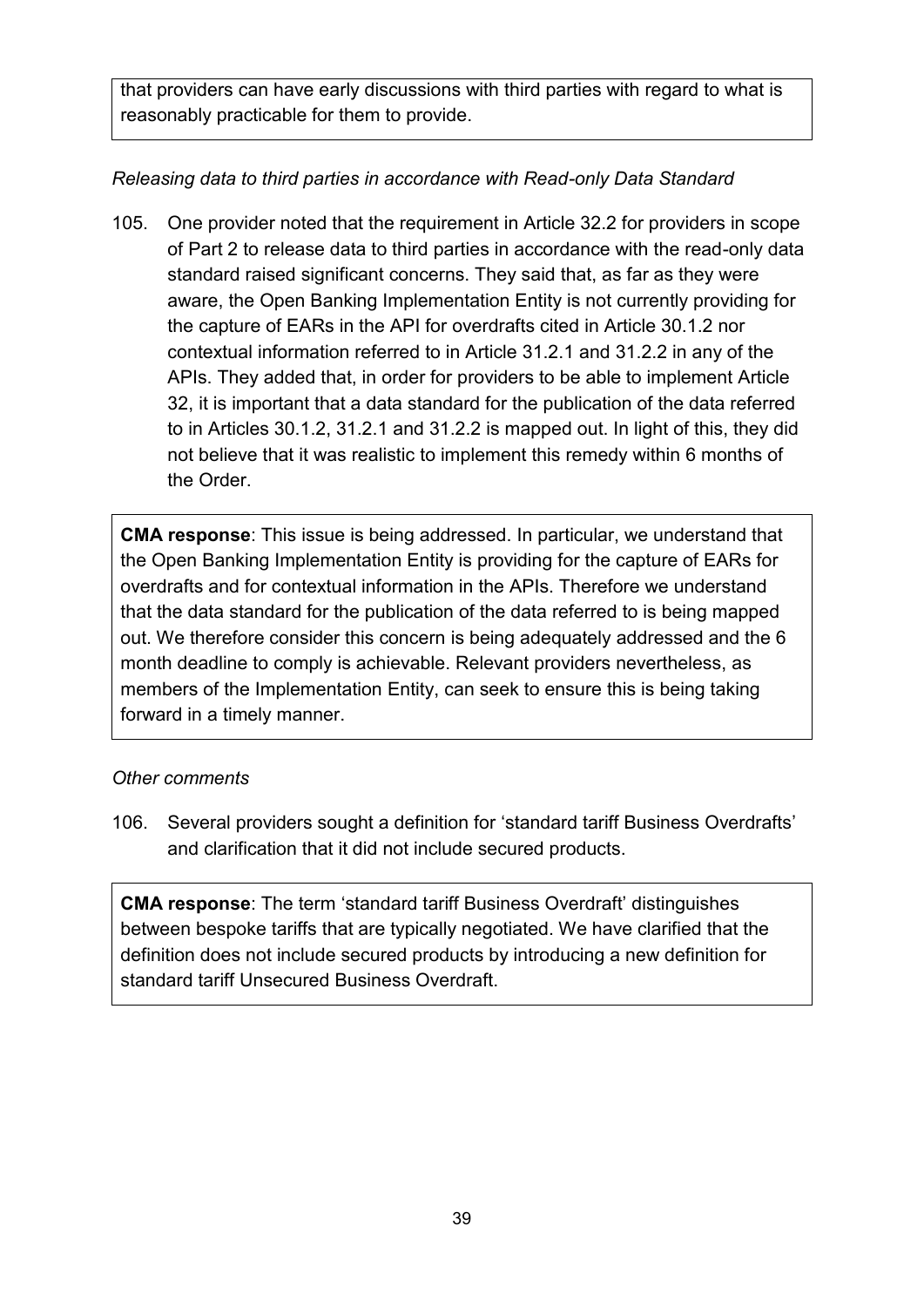### <span id="page-39-0"></span>**Part 9 – Tools offering indicative price quotes and eligibility indicator**

### *Article 33 – Prov*i*sion of tool on providers' websites*

#### *Timeframe for implementation of use of confidence requirement for indicative quotes*

107. In the draft Explanatory Note we sought views on whether a shorter period than three months was appropriate to allow providers to gather data which would enable them to provide the use of confidence indication required to users. No respondents thought we should allow less than an additional three months. One provider argued that an additional three months was not enough time to enable the collection of a sufficient pool of data to provide customers with a robust statistic and suggested that the implementation of Article 33.3 be delayed by three further months (eg so that it enters into force six months after the rest of Article 33, which is 18 months after the Order is made).

**CMA response**: We have not received any evidence to substantiate a claim that three months is insufficient time for providers to gather and analyse the necessary data. We note that only one provider has submitted that the existing three month timeframe is insufficient. We continue to consider that three months is an appropriate timeframe.

#### *Percentage likelihood of eligibility for tool*

- 108. In terms of the outputs of the tool, we decided that the minimum information which should be returned to the SME customer should include an indication of eligibility in a clearly understandable format (eg a percentage indicating the likelihood of being eligible for a given product at a given rate). In our formal consultation we explicitly sought views on Article 33.2 and the minimum information to be returned to users.
- 109. One provider requested that we remove the requirement to state the percentage likelihood of eligibility whilst other providers requested that we amend it. They argued that providing a precise percentage may not be customer-friendly and may give a misleading impression of the precision of the tool. Another provider noted that the lack of a consistent methodology across providers may lead to inconsistent results that will frustrate comparisons, and that the CMA would not be able to monitor whether banks are providing accurate indicative indications of eligibility. Another provider advocated the use of percentage bands (ie 60-70% likelihood) as opposed to more precise percentages. Another provider recommended the use of 'indicative yes', 'indicative no' and 'no indication' or 'highly likely', 'likely' and 'unlikely' rather than a percentage.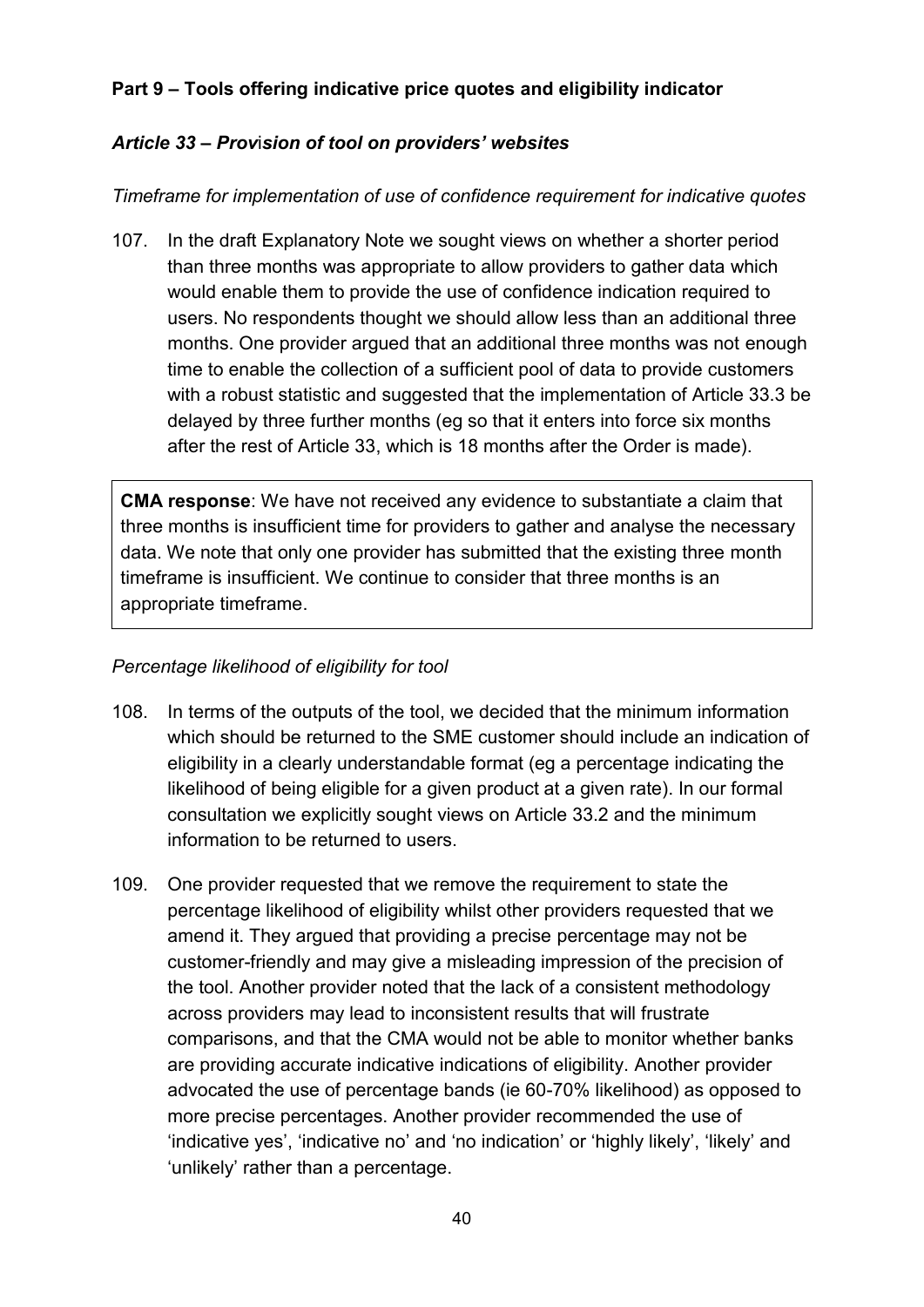**CMA response**: We consider that the arguments raised in relation to this issue have some force and are allowing providers greater flexibility with regard to how they present to the end customer an indication of likelihood of being eligible for a given product at the requested credit limit, eg it is open to providers to use a precise percentage, a percentage range and/or indications of eligibility in words such as 'very likely', 'likely', 'unlikely' etc. However, in providing access to the tool to third parties under Article 34, in addition to providing, as a minimum, the information set out in Article 33.2.1, providers shall also provide those third parties with a percentage (or the means to calculate such a percentage) giving the likelihood of the user being eligible for a given product at the requested limit (expressed as a whole number) – Article 34.4.2.

## *Article 34 – Access to tool by third parties*

110. One provider proposed that Article 34.1, which states that providers need to provide access to their price and eligibility tool to at least two finance platforms and two comparisons tools, should be amended because providers will need the co-operation of those third party tools in order to provide access that is beyond a provider's control. They recommend we make it clear that providers should use their 'best endeavours' to provide access.

**CMA response**: We have decided not to adopt this recommendation. We note that we have allowed an additional three months for providers to provide access to finance platforms so that providers are now required to do this within 15 months after the day on which the Order is made). That additional time has been allowed in recognition of the fact that providers may require a short period of time once the tools are operational to work with finance platforms. We also note that providers can start the process of working with finance platforms in preparation for this at an earlier stage.

#### <span id="page-40-0"></span>**Part 10 – SME banking comparison tools**

#### *Article 35 – Open Up Challenge funding and cooperation with process*

#### *Equal access to challenge winners*

111. One provider has requested assurances that the winner(s) of the Open Up Challenge Prize will give all banks equal access to their tools.

**CMA response**: We consider this will be a matter for negotiation between the ultimate Open Up Challenge Prize winner(s) and individual providers. We cannot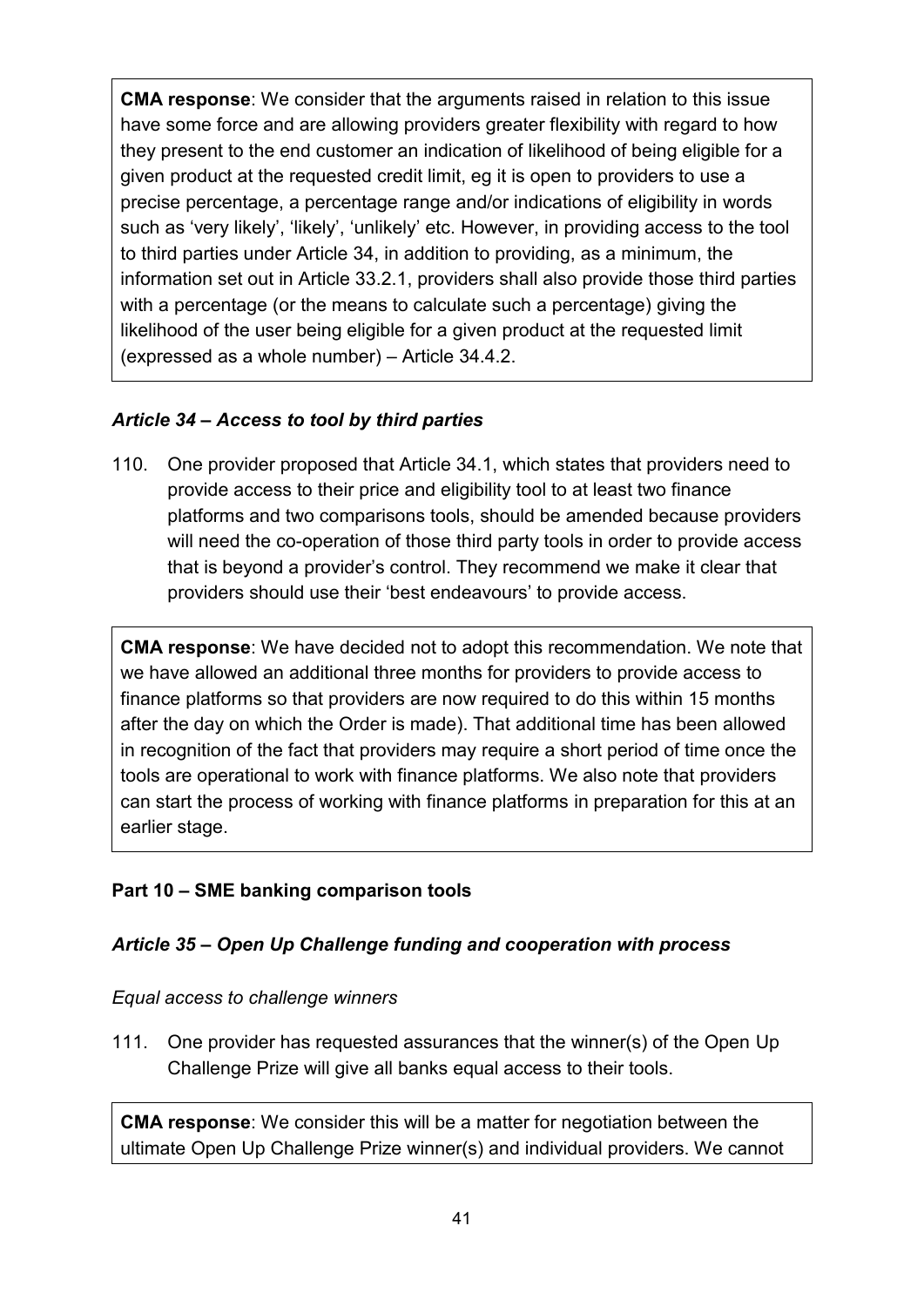mandate that the winner(s) work with all providers but, in practice, we expect that they would wish to have a broadly-based platform in order to offer a good product to their users.

## *Article 37 – Provision of customer transaction data*

### *Provision of customer transaction data to sandbox – reference to Midata*

112. One provider recommend that the reference to Midata is deleted because the data required by the Open Up Challenge participants may not correspond to the transaction history data made available for PCAs through Midata.

**CMA response**: We originally added a reference to Midata to illustrate what we intended would be the minimum types of 'transaction history data' to be provided to Nesta or its agents. However, we can see the potential confusion this may cause if the data for PCAs does not correspond to BCAs. We have amended this Article accordingly by deleting the reference to Midata but make it clear that samples of transaction data required under Article 37.1 would include factors which drive the costs of BCAs (such as whether transactions are online or over the counter). We also make it clear that providers shall provide the transaction data under this Article whether or not the provider providing the transaction data charges for that service, eg if a provider does not charge customers for withdrawing cash, it should still include cash withdrawals in the transaction data if other providers charge for the service.

*Provision of customer transaction data to sandbox – redactions and data anonymisation* 

113. One provider noted that there was a risk that providers may have to redact data (based on their data protection obligations) to such an extent that it could become of little use. The same provider also noted that guidance would be needed to ensure that the data that providers must supply is in a form that will still be useful, whilst also remaining within the limits of what providers are able to reasonably provide. Another provider requested that Article 37.1 be amended to clarify that the data they provide will be anonymised so it is no longer personal data for the purposes of the Data Protection Act 1998.

**CMA response**: We take the protection of personal data seriously. SME transaction data could include names of customers and depending on the nature of the SME this could be sensitive personal data. However, we note that the anonymisation methods to be utilised will be a matter for Nesta and its data partner to discuss and agree with the providers. We do not consider it appropriate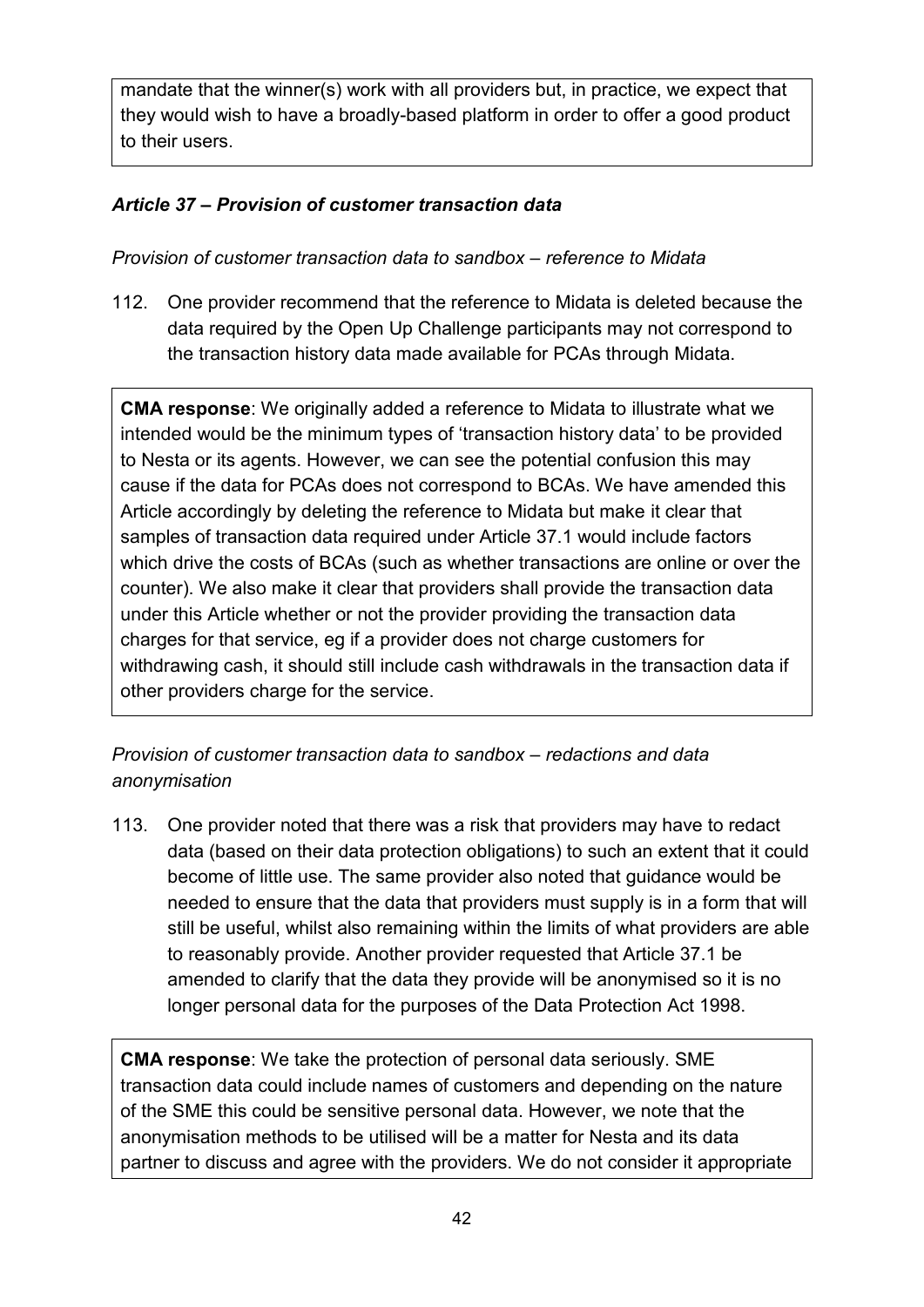for the CMA to prescribe what anonymisation methods should be adopted. It will be important for providers to work with Nesta and its data partner to ensure that they are able to provide this data in compliance with requirements under the Data Protection Act whilst ensuring that the data remains useful for the Open Up Challenge Data Sandbox process. We would expect, for example that personal identification information would be anonymised (eg account holders' names and account numbers). This is made clear in the Order as providers are required to provide samples of anonymised BCA customer transaction data. We do not consider it necessary to be more prescriptive than that.

### *Article 38 – Transitional remedy*

114. One provider stated that providers should not be required to include links to the BBI website until it can be shown to have improved in quality.

**CMA response**: The Order reflects what was clearly set out in the Final Report on this point and we have not amended this requirement.

### *Article 39 – Finance platforms*

#### *The potential overuse of hyperlinks*

115. Several providers noted that a number of parts of the Order require them to display hyperlinks, such as the to the BBI website, comparison tool/s including the Open Up Challenge Prize winner/s and the SBEE Act finance platforms, and this risks 'hyperlink overload' (ie resulting in numerous hyperlinks on the same webpages), causing customer confusion or result in them paying less attention to them. One provider noted that there was potential to create competitive distortions as the provider websites will become an 'important gateway' and will be able to influence competition between comparison tools. They recommended that a more sensible solution would be to require providers to include a prominent 'Johnson' box on the relevant product page informing SME customers that comparison tools are available and prompting them to search for those tools. Alternatively, they suggested that the 'Johnson' box could include a link to an industry-wide landing page, which could be hosted on an independent website (such as the BBA), that sets out the links to the tools.

**CMA response**: We acknowledge the risk of 'hyperlink overload' from the various obligations under the Order, particularly where obligations are specified inflexibly. However, we also consider that it is important that links are displayed in a prominent place and do not agree that introducing a method which would result in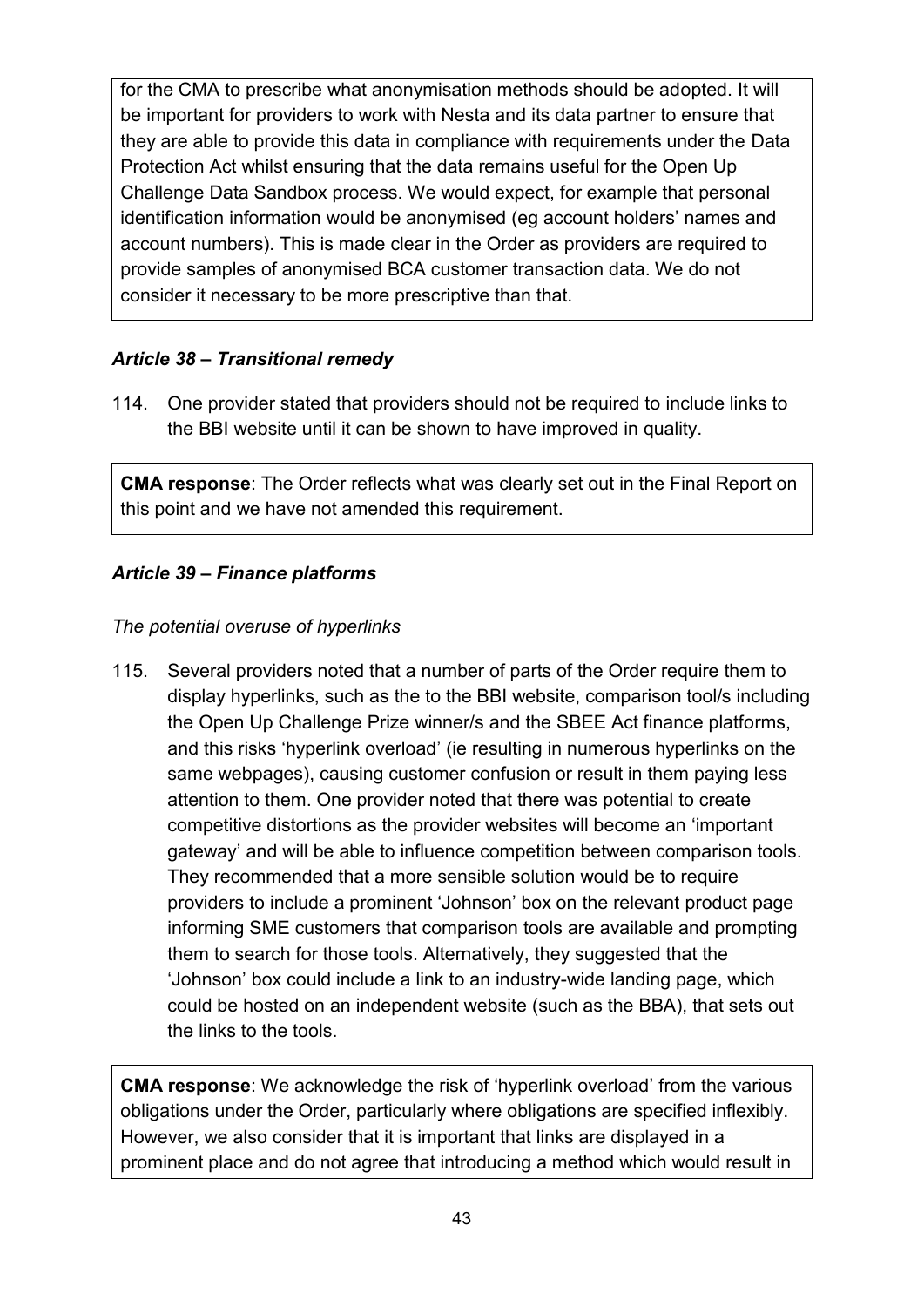customers essentially searching for the comparison tools themselves would be an effective way of in implementing what we decided in our Final Report. We have amended the Order to allow more flexibility to providers in relation to displaying hyperlinks to finance platforms and comparison tools. The new definition of Prominent for the purposes of Part 10, Articles 39.1.2, 40.1.2 and 41.7.2 makes clear that links must be no more than one click away from the business banking homepage. This allows flexibility to providers to decide on the method for displaying links on their websites (provided this is no more than one click away from the business banking homepage) (see paragraph 123 of the Explanatory Notes).

### *Article 41 – Safeguard remedy*

*The determination of whether an Open Up Challenge winner is commercially sustainable* 

116. One provider expressed concerned about how the CMA will take account of market participants' views when assessing whether the Open Up Challenge winner is commercially sustainable and has sought clarification on who would be considered to be market participants and how the CMA would seek their views and take them into account.

**CMA response**: In the unlikely event that we have material concerns as to whether an Open Up Challenge winner is commercially sustainable we envisage that we will assess that case on the merits at time. We envisage that providers, such as those who have taken part in this consultation, would be consulted.

117. Another provider suggested that it would be premature to trigger the safeguard remedy before the Open Up Challenge process had completed.

**CMA response**: We have decided not to amend the Order as proposed by this provider. It provides for the safeguard remedy to be triggered in the event that the process fails or 'is likely to fail'. It is important that the CMA has the ability to intervene and implement a measure that remedies the AEC as soon as it become clear to the CMA that the process has or is likely to fail. However, we consider the more likely outcome to be one in which the Open Up Challenge process delivers a reliable outcome.

118. One provider argued that the timeframes in Article 41 were very short and that the CMA should not limit its discretion to granting an extension of no longer than six months in Article 41.2 as the development of a safeguard remedy may throw up technological issues which cannot be resolved in the time period despite the best efforts of the providers.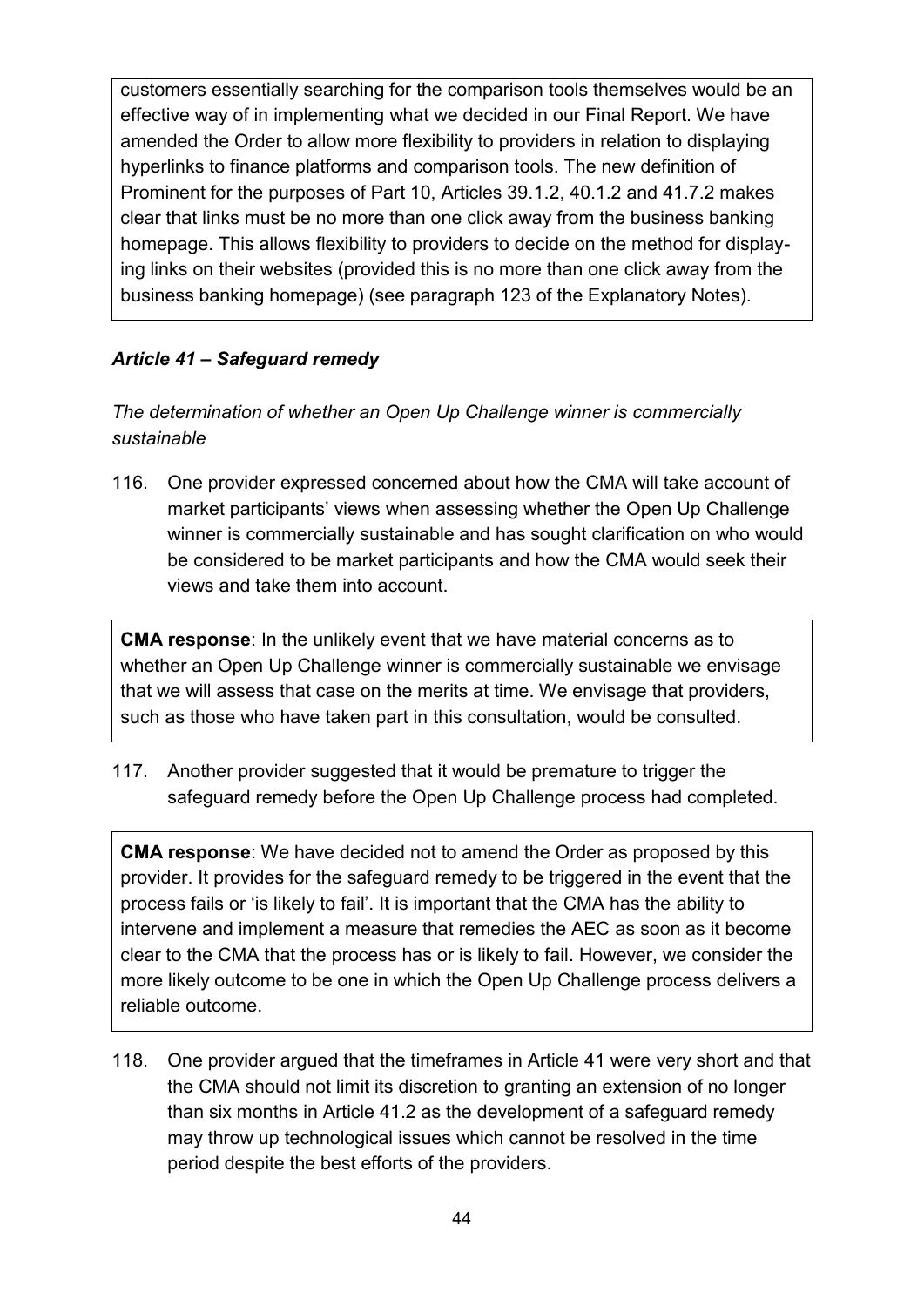**CMA response**: We remain satisfied that the timing requirements set out in Article 41 are reasonable. However, we have removed the reference to the extension being limited to six months from the Order. Instead we make clear in the Explanatory Notes that we envisage such an extension would be no longer than six months, although this may be extended if circumstances require an extension of longer than six months is necessary (see paragraph 125 of the Explanatory Notes).

## <span id="page-44-0"></span>**Part 11 – BCA opening procedures**

119. We received no comments on this section of the Order. It remains unchanged.

## <span id="page-44-1"></span>**Part 12 – Monitoring and compliance reporting**

#### *Article 45 – Obligation to submit Account Number Compliance Reports*

120. One provider noted that Articles 45.1.2 and 45.2.3 (c) and (d) should contain references to Basic Bank Accounts. Similarly, another provider suggested that Article 45.2.1(c) and (d) is amended to refer to active Basic Bank Accounts in order to simplify implementation.

**CMA response**: We agree with this proposal and have amended the Order accordingly.

## *Articles 46 and 50 – Obligation to submit compliance statement on compliance with Parts 2 and 6*

- 121. One provider noted that it is unclear when certain interim compliance reports will be due and recommended that the CMA clarifies these points in the final Order. In particular, they noted that it is unclear:
	- *(a)* whether an interim compliance report is needed for Articles 10, 11 and 12 on 1 February 2018; and
	- *(b)* whether a Part 6 compliance report should be submitted for Articles 26 and 27 only on 1 February 2018.

**CMA response**: On (a), an interim compliance report is due within a month of Article 12 coming into force, that is within a month of 31 March 2017, after which a compliance report on this Article will be due on 1 February 2018. No compliance report is envisaged for Articles 10 and 11.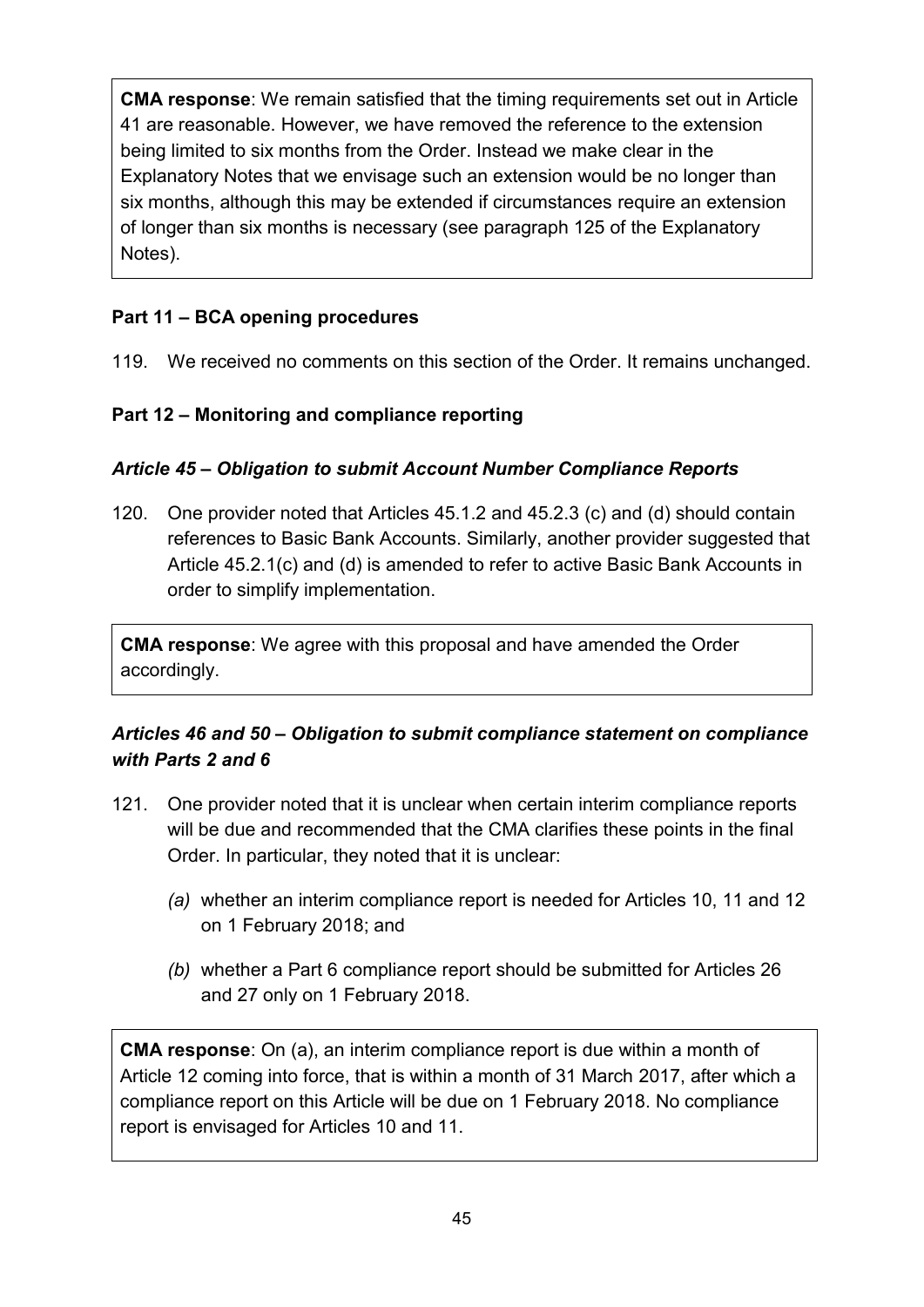On (b), in addition to the interim compliance statements one month after Article 26 comes into force (by 2 March 2017) and by 1 November 2017 for Article 27, Part 6 compliance reports on the remainder of Part 6 (and Article 26) should be submitted on 1 February 2018 and annually thereafter.

## *Article 52 – Obligation to submit Compliance Reports in compliance with Part 8*

122. One provider said that in relation to Article 52.1.1(c), we should instead require providers to submit the interim Compliance Report three months after Part 8 comes into force to allow providers time to extract relevant data from their systems and that this would be consistent with paragraph 90 of the draft Explanatory Note allowing providers to measure the accuracy of the tool over an initial three month period once the tools are operational.

**CMA response**: Paragraph 90 of the draft Explanatory Note (now paragraph 112 in the Explanatory Note) relates to Part 9 where we are allowing an additional 3 month period once the tools are operational (to comply with Article 33.3 implementing use of confidence ranges for the tool).However, we can see that providers may need additional time to extract relevant data from their systems before being in a position to submit a compliance report in relation to Part 8 and so we have amended the Order to make clear that providers must submit a Part 8 compliance report within four months of Part 8 coming into force and thereafter, annually, by the first working day after 31 January.

## *Article 53 – Obligation to submit Compliance Reports in compliance with Part 9*

123. In relation to Article 53, providers made the following points:

- it was unclear when Article 34 (which falls under Part 9) comes into effect and, therefore, it is unclear as to whether an interim Compliance Report is needed;
- Article 53.1.1(b) should first apply five months after Part 9 enters into force, to allow for the initial three month period for measuring the accuracy of the tool, and a further period to allow providers time to extract relevant data from their systems;
- there was currently no requirement under Article 53 to report on the accuracy of how the eligibility percentages could be effectively monitored against credit acceptance/rejection decisions.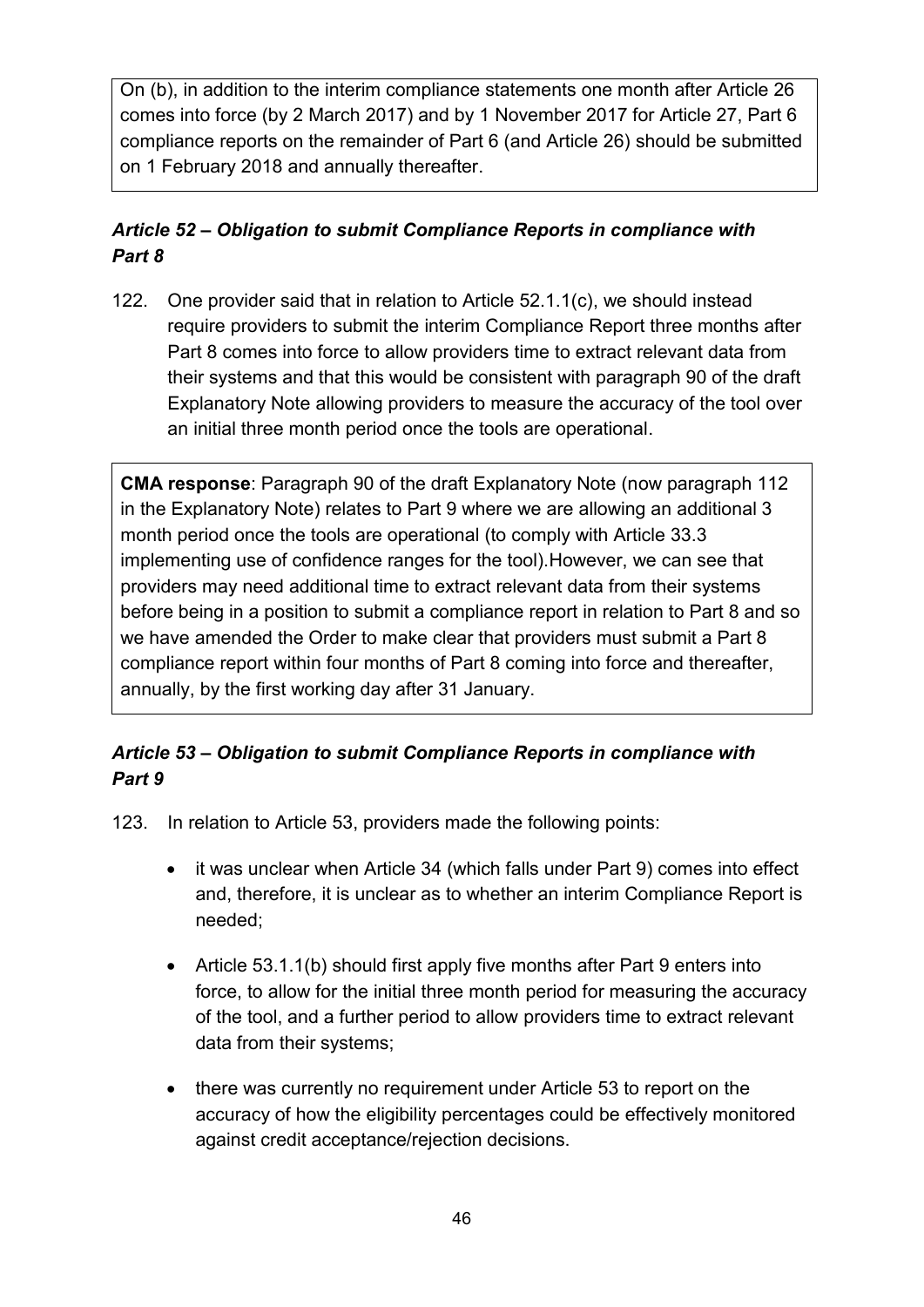**CMA response**: The Order makes it clear when Article 34 comes into effect and, therefore, whether an interim Compliance Report is needed. Articles 2.8 and 34.2 set out the occasions when Article 34 (in Part 9) comes into force. We agree that providers may need additional time to measure the accuracy of the tool and extract relevant data from their systems. Therefore, we have amended the Order to state that providers must submit a Part 9 Compliance Report within four months of Article 33 coming into effect (excluding Article 33.3) and by the first working day after 31 January each year thereafter. For Articles 33.3 and 34, the Compliance Report is due one month after Articles 33.3 and 34 coming into effect and by the first working day after 31 January each year thereafter. We have included a requirement under Article 53 to report on the accuracy of indications of likelihood of being eligible for a given product at the requested credit limit pursuant to Article 33.2.1(a).

## *Article 54 – Obligation to submit Compliance Reports in compliance with Part 10*

- 124. One provider noted that it was not clear as to when Articles 40 and 41 of Part 10 come into effect as they depend on factors which are outside the CMA's control (and therefore it was unclear when an interim Compliance Report could be due for those Articles).
- 125. Another provider noted that with regard to Article 54.1.1(b), (c) and (d) relating to the Finance Platforms and comparison tools on which providers products are listed, providers will not know on which Finance Platforms and comparison tools its products are listed and, even if they did, this information is subject to change and that those Articles should be deleted.
- 126. The same provider stated that it was unclear under Article 54.1 whether further compliance reporting on articles that come into force between March 2017 and 1 February 2019 would be due within one month or whether they are due on 1 February 2018.

**CMA response**: With regard to the points made about it being unclear when a Compliance Report would be due, we have clarified this in Article 54 making clear that an interim Compliance Report is due within one month of each of the Articles coming into effect and thereafter, annually, on the first Working Day after 31 January. We have made clear in Schedule 4 to the Explanatory Notes when interim Compliance Reports are due for Articles 36, 39, 40 and 41. We do not agree that Articles 54.1(b) and (c) should be deleted. It is entirely appropriate for there to be a monitoring requirement linked to Articles 39.1 and 40.1.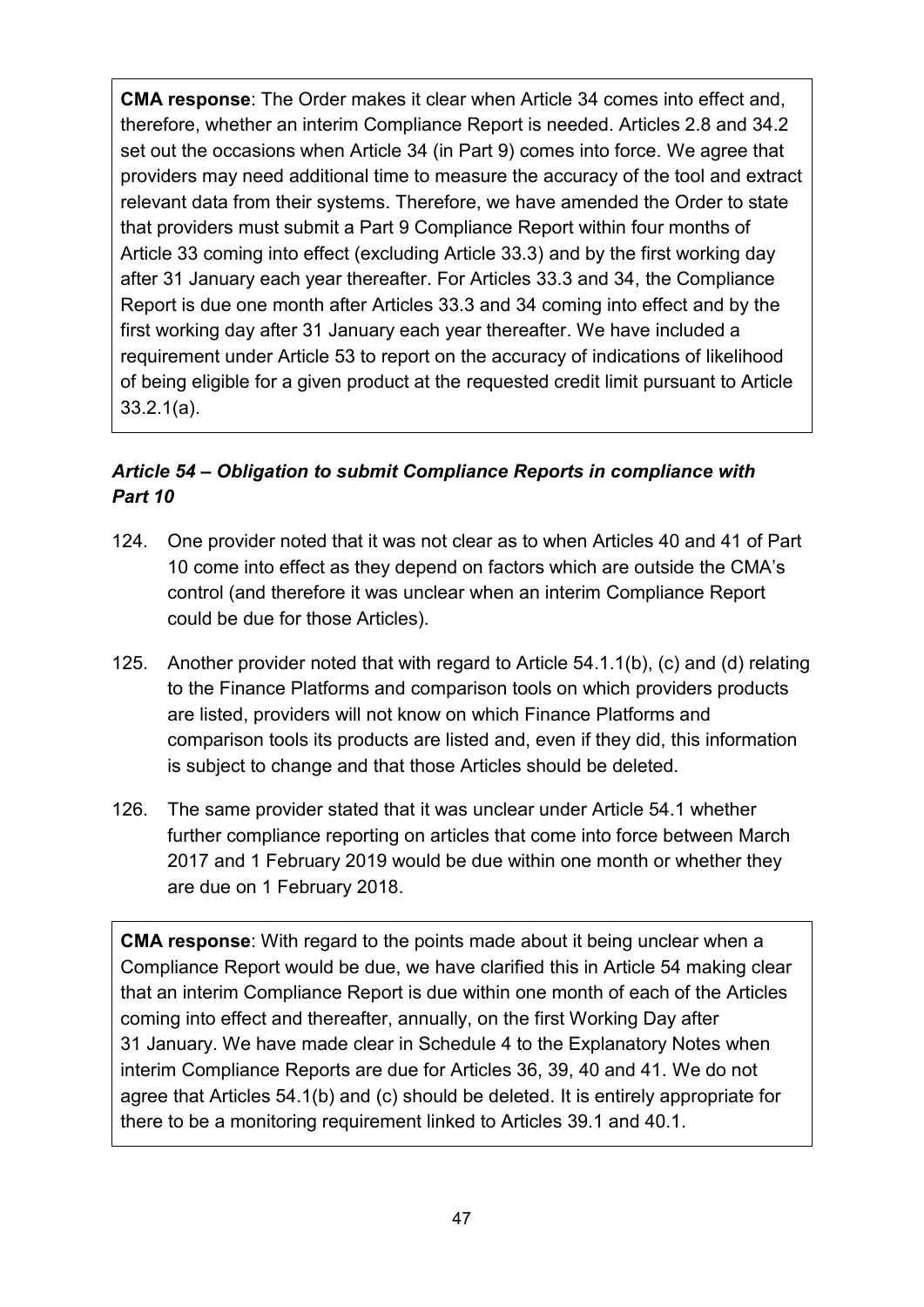### *Article 56 – Additional compliance report requirements*

127. Similarly, several providers noted that it would be administratively onerous to require that all compliance reports be signed off by a Bank Board Director and a Non-Executive Director under Article 56.1.2 given that the submission of regulatory and compliance reporting is an executive, not non-executive, responsibility. They suggest that it would be more proportionate for compliance reports to be signed off by a senior executive of the relevant business division and note that this would align with the sign off requirements for similar compliance reporting submitted to other regulators.

**CMA response**: We agree with this proposal and have amended the Order accordingly.

#### *Other comments*

- 128. In relation to the templates for compliance documents and the single compliance report in February of each year to be made by way of an online form pursuant to paragraph 133 of the Explanatory Note, one provider noted that it would be a useful and valuable exercise if the CMA would consult on the draft templates and online form. They considered it to be particularly important that providers are given the opportunity to comment on the templates for the interim compliance reports, as they are required within one month of the relevant provisions coming into force.
- 129. One provider recommended that the CMA amends the compliance report submission date to 1 March so that providers have sufficient time to publish the service quality indicators, to the extent that the CMA does not extend the period for publishing the indicators to three months under Article 15.4.

**CMA response**: Schedule 4 of the Explanatory Note contains a proposed Compliance reporting template. It is not a requirement to use the template although doing so may be more efficient. We will develop an online template in due course and will seek providers' views in advance of finalising this.

130. One provider requested that the CMA states its suggestion that annual compliance reports can be consolidated in a single compliance report explicitly in the final Order to ensure that the process for compliance is as streamlined as possible.

**CMA response**: We have sought to make the reporting as streamlined as possible. See Schedule 4 of the Explanatory Note.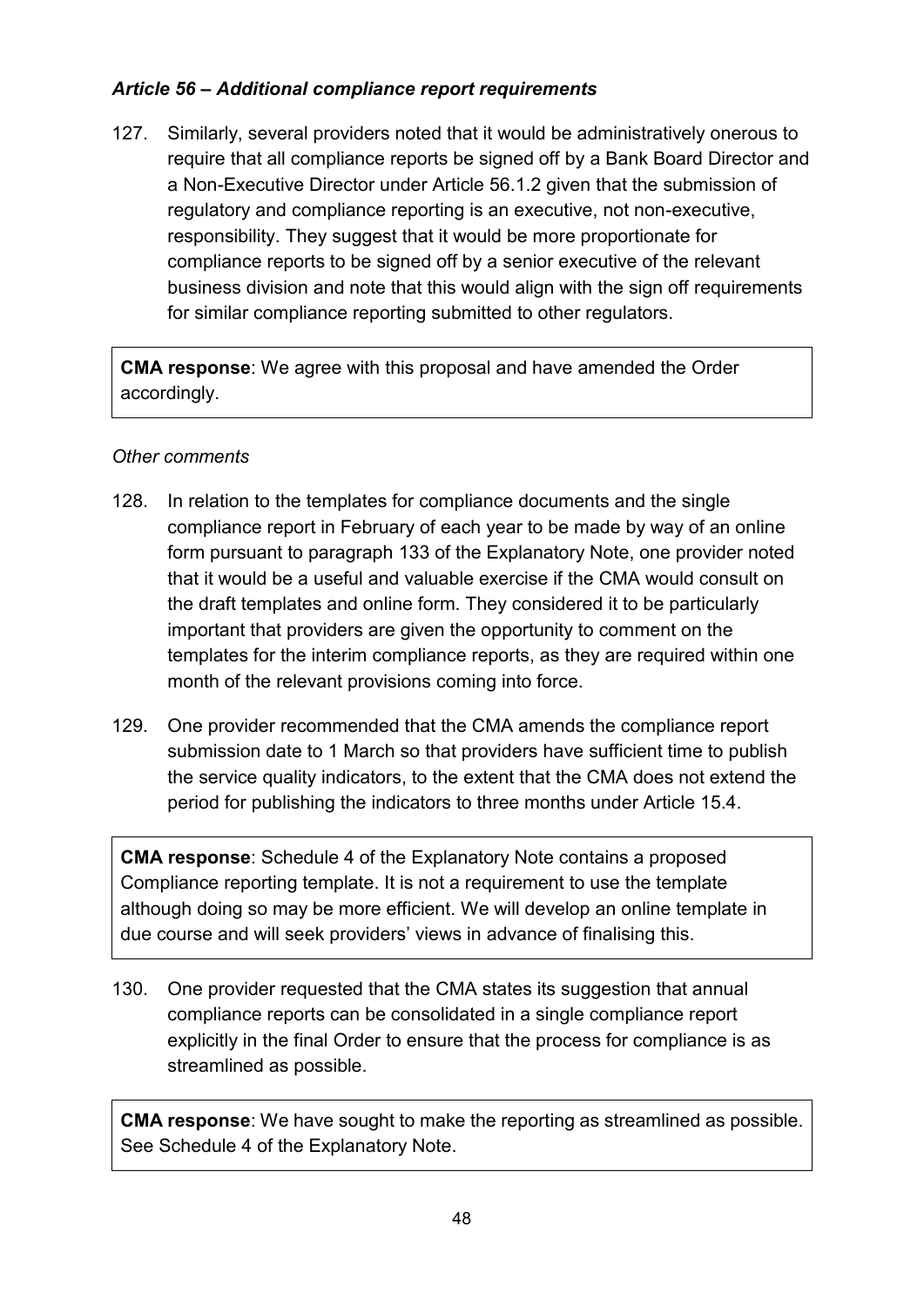## <span id="page-48-0"></span>**Appendix 1: Respondents to the consultation on the Draft Order and Draft Explanatory Note**

- 1. The CMA received 24 non-confidential responses. These were from:
	- *(a)* Barclays Bank PLC;
	- *(b)* BBA;
	- *(c)* Business Finance Compared;
	- *(d)* Christians Against Poverty;
	- *(e)* Danske Bank;
	- *(f)* Envestnet Yodlee;
	- *(g)* figo GmbH;
	- *(h)* Financial Data and Technology Association;
	- *(i)* First Trust Bank;
	- *(j)* Funding Options;
	- *(k)* HSBC;
	- *(l)* Information Commissioner's Office;
	- *(m)* Lloyds Banking Group plc;
	- *(n)* Money and Mental Health Policy Institute;
	- *(o)* MoneySuperMarket;
	- *(p)* Nationwide Building Society;
	- *(q)* ObjectTech Group Ltd;
	- *(r)* Royal Bank of Scotland Group plc;
	- *(s)* Santander UK plc;
	- *(t)* Tesco Bank;
	- *(u)* The Institute of Customer Service;
	- *(v)* TSB Bank plc;